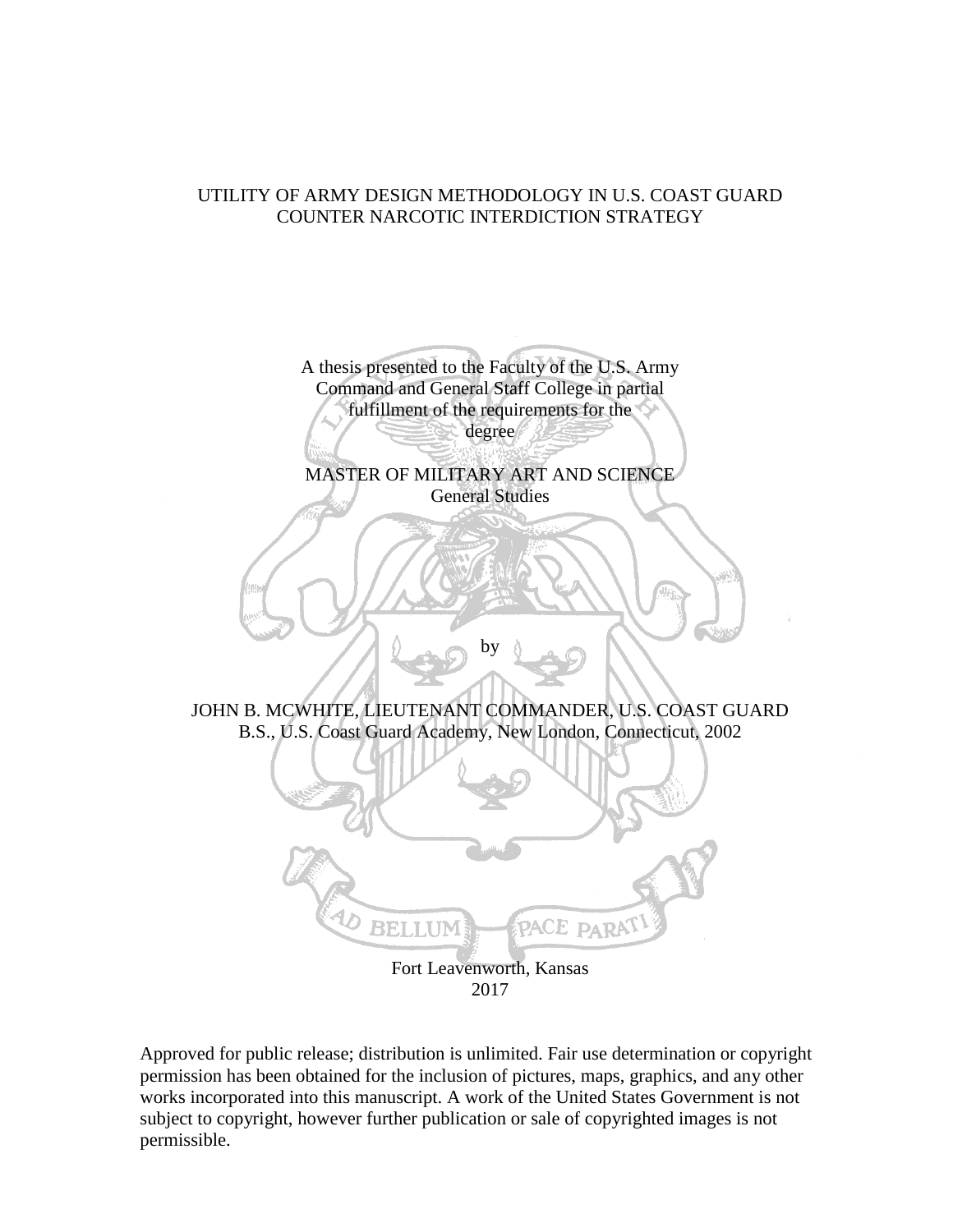|                                                                                                                                                                                                                                                                                                                                                                                                                                                                                                                                                                                                                                                                                                                                                                                                                                                                                                                                                                   | <b>REPORT DOCUMENTATION PAGE</b>                                                                               | Form Approved       |                                                        |                        |                                                                                                            |  |  |
|-------------------------------------------------------------------------------------------------------------------------------------------------------------------------------------------------------------------------------------------------------------------------------------------------------------------------------------------------------------------------------------------------------------------------------------------------------------------------------------------------------------------------------------------------------------------------------------------------------------------------------------------------------------------------------------------------------------------------------------------------------------------------------------------------------------------------------------------------------------------------------------------------------------------------------------------------------------------|----------------------------------------------------------------------------------------------------------------|---------------------|--------------------------------------------------------|------------------------|------------------------------------------------------------------------------------------------------------|--|--|
|                                                                                                                                                                                                                                                                                                                                                                                                                                                                                                                                                                                                                                                                                                                                                                                                                                                                                                                                                                   |                                                                                                                | OMB No. 0704-0188   |                                                        |                        |                                                                                                            |  |  |
| Public reporting burden for this collection of information is estimated to average 1 hour per response, including the time for reviewing instructions, searching existing data<br>sources, gathering and maintaining the data needed, and completing and reviewing this collection of information. Send comments regarding this burden estimate or any other<br>aspect of this collection of information, including suggestions for reducing this burden to Department of Defense, Washington Headquarters Services, Directorate for<br>Information Operations and Reports (0704-0188), 1215 Jefferson Davis Highway, Suite 1204, Arlington, VA 22202-4302. Respondents should be aware that notwithstanding<br>any other provision of law, no person shall be subject to any penalty for failing to comply with a collection of information if it does not display a currently valid OMB control<br>number. PLEASE DO NOT RETURN YOUR FORM TO THE ABOVE ADDRESS. |                                                                                                                |                     |                                                        |                        |                                                                                                            |  |  |
|                                                                                                                                                                                                                                                                                                                                                                                                                                                                                                                                                                                                                                                                                                                                                                                                                                                                                                                                                                   | 1. REPORT DATE (DD-MM-YYYY)                                                                                    |                     | 2. REPORT TYPE                                         |                        | 3. DATES COVERED (From - To)                                                                               |  |  |
| 9-06-2017                                                                                                                                                                                                                                                                                                                                                                                                                                                                                                                                                                                                                                                                                                                                                                                                                                                                                                                                                         |                                                                                                                |                     | Master's Thesis                                        |                        | AUG 2016 - JUN 2017                                                                                        |  |  |
| <b>4. TITLE AND SUBTITLE</b>                                                                                                                                                                                                                                                                                                                                                                                                                                                                                                                                                                                                                                                                                                                                                                                                                                                                                                                                      |                                                                                                                |                     |                                                        |                        | <b>5a. CONTRACT NUMBER</b>                                                                                 |  |  |
|                                                                                                                                                                                                                                                                                                                                                                                                                                                                                                                                                                                                                                                                                                                                                                                                                                                                                                                                                                   |                                                                                                                |                     |                                                        |                        |                                                                                                            |  |  |
| Utility of Army Design Methodology in U.S. Coast Guard                                                                                                                                                                                                                                                                                                                                                                                                                                                                                                                                                                                                                                                                                                                                                                                                                                                                                                            |                                                                                                                |                     |                                                        |                        | <b>5b. GRANT NUMBER</b>                                                                                    |  |  |
| <b>Counter Narcotic Interdiction Strategy</b>                                                                                                                                                                                                                                                                                                                                                                                                                                                                                                                                                                                                                                                                                                                                                                                                                                                                                                                     |                                                                                                                |                     |                                                        |                        | <b>5c. PROGRAM ELEMENT NUMBER</b>                                                                          |  |  |
|                                                                                                                                                                                                                                                                                                                                                                                                                                                                                                                                                                                                                                                                                                                                                                                                                                                                                                                                                                   |                                                                                                                |                     |                                                        |                        |                                                                                                            |  |  |
| 6. AUTHOR(S)                                                                                                                                                                                                                                                                                                                                                                                                                                                                                                                                                                                                                                                                                                                                                                                                                                                                                                                                                      |                                                                                                                |                     |                                                        |                        | <b>5d. PROJECT NUMBER</b>                                                                                  |  |  |
| LCDR John B. McWhite                                                                                                                                                                                                                                                                                                                                                                                                                                                                                                                                                                                                                                                                                                                                                                                                                                                                                                                                              |                                                                                                                |                     |                                                        |                        | <b>5e. TASK NUMBER</b>                                                                                     |  |  |
|                                                                                                                                                                                                                                                                                                                                                                                                                                                                                                                                                                                                                                                                                                                                                                                                                                                                                                                                                                   |                                                                                                                |                     |                                                        |                        | 5f. WORK UNIT NUMBER                                                                                       |  |  |
|                                                                                                                                                                                                                                                                                                                                                                                                                                                                                                                                                                                                                                                                                                                                                                                                                                                                                                                                                                   |                                                                                                                |                     | 7. PERFORMING ORGANIZATION NAME(S) AND ADDRESS(ES)     |                        | 8. PERFORMING ORG REPORT                                                                                   |  |  |
|                                                                                                                                                                                                                                                                                                                                                                                                                                                                                                                                                                                                                                                                                                                                                                                                                                                                                                                                                                   | U.S. Army Command and General Staff College                                                                    |                     |                                                        |                        | <b>NUMBER</b>                                                                                              |  |  |
|                                                                                                                                                                                                                                                                                                                                                                                                                                                                                                                                                                                                                                                                                                                                                                                                                                                                                                                                                                   | <b>ATTN: ATZL-SWD-GD</b>                                                                                       |                     |                                                        |                        |                                                                                                            |  |  |
|                                                                                                                                                                                                                                                                                                                                                                                                                                                                                                                                                                                                                                                                                                                                                                                                                                                                                                                                                                   | Fort Leavenworth, KS 66027-2301                                                                                |                     |                                                        |                        |                                                                                                            |  |  |
| 9. SPONSORING / MONITORING AGENCY NAME(S) AND ADDRESS(ES)                                                                                                                                                                                                                                                                                                                                                                                                                                                                                                                                                                                                                                                                                                                                                                                                                                                                                                         |                                                                                                                |                     |                                                        |                        | <b>10. SPONSOR/MONITOR'S</b><br><b>ACRONYM(S)</b>                                                          |  |  |
|                                                                                                                                                                                                                                                                                                                                                                                                                                                                                                                                                                                                                                                                                                                                                                                                                                                                                                                                                                   |                                                                                                                |                     |                                                        |                        | 11. SPONSOR/MONITOR'S REPORT<br><b>NUMBER(S)</b>                                                           |  |  |
|                                                                                                                                                                                                                                                                                                                                                                                                                                                                                                                                                                                                                                                                                                                                                                                                                                                                                                                                                                   | <b>12. DISTRIBUTION / AVAILABILITY STATEMENT</b>                                                               |                     | Approved for Public Release; Distribution is Unlimited |                        |                                                                                                            |  |  |
|                                                                                                                                                                                                                                                                                                                                                                                                                                                                                                                                                                                                                                                                                                                                                                                                                                                                                                                                                                   | <b>13. SUPPLEMENTARY NOTES</b>                                                                                 |                     |                                                        |                        |                                                                                                            |  |  |
|                                                                                                                                                                                                                                                                                                                                                                                                                                                                                                                                                                                                                                                                                                                                                                                                                                                                                                                                                                   |                                                                                                                |                     |                                                        |                        |                                                                                                            |  |  |
| <b>14. ABSTRACT</b>                                                                                                                                                                                                                                                                                                                                                                                                                                                                                                                                                                                                                                                                                                                                                                                                                                                                                                                                               |                                                                                                                |                     |                                                        |                        |                                                                                                            |  |  |
|                                                                                                                                                                                                                                                                                                                                                                                                                                                                                                                                                                                                                                                                                                                                                                                                                                                                                                                                                                   |                                                                                                                |                     |                                                        |                        | This study investigates the utility of using Army Design Methodology (ADM) to help frame U.S. Coast Guard  |  |  |
|                                                                                                                                                                                                                                                                                                                                                                                                                                                                                                                                                                                                                                                                                                                                                                                                                                                                                                                                                                   |                                                                                                                |                     |                                                        |                        | (USCG) counternarcotic strategy. The USCG published the Western Hemisphere Strategy in 2014, outlining the |  |  |
| strategic and operational framework for USCG operations in the Western Hemisphere, addressing a ten-year plan                                                                                                                                                                                                                                                                                                                                                                                                                                                                                                                                                                                                                                                                                                                                                                                                                                                     |                                                                                                                |                     |                                                        |                        |                                                                                                            |  |  |
|                                                                                                                                                                                                                                                                                                                                                                                                                                                                                                                                                                                                                                                                                                                                                                                                                                                                                                                                                                   | to combat networks, secure borders, and safeguard commerce. This study focuses on the following questions: has |                     |                                                        |                        |                                                                                                            |  |  |
| the Western Hemisphere Strategy been effective, so far, in combating networks and securing our borders; and is                                                                                                                                                                                                                                                                                                                                                                                                                                                                                                                                                                                                                                                                                                                                                                                                                                                    |                                                                                                                |                     |                                                        |                        |                                                                                                            |  |  |
| there utility in adding ADM as a tool in developing future USCG/whole of government counternarcotics                                                                                                                                                                                                                                                                                                                                                                                                                                                                                                                                                                                                                                                                                                                                                                                                                                                              |                                                                                                                |                     |                                                        |                        |                                                                                                            |  |  |
| operations strategy? This study uses an applied professional case study research approach as the basis, which takes                                                                                                                                                                                                                                                                                                                                                                                                                                                                                                                                                                                                                                                                                                                                                                                                                                               |                                                                                                                |                     |                                                        |                        |                                                                                                            |  |  |
| into account personal experience in USCG operations in conjunction with relevant sources in order to persuade                                                                                                                                                                                                                                                                                                                                                                                                                                                                                                                                                                                                                                                                                                                                                                                                                                                     |                                                                                                                |                     |                                                        |                        |                                                                                                            |  |  |
| policy makers about the rich and deep context of a setting associated with complex human issues where the goal is                                                                                                                                                                                                                                                                                                                                                                                                                                                                                                                                                                                                                                                                                                                                                                                                                                                 |                                                                                                                |                     |                                                        |                        |                                                                                                            |  |  |
| to take informed action to improve the situation. Drug trafficking organization operations and USCG interdiction<br>tactics are dynamic and humanly complex, with multiple key players, stakeholders, and influencers. Ultimately,                                                                                                                                                                                                                                                                                                                                                                                                                                                                                                                                                                                                                                                                                                                                |                                                                                                                |                     |                                                        |                        |                                                                                                            |  |  |
| this research and analysis goal, is to validate/non-validate USCG current tactics and provide key decision makers                                                                                                                                                                                                                                                                                                                                                                                                                                                                                                                                                                                                                                                                                                                                                                                                                                                 |                                                                                                                |                     |                                                        |                        |                                                                                                            |  |  |
| with additional, increased interdiction options or maybe more importantly, provide a recommendation for a                                                                                                                                                                                                                                                                                                                                                                                                                                                                                                                                                                                                                                                                                                                                                                                                                                                         |                                                                                                                |                     |                                                        |                        |                                                                                                            |  |  |
| better approach in defining the problem.                                                                                                                                                                                                                                                                                                                                                                                                                                                                                                                                                                                                                                                                                                                                                                                                                                                                                                                          |                                                                                                                |                     |                                                        |                        |                                                                                                            |  |  |
| <b>15. SUBJECT TERMS</b>                                                                                                                                                                                                                                                                                                                                                                                                                                                                                                                                                                                                                                                                                                                                                                                                                                                                                                                                          |                                                                                                                |                     |                                                        |                        |                                                                                                            |  |  |
| Counternarcotics, Drugs, Maritime Threat, Coast Guard, Army Design Methodology, DOTMLPF, Coast                                                                                                                                                                                                                                                                                                                                                                                                                                                                                                                                                                                                                                                                                                                                                                                                                                                                    |                                                                                                                |                     |                                                        |                        |                                                                                                            |  |  |
| <b>Guard Strategy</b>                                                                                                                                                                                                                                                                                                                                                                                                                                                                                                                                                                                                                                                                                                                                                                                                                                                                                                                                             |                                                                                                                |                     |                                                        |                        |                                                                                                            |  |  |
|                                                                                                                                                                                                                                                                                                                                                                                                                                                                                                                                                                                                                                                                                                                                                                                                                                                                                                                                                                   | <b>16. SECURITY CLASSIFICATION OF:</b>                                                                         |                     | <b>17. LIMITATION</b><br>OF ABSTRACT                   | 18. NUMBER<br>OF PAGES | 19a. NAME OF RESPONSIBLE PERSON                                                                            |  |  |
| a. REPORT                                                                                                                                                                                                                                                                                                                                                                                                                                                                                                                                                                                                                                                                                                                                                                                                                                                                                                                                                         | b. ABSTRACT                                                                                                    | <b>c. THIS PAGE</b> |                                                        |                        | 19b. PHONE NUMBER (include area code)                                                                      |  |  |
| (T <sub>D</sub> )                                                                                                                                                                                                                                                                                                                                                                                                                                                                                                                                                                                                                                                                                                                                                                                                                                                                                                                                                 | (T <sub>D</sub> )                                                                                              | (T <sub>D</sub> )   | ÆΒ                                                     | 63                     |                                                                                                            |  |  |

**Standard Form 298 (Rev. 8-98) Prescribed by ANSI Std. Z39.18**

٦

(U) (U) (U) (U) 63

r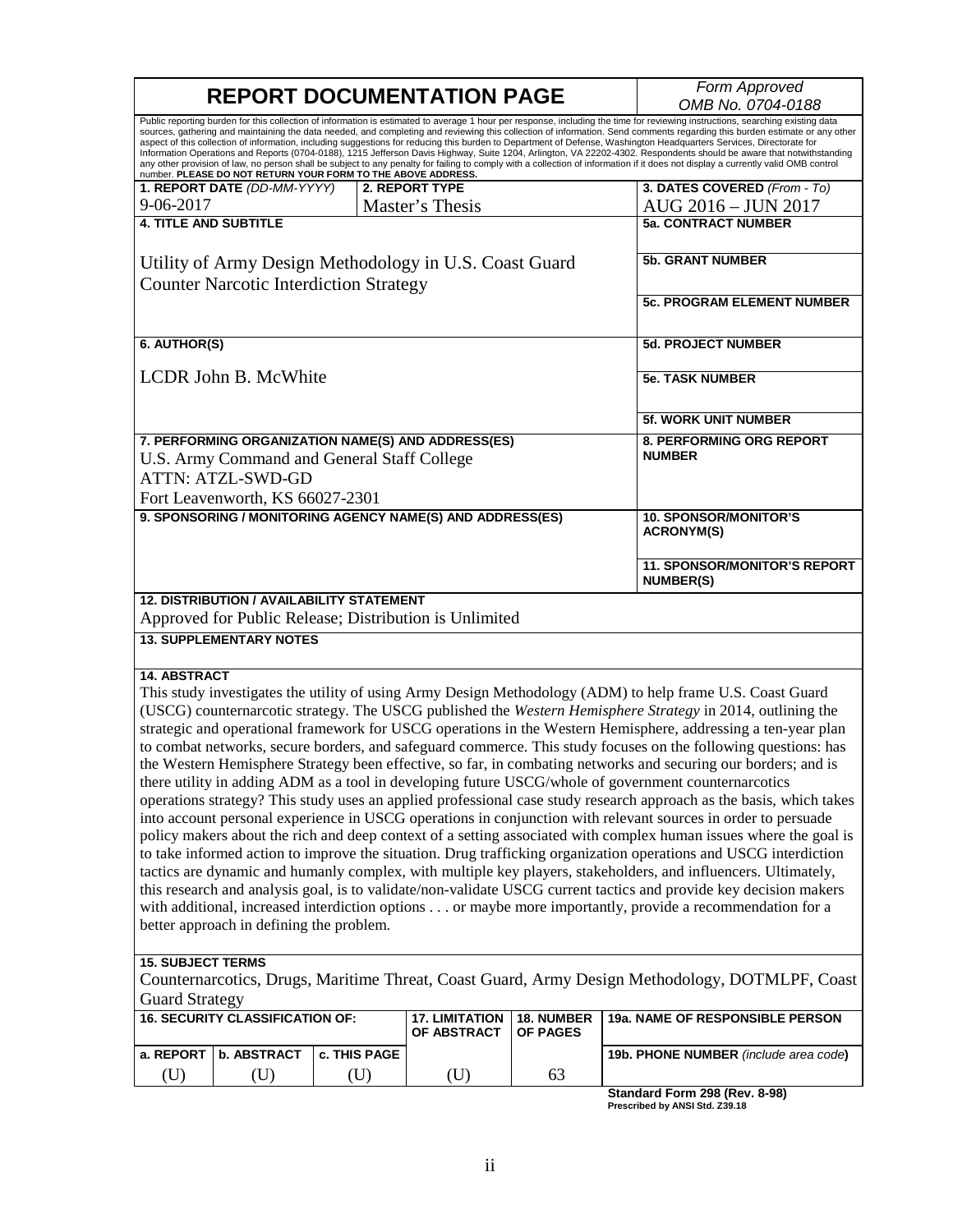## MASTER OF MILITARY ART AND SCIENCE

## THESIS APPROVAL PAGE

Name of Candidate: LCDR John B. McWhite

Thesis Title: Utility of Army Design Methodology in U.S. Coast Guard Counter Narcotic Interdiction Strategy

Approved by:

, Thesis Committee Chair Kenneth E. Long, Ph.D.

Member Matthew K. Green, MMAS

Michael A. Park, M.A.

statement.)

Accepted this 9th day of June 2017 by:

, Director, Graduate Degree Programs Prisco R. Hernandez, Ph.D.

, Member

The opinions and conclusions expressed herein are those of the student author and do not necessarily represent the views of the U.S. Army Command and General Staff College or any other governmental agency. (References to this study should include the foregoing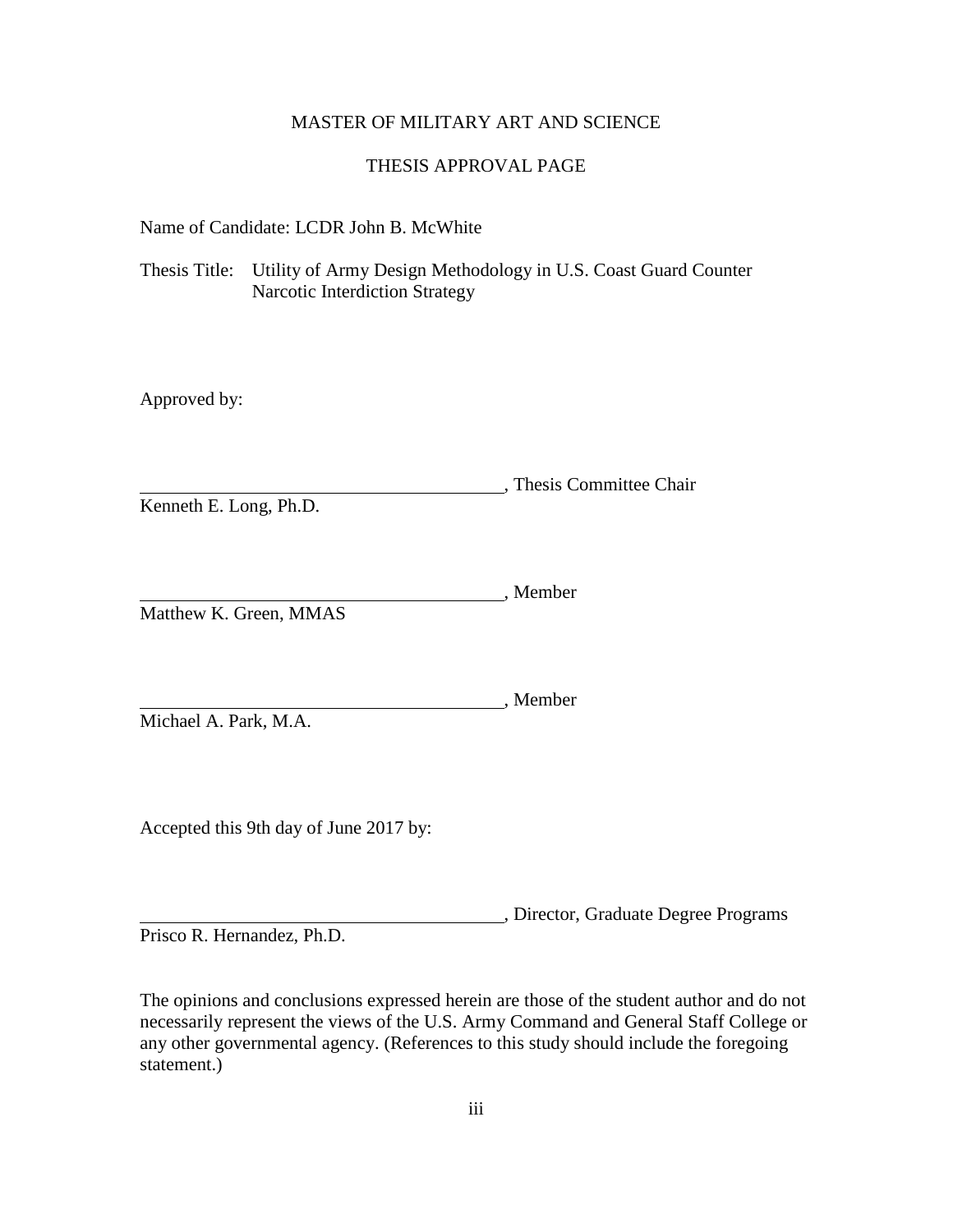## ABSTRACT

## UTILITY OF ARMY DESIGN METHODOLOGY IN U.S. COAST GUARD COUNTER NARCOTIC INTERDICTION STRATEGY, by LCDR John B. McWhite, 63 pages.

This study investigates the utility of using Army Design Methodology (ADM) to help frame U.S. Coast Guard (USCG) counternarcotic strategy. The USCG published the *Western Hemisphere Strategy* in 2014, outlining the strategic and operational framework for USCG operations in the Western Hemisphere, addressing a ten-year plan to combat networks, secure borders, and safeguard commerce. This study focuses on the following questions: has the Western Hemisphere Strategy been effective, so far, in combating networks and securing our borders; and is there utility in adding ADM as a tool in developing future USCG/whole of government counternarcotics operations strategy? This study uses an applied professional case study research approach as the basis, which takes into account personal experience in USCG operations in conjunction with relevant sources in order to persuade policy makers about the rich and deep context of a setting associated with complex human issues where the goal is to take informed action to improve the situation. Drug trafficking organization operations and USCG interdiction tactics are dynamic and humanly complex, with multiple key players, stakeholders, and influencers. Ultimately, this research and analysis goal, is to validate/non-validate USCG current tactics and provide key decision makers with additional, increased interdiction options . . . or maybe more importantly, provide a recommendation for a better approach in defining the problem.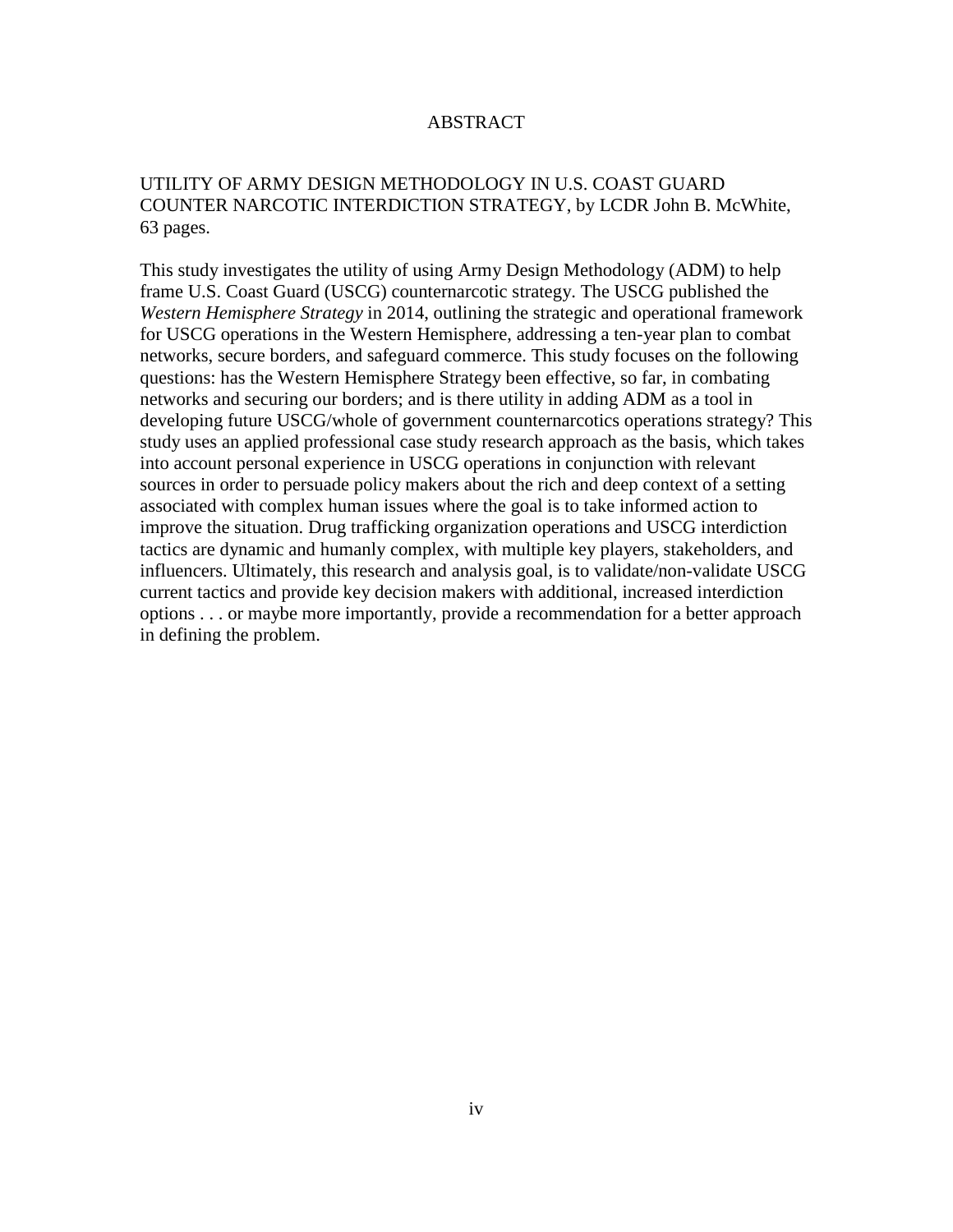## ACKNOWLEDGMENTS

I have a great appreciation for and would like to thank the MMAS department at the U.S. Army Command and General Staff College, specifically Mrs. Venita Krueger for her dedication, patience, and understanding.

Thank you Dr. Ken Long for your persistence, focus, and providing this opportunity. I could not have done this without you. Mr. Park and Mr. Green, thank you for your guidance this year in the classroom and the times in between. This institution is lucky to have you; keep teaching, keep coaching, keep mentoring – your sphere of influence is grand.

To my family, thank you. To Judi and Johnny who paved the way, to my wife Jaclyn who helps me find my way, and to Denzel and Hadley who keep me running. I will forever be thankful for your support. One love.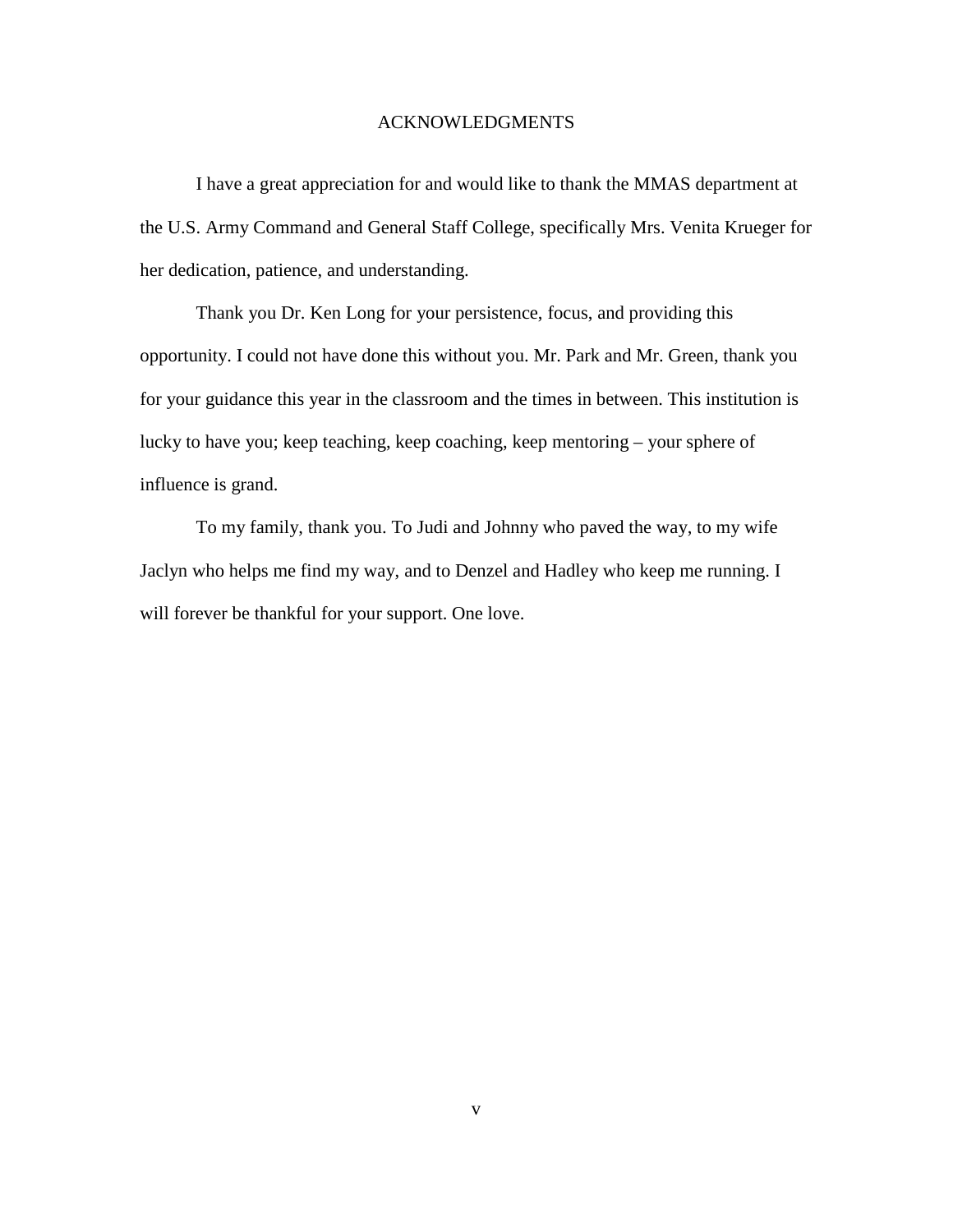# **TABLE OF CONTENTS**

|                                                                                                                                                                                                                                                                                                                                                                                                                                                                               | Page |
|-------------------------------------------------------------------------------------------------------------------------------------------------------------------------------------------------------------------------------------------------------------------------------------------------------------------------------------------------------------------------------------------------------------------------------------------------------------------------------|------|
| MASTER OF MILITARY ART AND SCIENCE THESIS APPROVAL PAGE  iii                                                                                                                                                                                                                                                                                                                                                                                                                  |      |
|                                                                                                                                                                                                                                                                                                                                                                                                                                                                               |      |
|                                                                                                                                                                                                                                                                                                                                                                                                                                                                               |      |
|                                                                                                                                                                                                                                                                                                                                                                                                                                                                               |      |
|                                                                                                                                                                                                                                                                                                                                                                                                                                                                               |      |
|                                                                                                                                                                                                                                                                                                                                                                                                                                                                               |      |
|                                                                                                                                                                                                                                                                                                                                                                                                                                                                               |      |
|                                                                                                                                                                                                                                                                                                                                                                                                                                                                               |      |
|                                                                                                                                                                                                                                                                                                                                                                                                                                                                               |      |
| America's 21st Century Coast Guard: Resourcing for Safety, Security, and<br>International Drug Control Policy: Background and U.S. Responses (Past) 13<br>National Southwest Border Counternarcotics Strategy (Present) 15<br>2017 International Narcotics Control Strategy Report, Vol. 1 (Present) 16<br>Addressing the Southwest Maritime Border: An Interagency Task Force (Future) 18<br>Pivot to the Homeland: An Escalated Maritime Interdictions Approach (Future) 18 |      |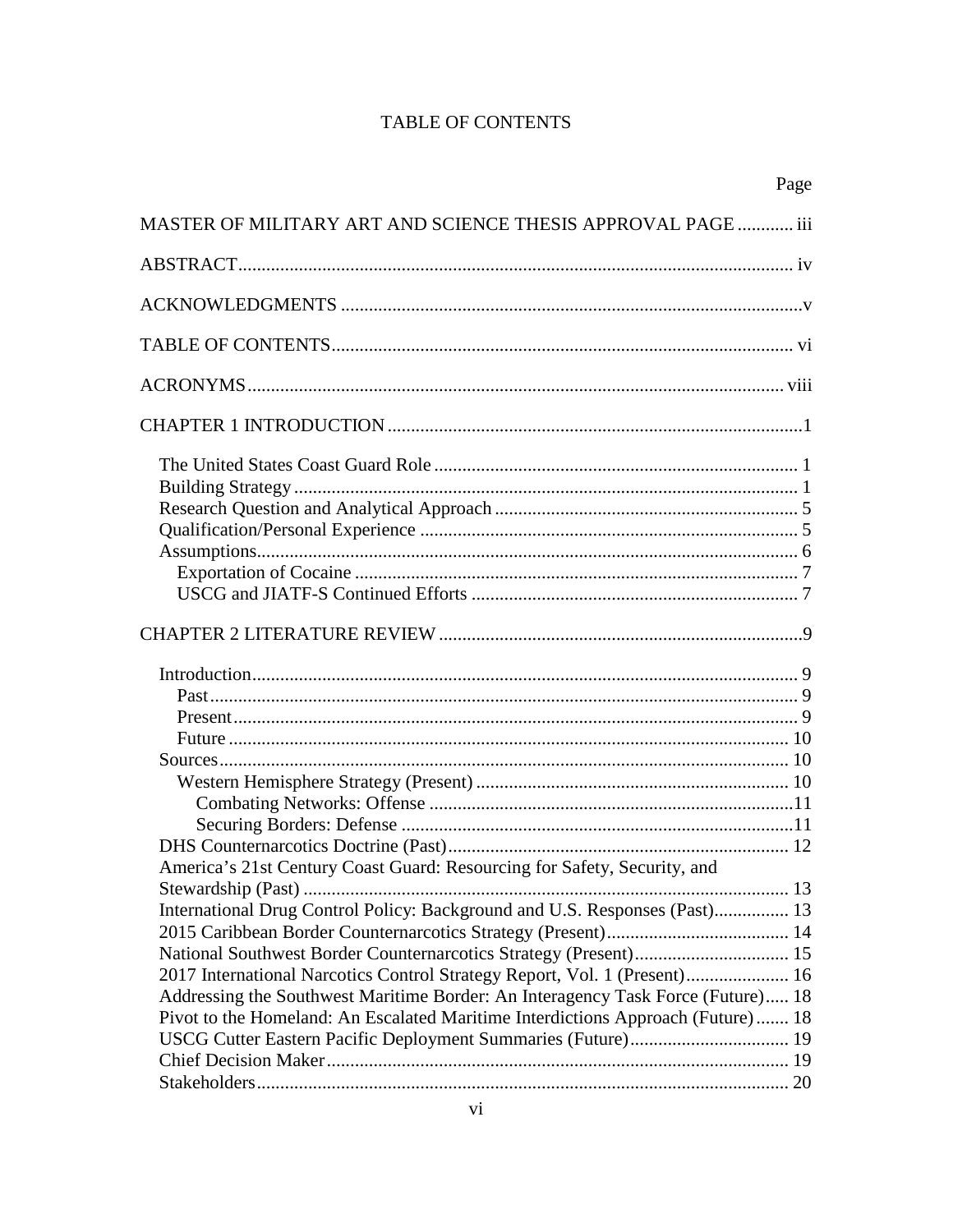| CHAPTER 3 METHODOLOGY-THE APPLIED PROFESSIONAL           |     |
|----------------------------------------------------------|-----|
|                                                          |     |
|                                                          |     |
|                                                          |     |
|                                                          |     |
|                                                          |     |
|                                                          |     |
|                                                          |     |
|                                                          |     |
|                                                          |     |
|                                                          |     |
|                                                          |     |
|                                                          |     |
|                                                          |     |
|                                                          |     |
|                                                          |     |
|                                                          |     |
|                                                          |     |
|                                                          |     |
| APPENDIX A ARMY DESIGN METHODOLOGY ABBREVIATED EXAMPLE51 |     |
|                                                          |     |
|                                                          |     |
|                                                          |     |
| REFERENCE LIST                                           | .53 |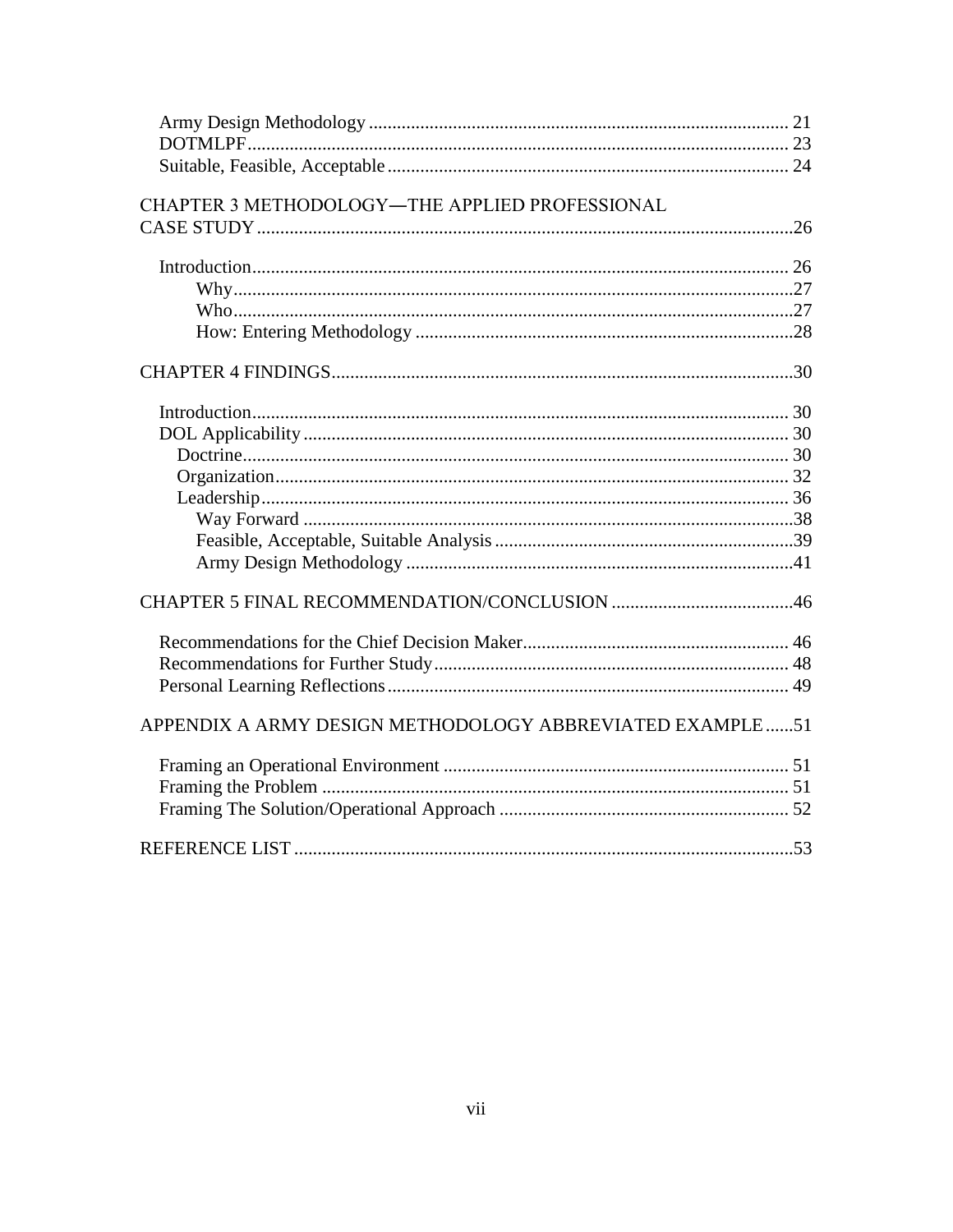# ACRONYMS

| <b>ADM</b>     | Army Design Methodology                                                                               |
|----------------|-------------------------------------------------------------------------------------------------------|
| CD/AMIO        | Counterdrug and Alien Migrant Interdiction                                                            |
| <b>CDM</b>     | <b>Chief Decision Maker</b>                                                                           |
| <b>DHS</b>     | Department of Homeland Security                                                                       |
| DoD            | Department of Defense                                                                                 |
| <b>DOTMLPF</b> | Doctrine, Organization, Training, Materiel, Leadership, Education,<br><b>Personnel and Facilities</b> |
| <b>DTO</b>     | Drug Trafficking Organization                                                                         |
| FAS            | Feasible, Acceptable, Suitable                                                                        |
| <b>INCSR</b>   | <b>International Narcotics Control Strategy Report</b>                                                |
| <b>JCIDS</b>   | Joint Capabilities Integration and Development System                                                 |
| <b>JIATF-S</b> | Joint Interagency Task Force-South                                                                    |
| LE             | Law Enforcement                                                                                       |
| <b>LEDET</b>   | <b>Law Enforcement Detachment</b>                                                                     |
| <b>MLEM</b>    | Maritime Law Enforcement Manual                                                                       |
| <b>TCO</b>     | <b>Transnational Crime Organization</b>                                                               |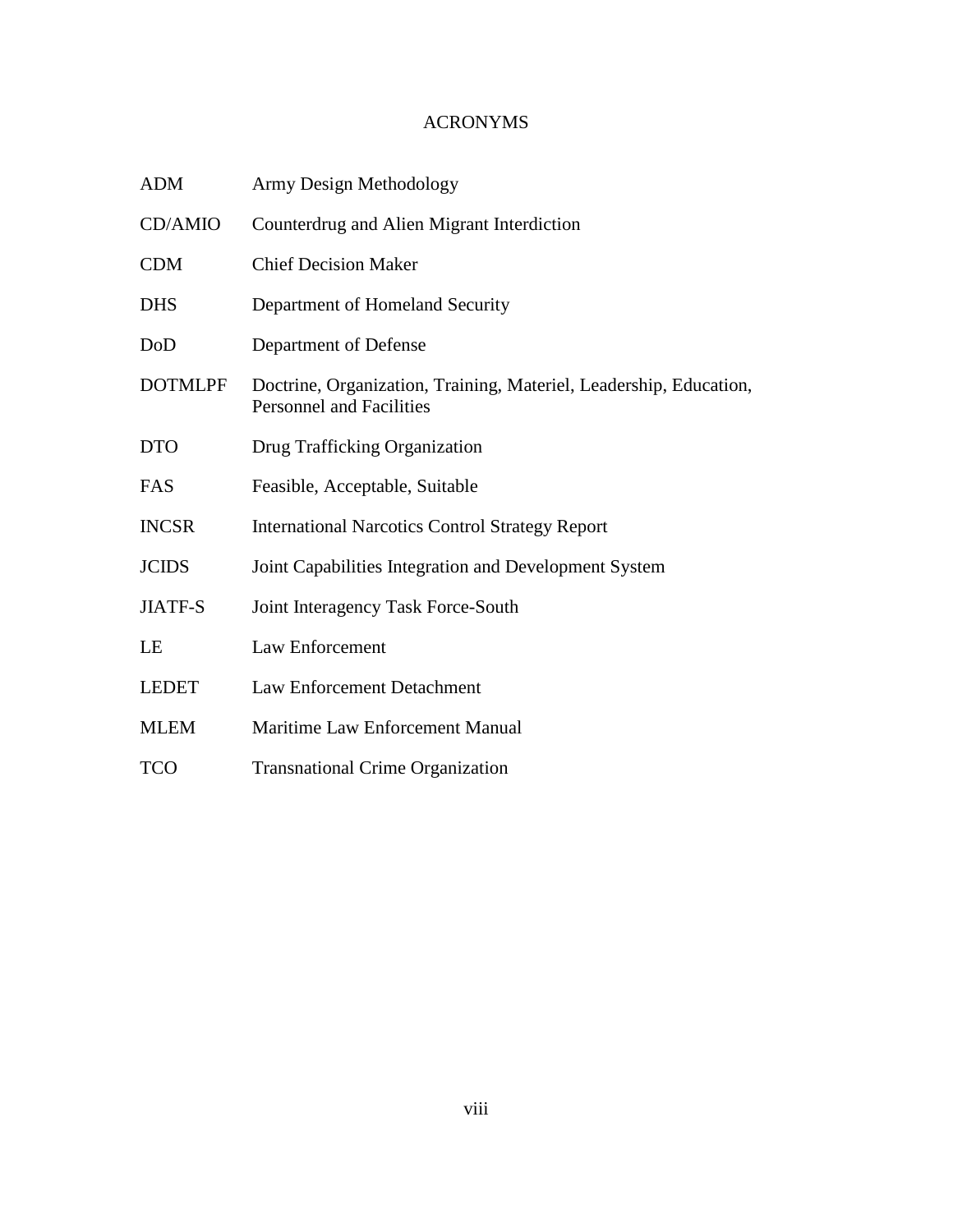## CHAPTER 1

#### **INTRODUCTION**

#### The United States Coast Guard Role

In November of 1787, Secretary of Treasury Alexander Hamilton wrote, "A few armed vessels, judiciously stationed at the entrances of our ports, might at a small expense be made useful centinels of the laws" (Hamilton 1787). Alexander Hamilton's vision to extend the nation's interdiction capabilities was logically based. The development of open ports accessible by sea increased commerce throughout the colonies but also increased the maritime vulnerability threat to smuggling. Hamilton's strategic vision for the nation's first maritime federal law enforcement (LE) capability was realized on 4 August 1790, when President George Washington signed the Tariff Act, authorizing the construction of 10 vessels and the training of their crews to enforce federal tariff law and deter smuggling. The year 1790 marked the birth of the modern day United States Coast Guard (USCG), and over two centuries later, the USCG continues to protect U.S. shores from outside smuggling threats. As smuggling threats continued to grow with increased funding, technology and complexity, it has become critically important to establish an applicable strategy to counter the growing threat.

#### Building Strategy

Prior to 2014, a typical USCG cutter commanding officer or LE boarding officer carried two LE reference manuals. COMDINST M16247.1, *The Maritime Law Enforcement Manual* (MLEM), and COMDINST 16247.4 /NWP 3-07.4, *Maritime Counter Drug and Alien Migrant Interdiction Operations Manual* (CD/AMIO), were and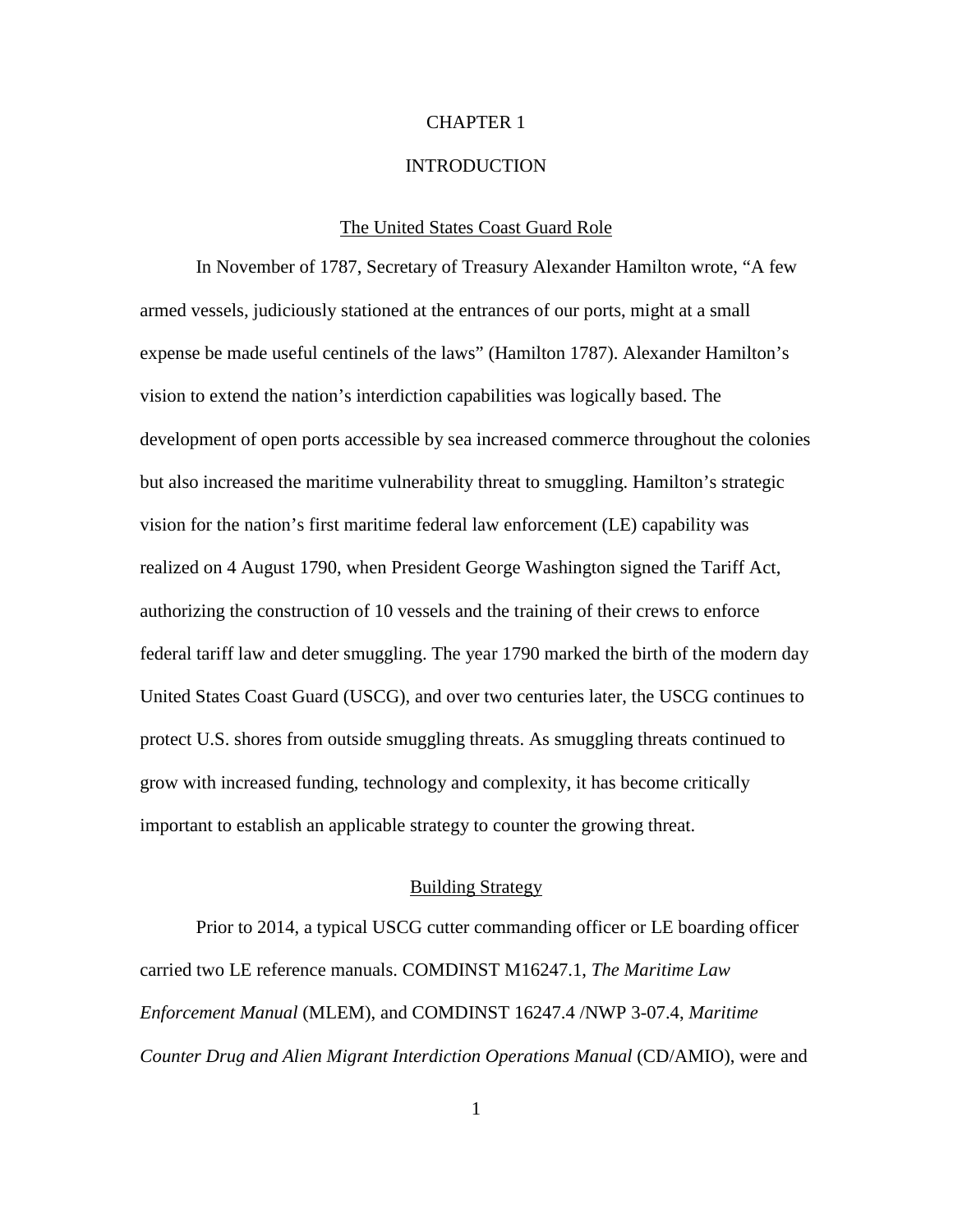still are essential as they provide the operational and tactical level guidance necessary for success in the conduct of counter drug missions. The MLEM gives overarching broad policy guidance, but is still referenced at the tactical level. The CD/AMIO, above all, has long been the primary reference for USCG and U.S. Navy tactical units conducting operations within the Western Hemisphere. The manual introduces drug shipment methods and AMIO smuggling routes, but its primary purpose is to provide internal guidance for conducting CD/AMIO operations. It outlines very clear legal authorities and thoroughly explains techniques, tactics procedures (both recommended and mandated in some cases) for tactical operational units "focusing on time tested methods found to be most effective" (DHS 1994, 1-1). In general terms it provides how-to conduct the five elements of maritime operations:

1. Using intelligence sources to target specific persons, vessels, and aircraft involved in the drug trade.

2. Patrolling to detect targets of interests (TOIs) using electronic, visual, and intelligence means.

3. Monitoring, tracking and handing of TOIs.

- 4. Intercepting, inspecting, and potentially searching vessels.
- 5. Apprehending suspects and seizing vessels and contraband (DHS 1994, 1-1).

It is important to make note of the MLEM and CD/AMIO as they serve the operational and tactical purpose for which they were designed. What they lack however, is a strategic approach to confronting the significant challenges involved with CD operations in the current environment. Over 10 years ago, former Commandant Admiral Thad Allen implemented the *Coast Guard Strategy of 2007* re-affirming the USCG as the lead maritime agency for high seas interdiction. Although it was not labeled as doctrine,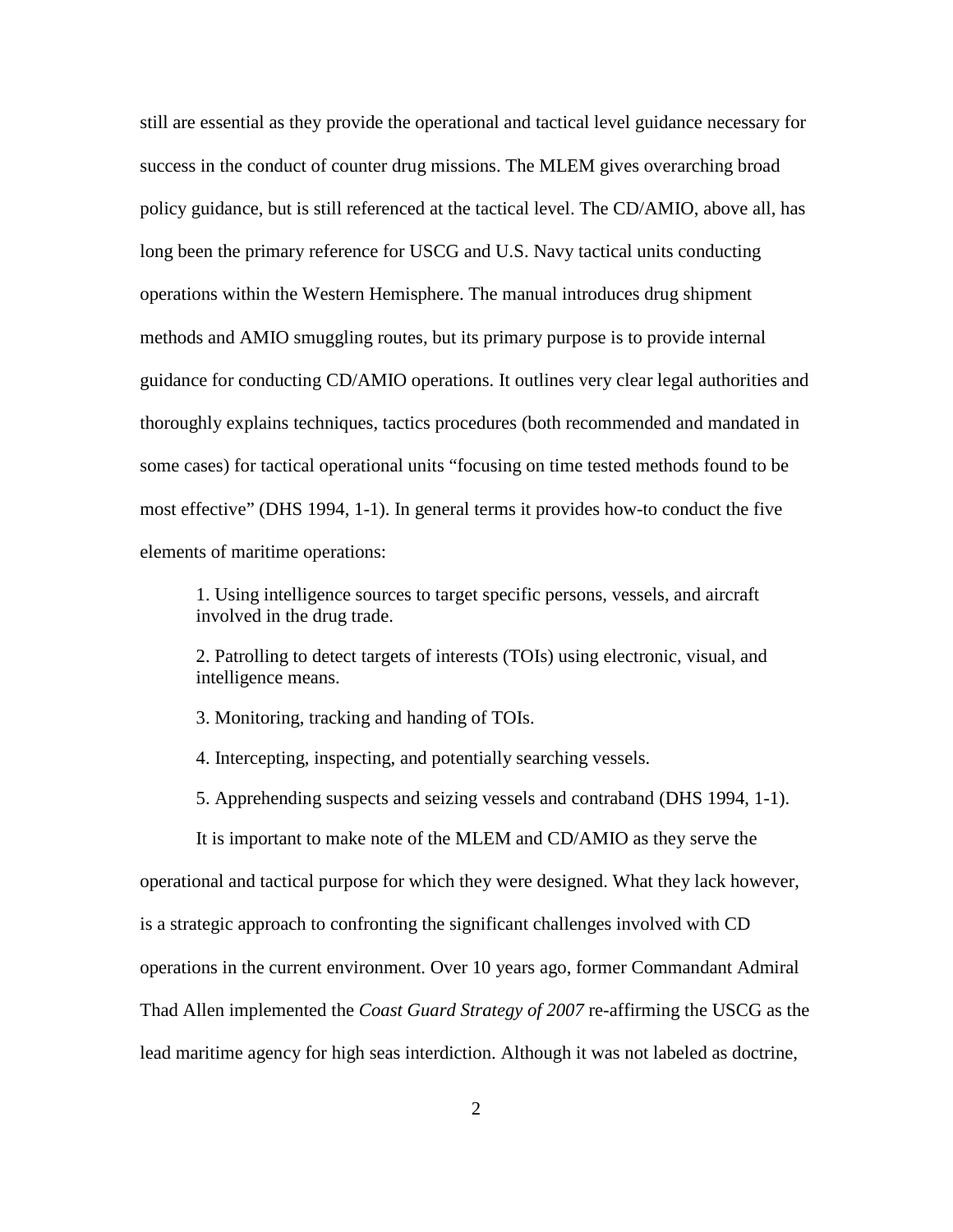it was the first published strategic guidance with a focus on counternarcotic operations of the USCG/Department of Homeland Security (DHS) era. The strategy outlined a complex layered defense posture, which relied on the strengthening of maritime regimes, maritime domain awareness, and operational capabilities (Allen 2007, 15). It was considered the most applicable strategic doctrine for combating maritime smuggling. Admiral Allen's successor, Admiral Papp, continued building the strategic vision through the recapitalization of the aging USCG cutter fleet, with an increased "assets on the water and in the air" approach. As a result of the 2011 DHS White Paper, outlining the Coast Guard strategic framework for the 21st century, Admiral Papp published the 2013 *America's 21st Century Coast Guard: Resourcing for Safety, Security and Stewardship*. In his White Paper, Admiral Papp categorized the 11 USCG statutory missions into three maritime focuses groups: safety, security, and stewardship. Additionally, he introduced a three-prong approach to the strategic objectives of USCG operations: To protect those on the sea, to protect the United States from threats delivered from the sea, and to protect the sea itself. The security piece of this three-pronged approach is highlighted as it layered the foundation for the current Western Hemisphere strategy. The 2013 White Paper describes drug interdiction and ports, waterways, and coastal security as critical elements of maritime security with a call for an increase in available and deployed assets (boats, cutters and aircraft) to conduct patrols, interdictions, and illicit traffic seizures (DHS 2013, 4). Especially important to the future of USCG operations, was Admiral Papp's revisit to the concept of the offshore zone, where he clearly expressed where the USCG should operate. "to detect, intercept, and defeat threats well before they reach U.S. coastal waters . . . where bilateral agreements, with other countries in certain areas, give the

3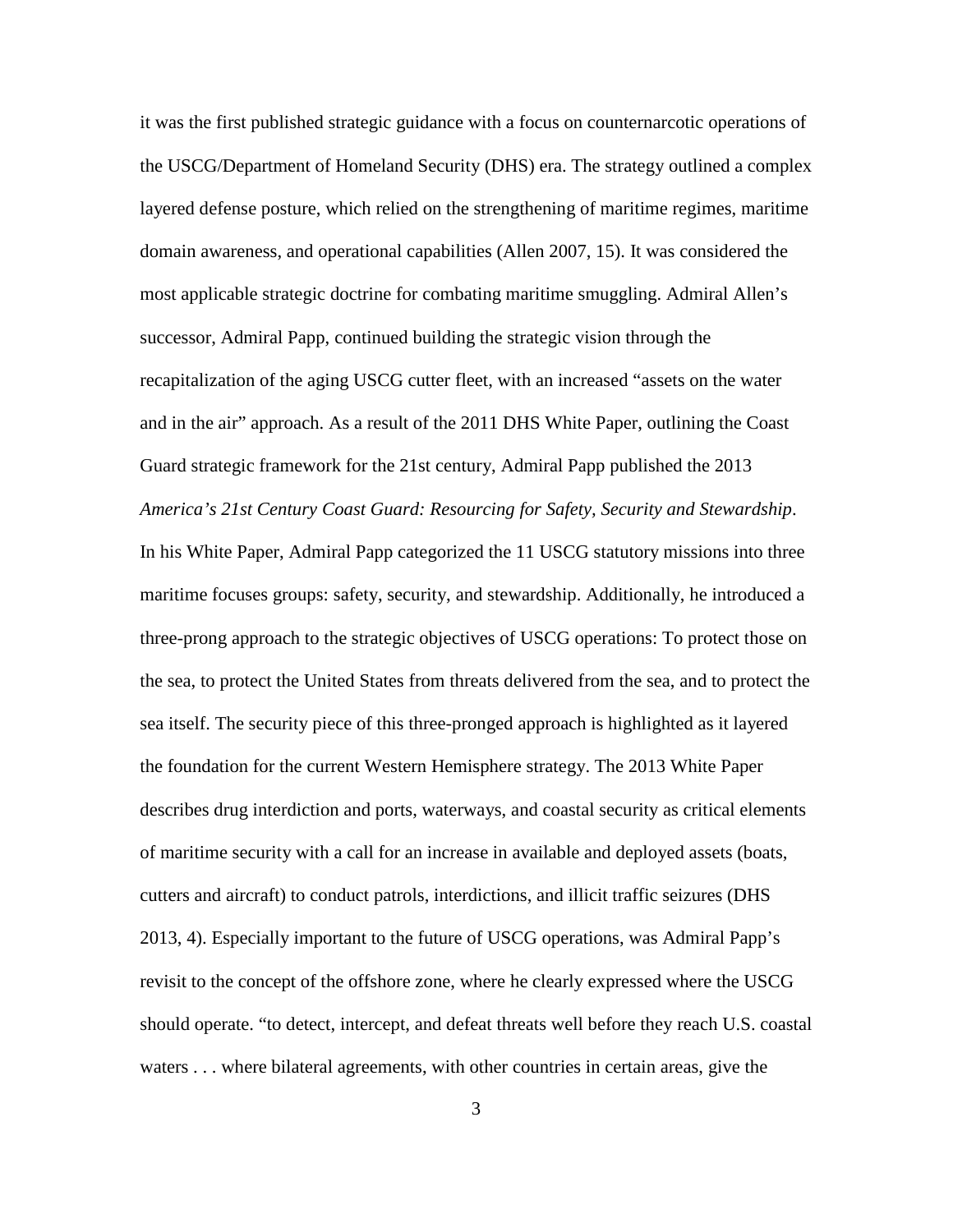Coast Guard specific jurisdictions in foreign territorial seas to protect mutual interests and where major cutters patrol to ensure persistent law enforcement presence, and serve as Command and Control C2 nodes to coordinate the actions of the multiple response assets" (DHS 2013, 6).

As the USCG missions remained steady through the transition from the Department of Transportation to the DHS, the port and waterway security, drug/migrant interdiction and LE mission took center stage, and required a more detailed strategy moving forward. From Admiral Thad Allen (23rd commandant) to Admiral Zukunft (25th and current commandant) the strategic vision of the USCG matured into an actionable template for homeland security success. Within a relatively short time frame, the transition period between Admiral Papp and Admiral Zunkunft, a hand selected working group comprised of the top USCG policy, operational, and tactical minds met and developed the future strategy.

In September of 2014, the Commandant of the United States Coast Guard, Admiral Paul Zukunft published the USCG *Western Hemisphere Strategy*, a comprehensive strategy designed to "address transnational threats and maritime challenges that threaten the security of our Nation, markets, and oceans over the next 10 years" (COMD USCG 2014, 7). The strategy outlined three priorities within the region, specifically, combating networks, securing borders, and safeguarding commerce. The scope of this research will only focus on the first two priorities, as "safeguarding commerce" is a much broader topic involving multiple foreign governments and agencies, the private sector, and regulatory law (COMD USCG 2014, 8).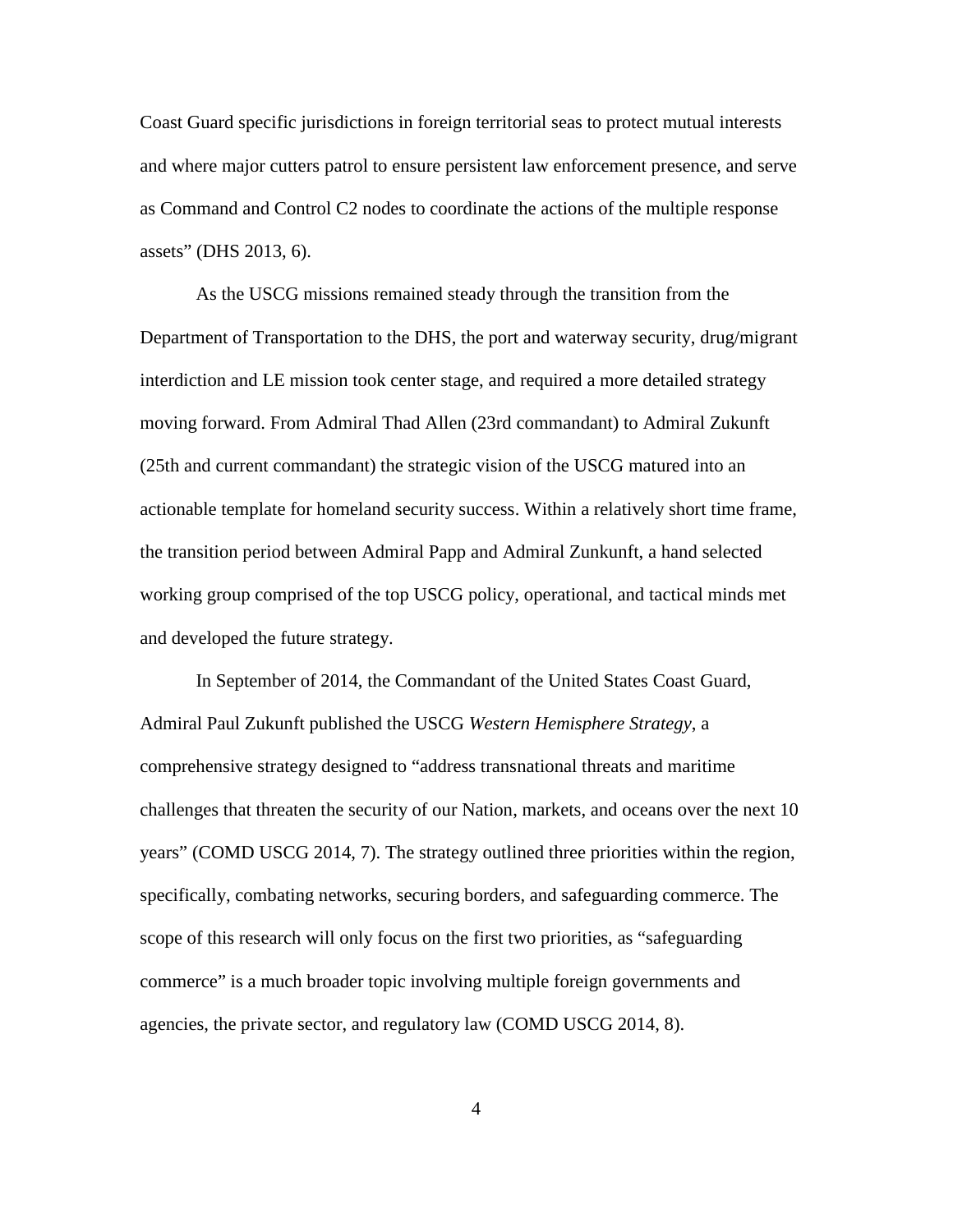#### Research Question and Analytical Approach

The USCG is almost three years into the *Western Hemisphere Strategy* decade. How effective has the USCG been in the implementation of the *Western Hemisphere Strategy*, and ultimately, how effective is the USCG in the interdiction of narcotics within the region?

Dr. Kenneth Long's applied professional case study research approach (further defined in chapter 3) is used as both drug trafficking organization (DTO) operations and counternarcotic tactics are dynamic with multiple key players, stakeholders, and influencers. An applied professional case study research approach will allow exploration of the effectiveness of the current USCG strategy (approach) to maritime interdiction through personal experience, analysis of factual data, and an applied comparison to Army Design Methodology (ADM). Finally, the findings will persuade USCG key decision makers at the operational (vice admiral area command level) and tactical (afloat commanding officers) of current performance. Operational and tactical options for increasing USCG's effectiveness are presented. The USCG operates in a budgetconstrained environment and must remain resourceful and efficient. How can they best apply their resources through strategy, for maxim effect? Ultimately, the research and subsequent analysis goal is to validate/non-validate USCG current tactics and provide key decision makers with additional/increased interdiction options based on an ADM approach.

## Qualification/Personal Experience

I am a 2002 graduate of the U.S. Coast Guard Academy and have over 14 years of USCG commissioned active duty experience. I have served in USCG operational and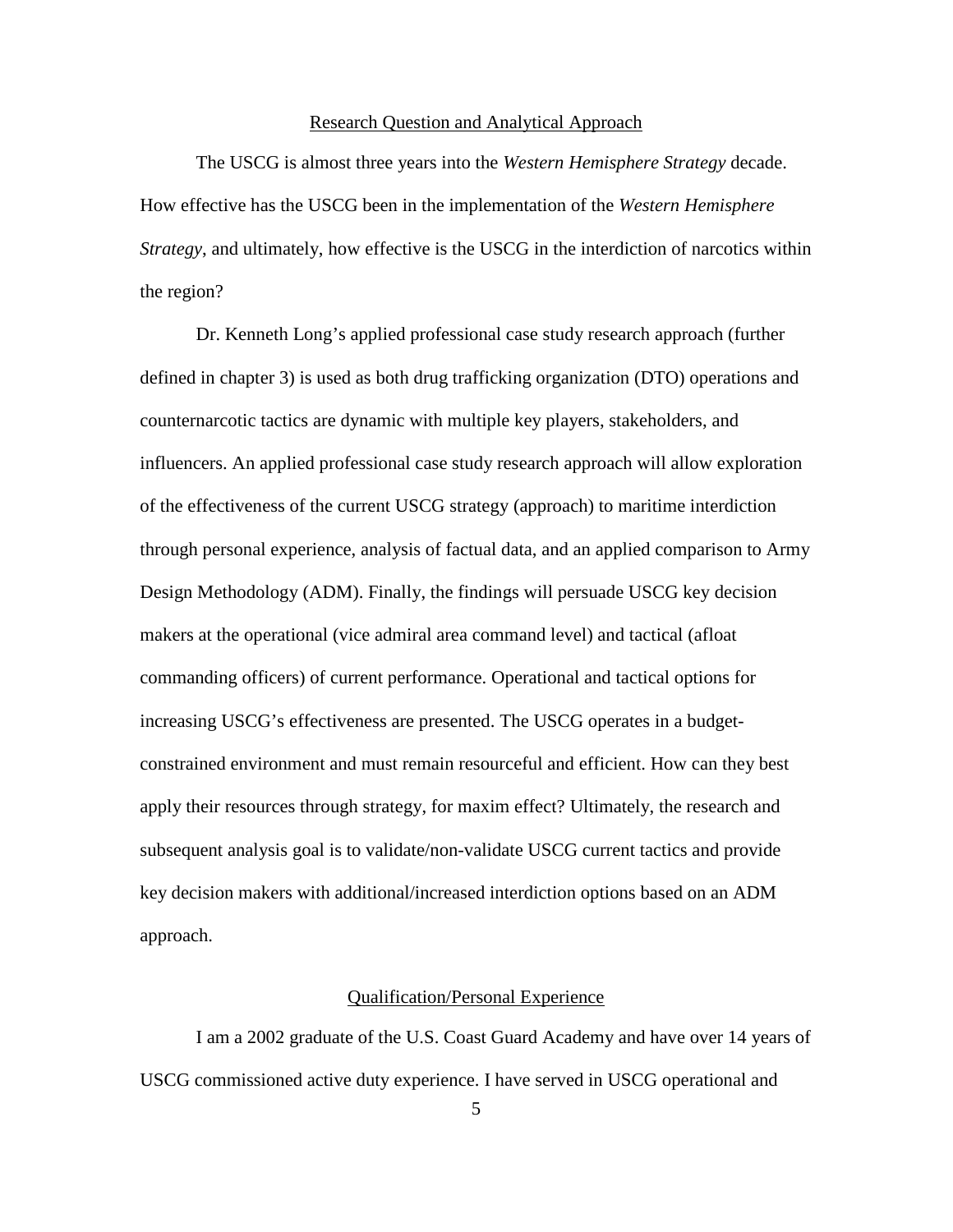staff assignments at sea and ashore, conducting a wide range of missions in support of the maritime safety, security, and environmental stewardship interests of the nation. I have over nine years of sea time, having served on three USCG cutters as executive officer of USCGC *Alert* homeported in Astoria, Oregon; operations officer of USCGC *Dallas*  homeported in Charleston, South Carolina; and weapons officer aboard USCGC *Dauntless* homeported in Galveston, Texas; deploying exclusively to the Caribbean and Eastern Pacific executing counternarcotic operations throughout the region. Additionally, I served three years as the officer in charge Law Enforcement Detachment (LEDET) Teams 101,106, and Training Detachment in San Diego, California, and deployed with the U.S. Navy in the Eastern Pacific, Caribbean, and Persian Gulf in support of counternarcotics and security operations.

Having participated in a wide range of USCG operations across multiple platforms (including partner nations) throughout the Western Hemisphere, I believe, the key to success is a well-established strategy that involves focus toward partnership and communications as well as an increase in aerial and surface collection and interdiction assets.

#### Assumptions

This research is based on two key assumptions: that South American coca producing countries will continue to export cocaine to the United States; and that the USCG and Joint Interagency Task Force South (JIATF-S) will continue to lead the effort in counternarcotic operations in the Western Hemisphere (JIATF-S 2017b).

6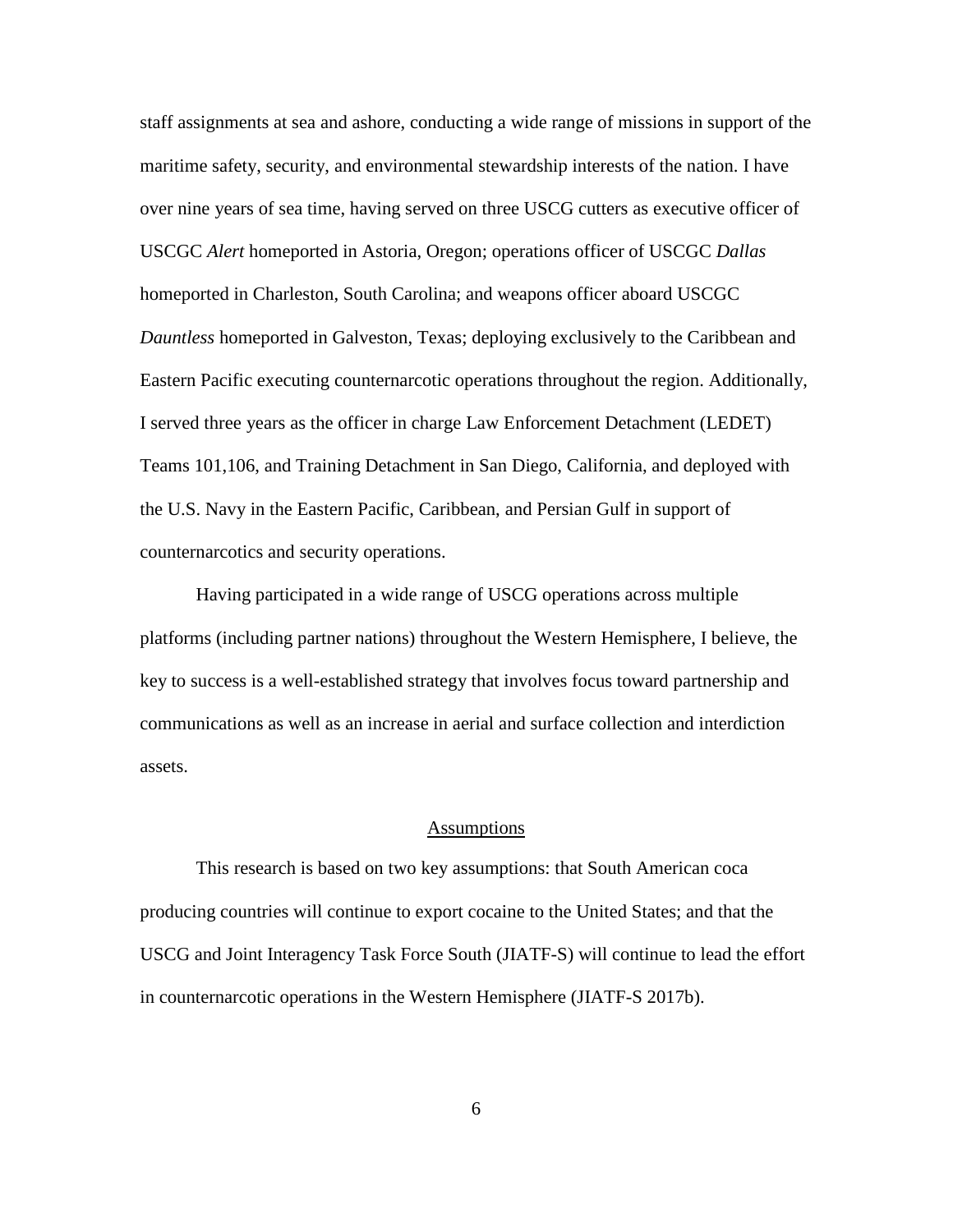## Exportation of Cocaine

A critical assumption in the research and analysis process is that the South American countries of Colombia, Peru, and Bolivia will continue to cultivate the coca bush in the production of cocaine for shipment to the United States. Understanding that not all (100 percent) of the cocaine produced in South America is destined for the United States (Europe and Africa bound shipments have steadily increased over time), it is assumed that all cocaine prepared for shipment via north Caribbean and Eastern Pacific maritime routes is destined for the United States. This assumption is closely linked to the next U.S. port theory, which is of critical importance to USCG offshore interdiction and LE authority, as it allows U.S. assets to position near the source countries and conduct LE operations well before the products approach U.S. shores. If the cocaine produced in South America and shipped via north Caribbean and Eastern Pacific routes was destined for the Asian or European market (never intended to reach U.S. shores), the United States could relax its forward leaning posture as operations deep in the transit zones would be efficient and even unnecessary. The next U.S. port theory helps shape the environment and provides for increased tactical interdiction options.

### USCG and JIATF-S Continued Efforts

As one of the 11 USCG statutory missions, it is assumed the USCG will continue to support the national counternarcotic mission, specifically in the Western Hemisphere. Additionally, with limited assets and funding the USCG will continue to research best practices to improve effectiveness, and will remained focused on counternarcotics interdiction success in the Western Hemisphere. In short, it is assumed the USCG will continue to make this a priority mission. Equally important is the assumption that JIATF-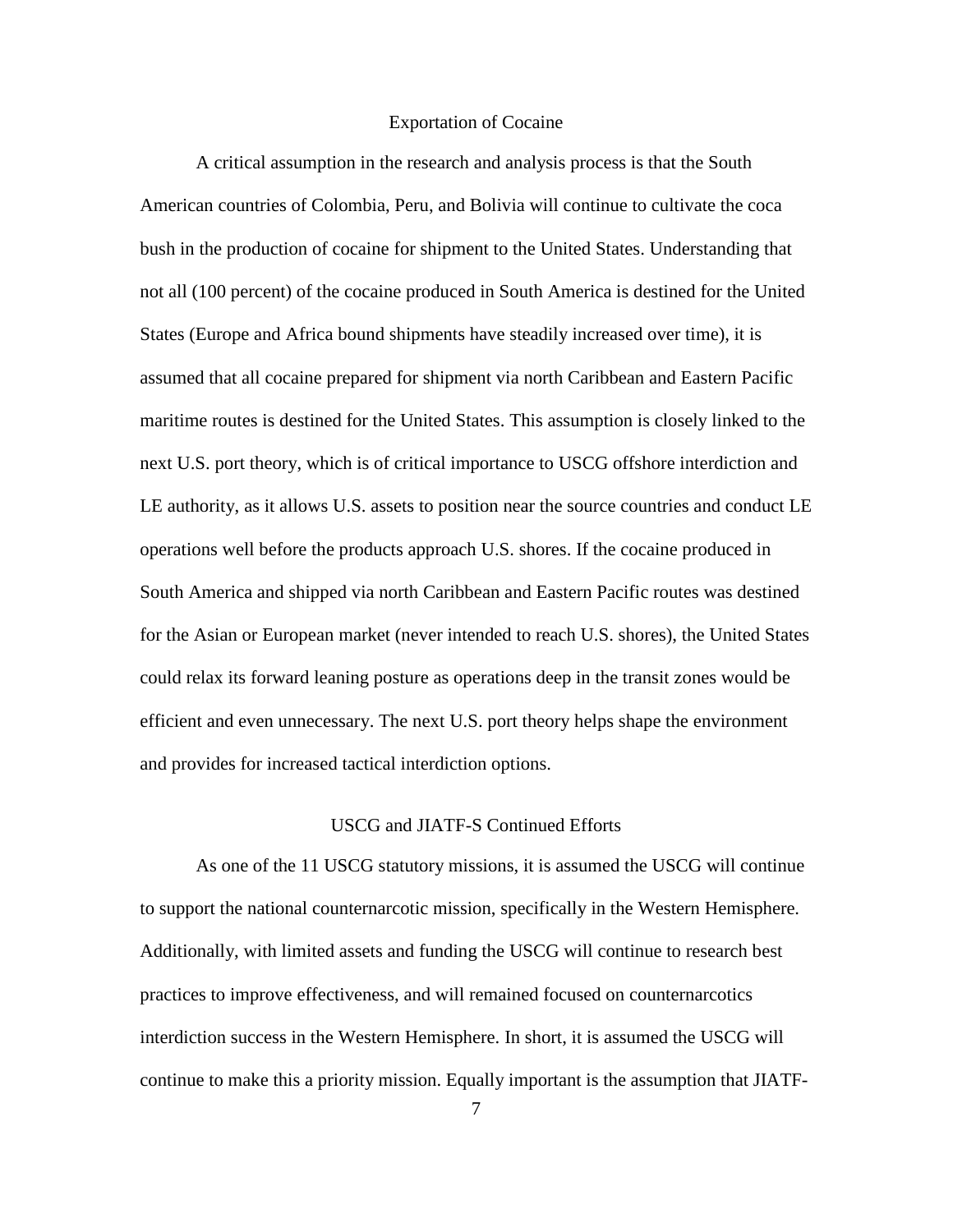S (DoD) will continue to advance in detection and monitoring capabilities and will continue to be funded and sourced at current fiscal year 2016 numbers. The USCG and JIATF-S share a symbiotic relationship where neither would achieve success without the other. JIATF-S leads all military and interagency counternarcotic efforts within the Western Hemisphere. Per JIATF-S mission statement, "JIATF South as a designated national task force, executes detection, and monitoring of illicit trafficking across all domains, and facilitates international and interagency interdiction to enable the disruption and dismantlement of illicit and converging threat networks in support of national and hemispheric security" (JIATF-S 2017a).

These two assumptions help scope the problem. Very simply, cocaine will continue to be shipped from South America to the United States, and the USCG and JIATF-S will continue to look into ways to interdict it.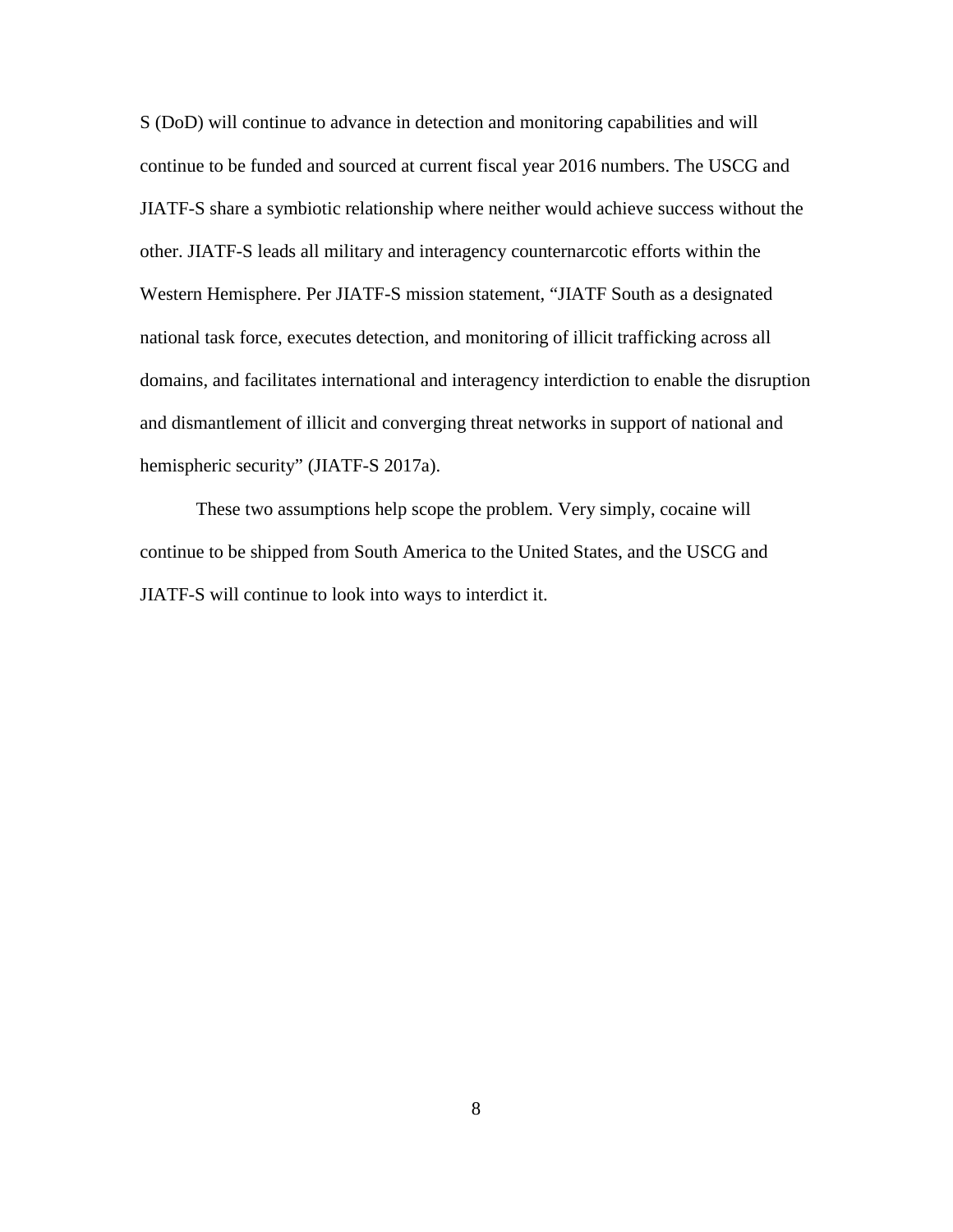#### CHAPTER 2

## LITERATURE REVIEW

## Introduction

This chapter provides an executive level review of the key professional relevant sources, concepts, and theories referenced during this case study. The references selected represent a sample of strategy driving literature spanning from the past (2010) into the future, and help describe the current environment (state) and shed light on the potential desired end state―important concepts in ADM. The *United States Coast Guard Western Hemisphere Strategy* serves as the baseline doctrinal source for USCG operations, and the Army Techniques Publication (ATP) 5-0.1, *Army Design Methodology* will serve as the primary reference for ADM. Additional sources reviewed and addressed are:

#### Past

- 1. 2010 *Department of Homeland Security Counternarcotics Doctrine*
- 2. 2013 *America's 21st Century Coast Guard: Resourcing for Safety Security and Stewardship*
- 3. 2015 *International Drug Control Policy: Background and U.S. Responses*

#### Present

- 1. 2015 *Caribbean Border Counternarcotics Strategy*
- 2. 2016 *National Southwest Border Counternarcotic Strategy*
- 3. 2017 *International Narcotics Control Strategy Report. Volume 1: Drug and Chemical Control* (INCSR)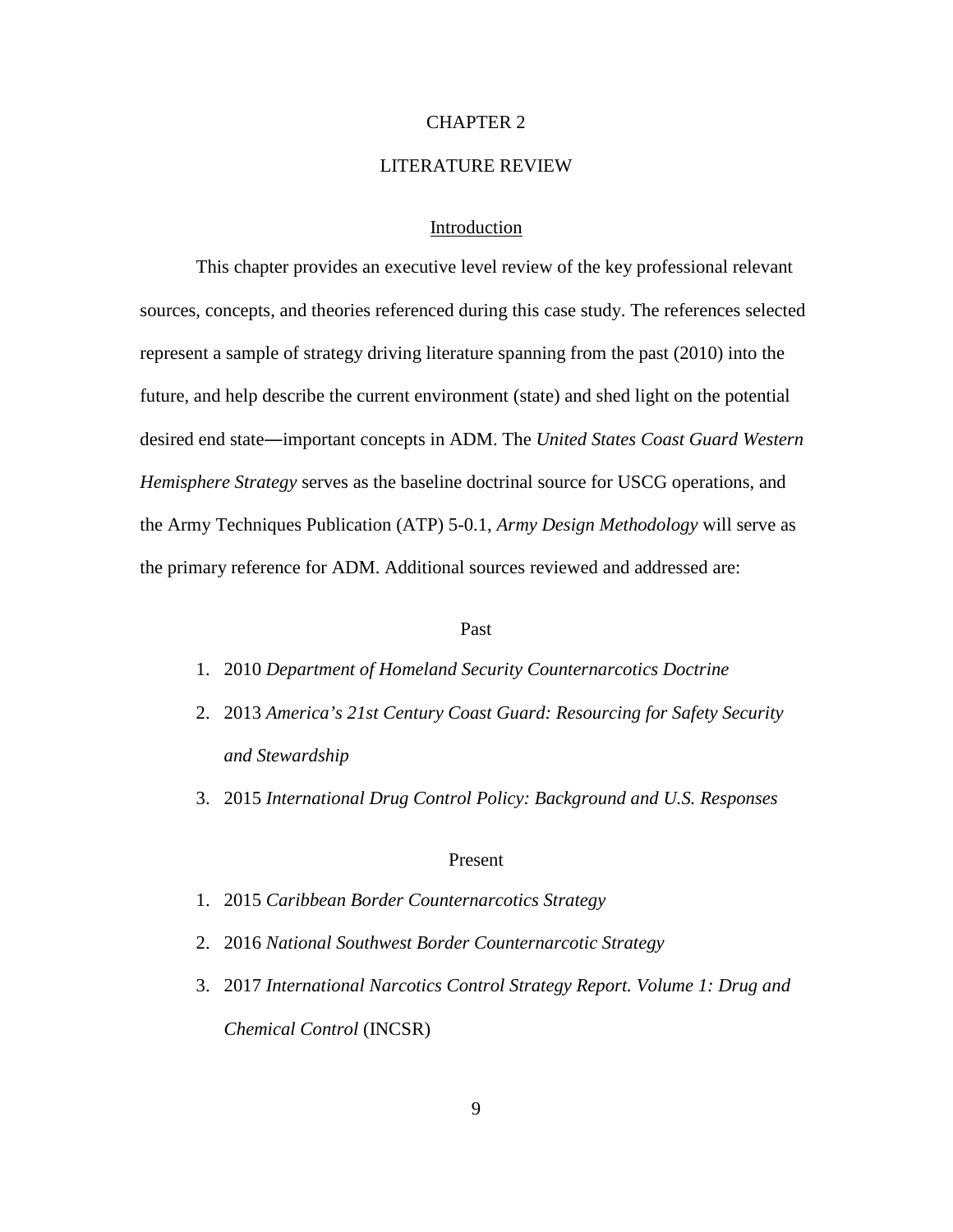#### Future

- 1. "Addressing the Southwest Maritime Border: An Interagency Task Force" (thesis)
- 2. "Pivot to The Homeland an Escalated Maritime Interdictions" (thesis)
- 3. USCG cutter after action reports (Eastern Pacific): USCGC *Steadfast,* Deployment Summary July 18, 2016-September 15, 2016; USCGC *Stratton,* Deployment Summary, October 28, 2015-January 10, 2016; and USCGC *Waesche,* Deployment Summary, February 28, 2016-June 15, 2016.

The Chief Decision Maker (CDM) and vested stakeholders this case study centers on will be identified, and the applied processes and models used to develop the recommendations will be identified and explained.

#### Sources

## Western Hemisphere Strategy (Present)

The *Western Hemisphere Strategy* is a well-organized game plan for all USCG, sister service (U.S. Navy when supporting LE operations) and partner nation counter drug operations in the Western Hemisphere. The strategy outlines three priorities for the service within the region over a 10-year period from 2014-2024:

Combating Networks

Securing Borders

## Safeguarding Commerce (COMD USCG 2014, 8)

The strategy defines each priority within a simple "offense," "defense," and "special teams" framing construct (COMD USCG 2014, 10). As previously mentioned the study will only focus on the first two priorities of the strategy, combating networks and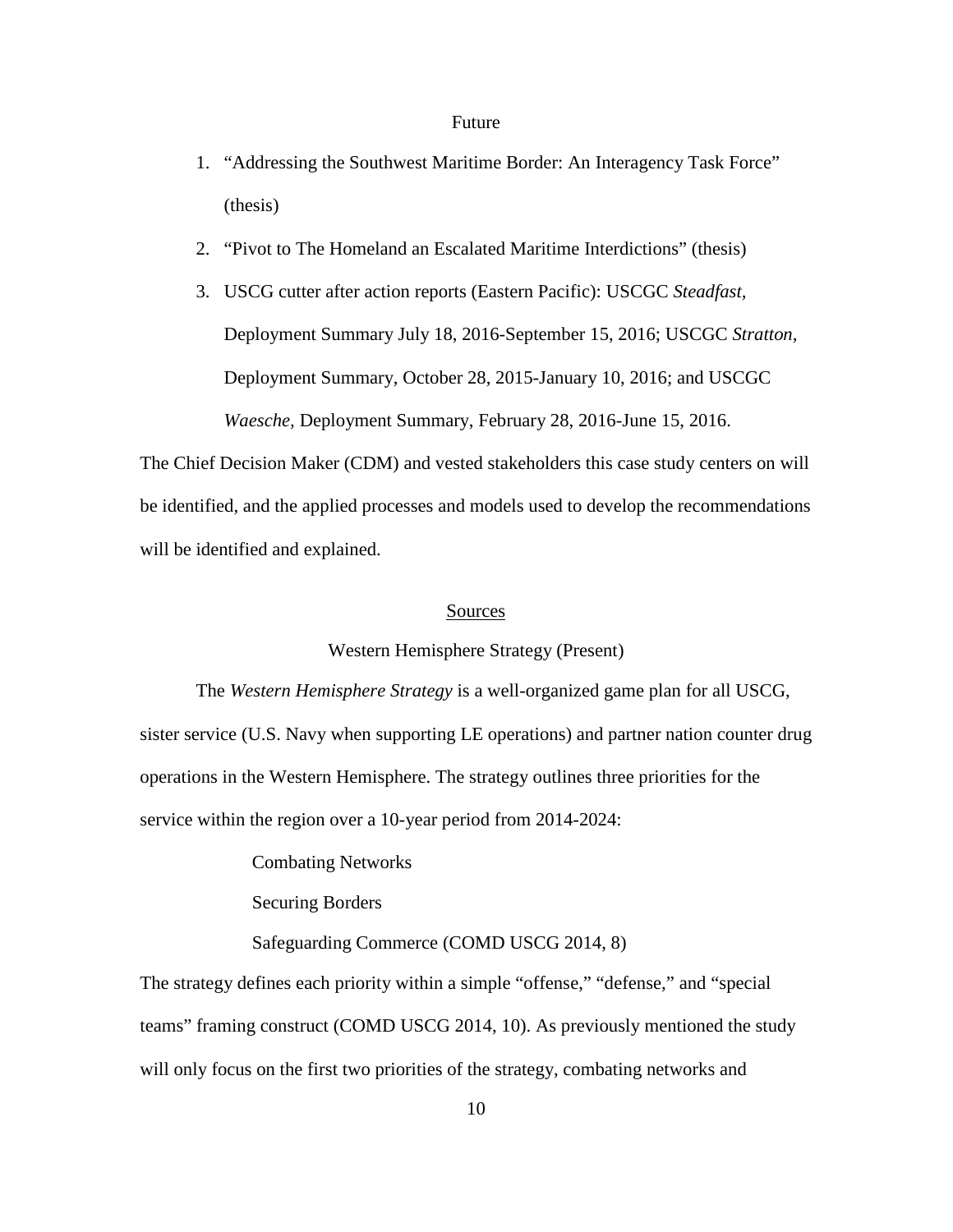securing borders, which the USCG frames as "offense" and "defense" postures respectively (COMD USCG 2014, 10).

## Combating Networks: Offense

National strategic guidance outlined by former President Barrack Obama, directed a national effort to employ "all elements of national power to protect the citizens and U.S. national security interests from the convergence of 21st century transnational criminal threats" (U.S. President 2011, 19). By design, the USCG assumed an offensive posture in engagement with the network threat. "The Coast Guard maintains unique capabilities and authorities to detect and engage TOC networks in areas where they are not only challenged by other partners, but where they are also vulnerable to disruption . . . bridging traditional authority gaps between military and LE organizations, and maintains persistence presence in areas where other partners are unable to operate" (COMD USCG 2014, 28). With a concerted focus on operating in the offshore zone and areas not covered by partner nations or sister agencies and services, the USCG set out to accomplish three distinct lines of effort within the combating networks frame. The delineated lines of effort are:

1. Understand Networks and Fostering Network Culture

2. Identifying Networks

3. Targeting and Prosecuting Networks (COMD USCG 2014, 32-34) Securing Borders: Defense

Building on the layered defense concept, securing borders starts with down range efforts long before threats reach U.S. shores. This designed defense involves improving maritime domain awareness, prioritizing threats ("focusing efforts and resources toward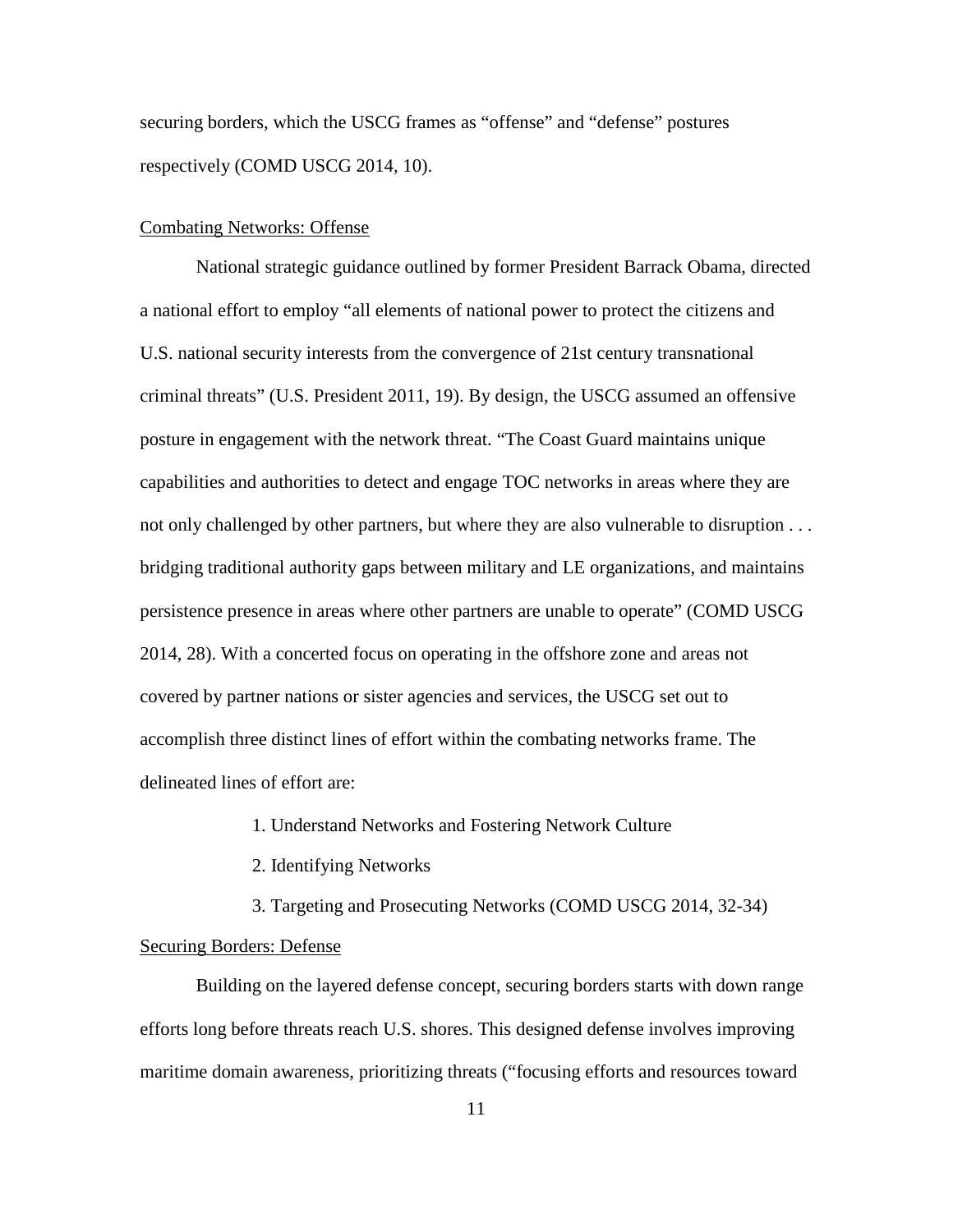managing critical maritime risks to our borders, no matter where they are"), expanding partnerships and conducting extended offshore security operations. (COMD USCG 2014, 38). The defense is almost indistinguishable from the offense as it occurs far from U.S. shores, thousands of miles from the physical border.

#### DHS Counternarcotics Doctrine (Past)

Published in June 2010, this document defines the counternarcotic mission as

"interagency, inter-departmental, and international in scope" (DHS 2010, 1). With a

primary focus toward the key components of DHS (U.S. Customs and Border Protection,

the USCG, and the U.S. Immigration and Customs Enforcement) the document presents

and explains the five tenants of DHS counternarcotics doctrine:

1. Develop and maintain a comprehensive view of the illicit drug trafficking industry.

2. Establish and aggressively exploit robust organizational and interagency intelligence capabilities spanning the spectrum of disciplines.

3. Establish and employ an effective array of counternarcotics forces to counter the threat.

4. Maintain operational agility and anticipate the actions of our adversaries.

5. Collaborate with and support our federal, state, local, and tribal partners." (DHS 2010, 1)

The overall theme of the doctrine is a team-based approach, solidified in collaboration, partnership, and sharing of information; however, it is very much directed internally to DHS components prescriptive as to what role each should play. The doctrine is authoritative, but requires judgement in application. DHS components and operating units therefore must apply the doctrine differently within the constraints of the established national and departmental goals (DHS 2010, 1).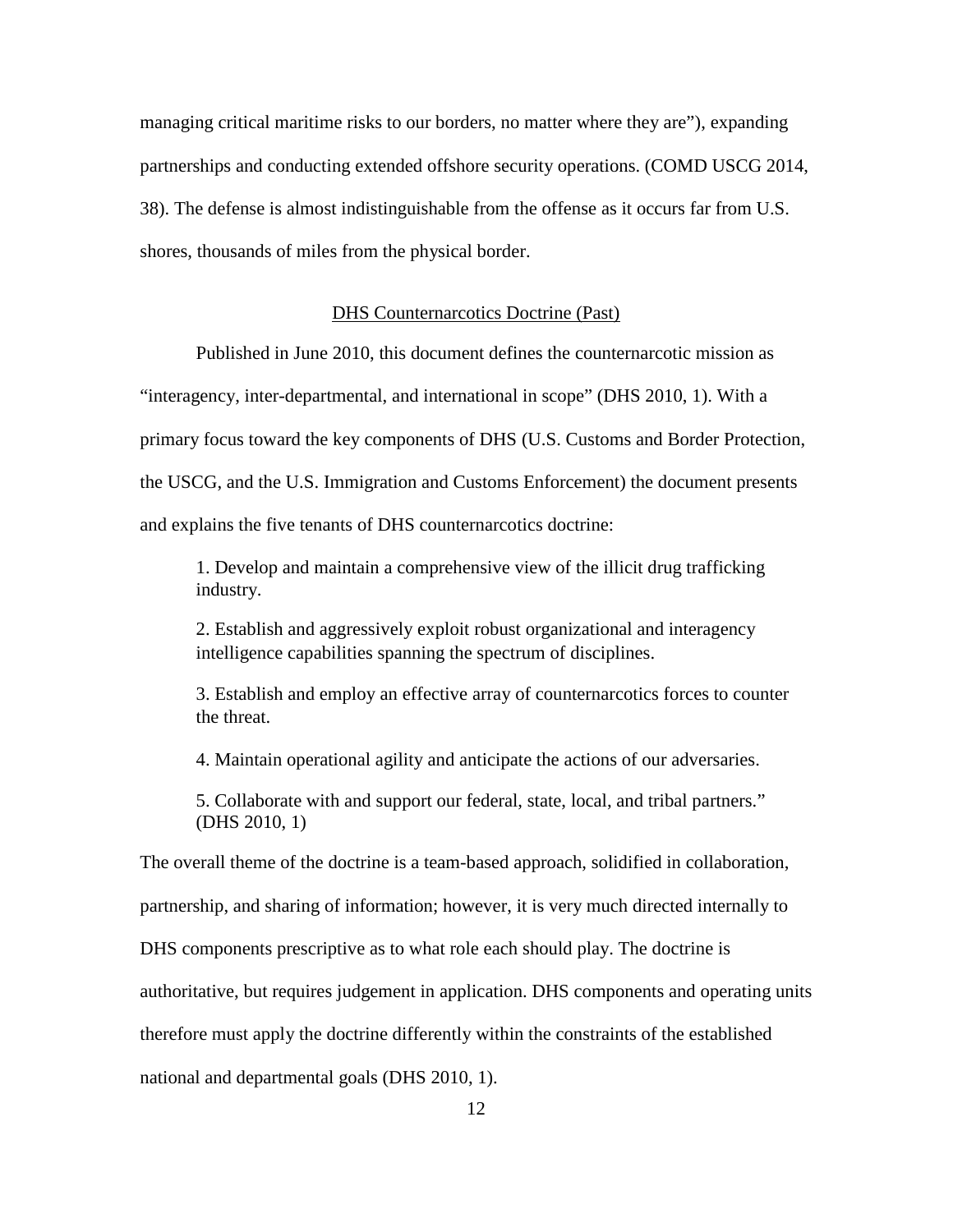## America's 21st Century Coast Guard: Resourcing for Safety, Security, and Stewardship (Past)

As previously referenced in chapter 1, this White Paper, published in 2013, outlines the strategic framework of the USCG, explaining how and why cutters, boats, aircraft, infrastructure, and systems are organized in order to protect the maritime domain. Commandant Admiral Papp (2010-2014) summarizes the document best in his introductory letter. "The White Paper provides an overview of CG roles, missions, tasks and resources, then describes how the CG employs authorities, capabilities and partnerships to accomplish its missions in support of DHS and national objectives" (DHS 2013, iii). Written to an external audience and designed to prove the value of the USCG, the document ultimately shapes internal USCG doctrine. Clearly defined operational zones (inland, coastal, and offshore) explain the USCG maritime security layer defense strategy, while the assignment of units, cutters, and aircraft provides insight into USCG operational task organization. Overall, this document is used as USCG doctrine that helps explain organization and leadership at the operational and tactical level.

## International Drug Control Policy: Background and U.S. Responses (Past)

This March 2015 Congressional Research Service report, prepared for members and committees of Congress, was written by Liana Rosen, a specialist in international crime and narcotics. In her report, Ms. Rosen summarizes the need for national drug policy, explaining, "drug use and addiction have the potential to negatively affect the social fabric of communities, hinder economic development, and place an additional burden on national public health infrastructures" (Rosen 2015, summary). She outlines the international drug policy framework and debate, as well as the U.S. counternarcotics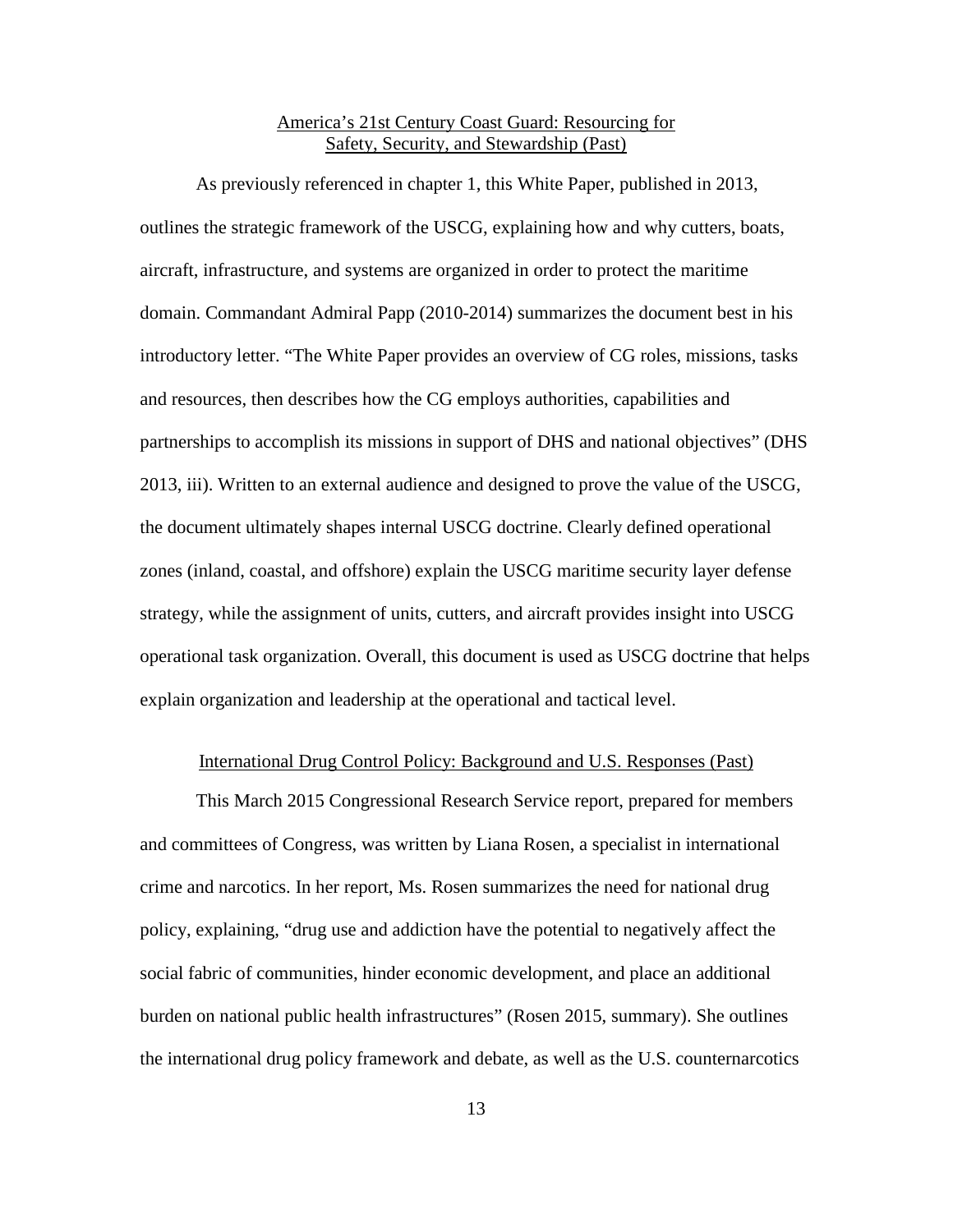initiatives and foreign policy options, reiterating the need for diverse methods and strategies to attack the international drug trade. Of particular interest is the section of the report that pertains to combating the flow of drugs in transit, specifically on the high seas, where the USCG is the lead federal agency for interdiction operations. Additionally, the report highlights the importance of the DoD led interagency group, Joint Interagency Task Force-South (JIATF-S), and the critical maritime counterdrug bilateral agreements in which the U.S. government takes part.

#### 2015 Caribbean Border Counternarcotics Strategy (Present)

This comprehensive document is aimed at combating "DTOs and TCOs operating in and around the United States Caribbean border (including Puerto Rico, the U.S. Virgin Islands and the islets and cays surrounding those main islands) as they exploit the region as both a destination and transshipment point for illicit drugs shipped from South America through Central America to the Continental U.S." (U.S. President 2015, 1). The strategy highlights an increase in Caribbean drug shipments, associating it to increased counternarcotic interdictions in the Eastern Pacific, enhanced enforcement efforts along the U.S. Southwest border, and increased violence in the Mexican/U.S. border cartels; all of which has potentially shifted smuggling to less troublesome routes in the Caribbean. With the increase in Caribbean activity, the strategy outlines six primary strategic objectives:

1. Enhance intelligence and information-sharing capabilities and processes associated with the Caribbean border.

2. Interdict illicit drugs and drug proceeds at and between U.S. ports of entry in the Caribbean.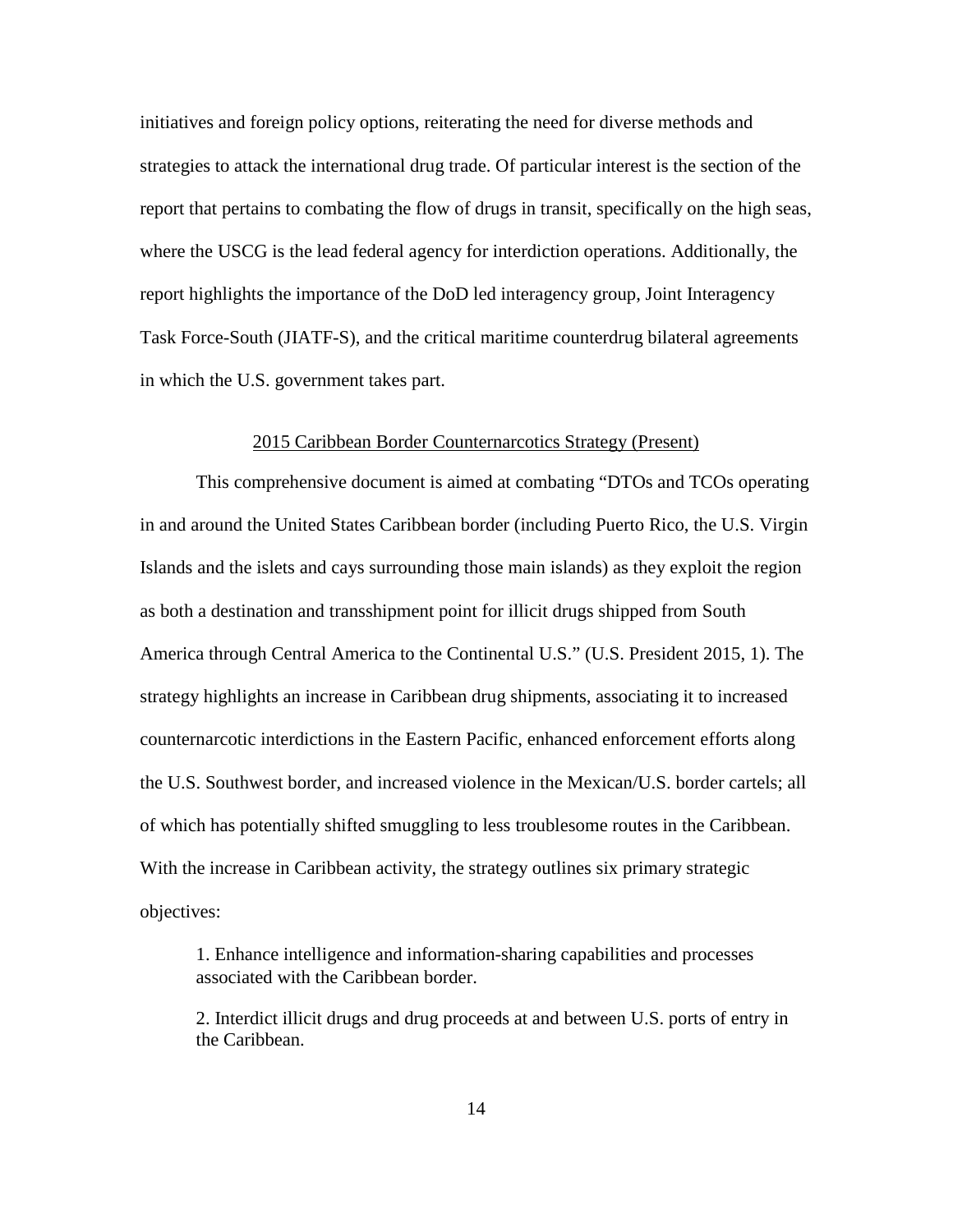3. Interdict illicit drugs and illicit drug proceeds in the air and maritime domains in and around the Caribbean border; maximize evidence and intelligence collection to support criminal investigations leading to associated and higher echelon networks.

4. Disrupt and dismantle transnational criminal organizations operating in and around the Caribbean border.

5. Substantially reduce the level of drug related violent crime in Puerto Rico and the U.S. Virgin Islands.

6. Strengthen communities and reduce the demand for drugs. (U.S. President 2015, 3)

The study will focus on the maritime next U.S. port strategic goals, specifically the

interdiction of drugs at and between U.S. points of entry within the maritime domain.

#### National Southwest Border Counternarcotics Strategy (Present)

Released in May of 2016, the *National Southwest Border Counternarcotic* 

*Strategy* provides an overview and update of the current and emerging threats at the border, while building on the concepts and themes presented in the previous 2013 strategy. Described as the primary entry point into the United States for all major illicit drugs, with the exception of controlled prescription drugs and certain synthetic drugs, the U.S./Mexico border is rich with criminal activity, poses a significant threat to the national security of the United States. Transnational crime organizations (TCOs) use the almost 2,000-mile border from California to Texas to engage in cross-border drug trafficking, human smuggling, weapons trafficking, money laundering, and other associated illegal activities (Office of National Drug Control Policy 2016, 1). The *National Southwest Border Counternarcotic Strategy* orchestrates a combined departmental, interagency, and multi-national approach to combating criminal activity associated with the border through six main concepts: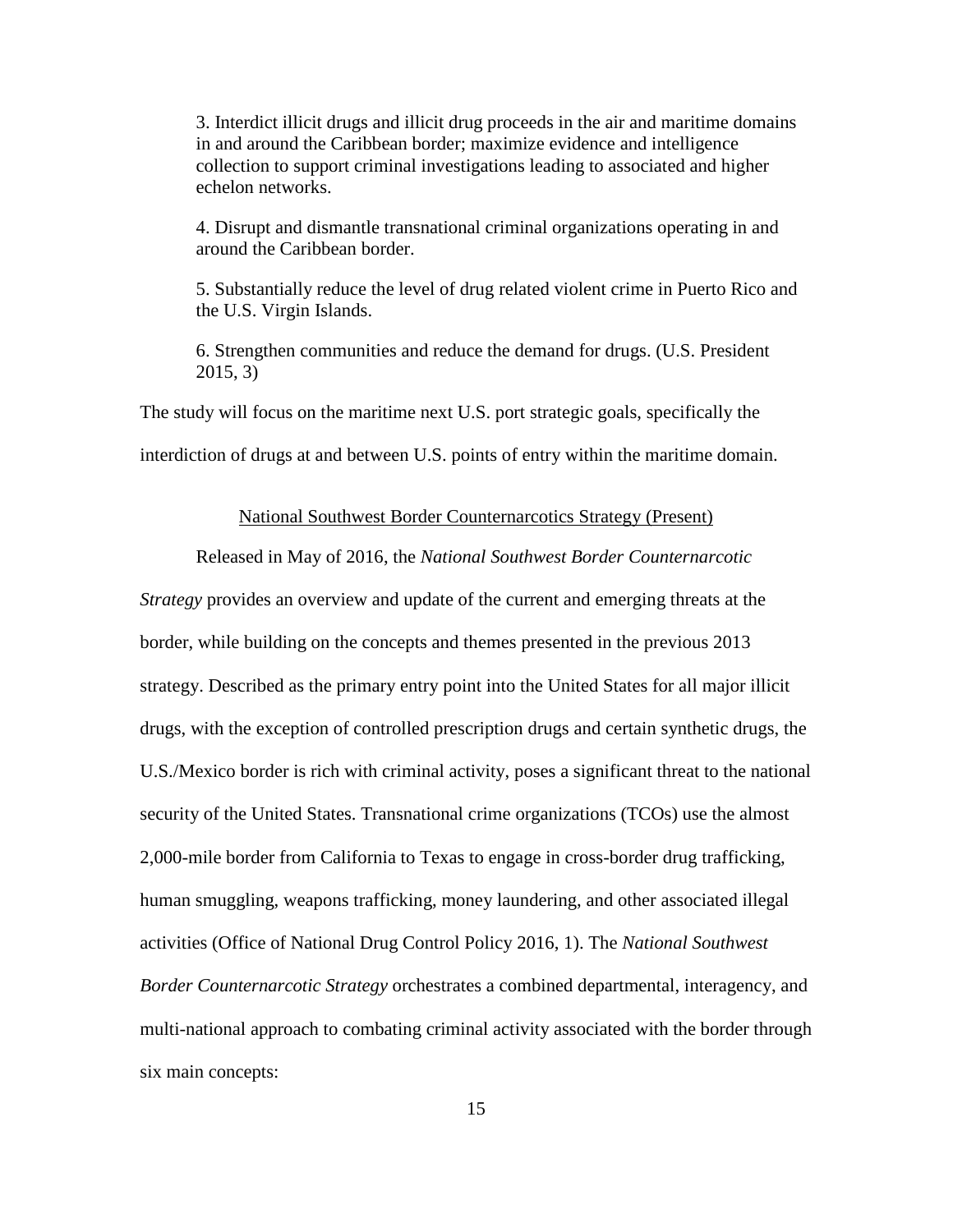1. enhancing and expanding criminal intel and info sharing

2. securing the border

3. strengthening communities

4. increasing collaborative investigations and prosecutions

5. addressing the collateral challenges

6. engaging Mexico and Central American governments and law enforcement partners (Office of National Drug Control Policy 2016, table of conents)

2017 International Narcotics Control Strategy Report, Vol. 1 (Present)

The INCSR, published in March 2017, covers January 1 to December 31, 2016 and provides the factual basis for the designations contained in the president's report to congress on the major drug transit or major illicit drug producing countries set forth in the Foreign Relations Authorization Act 2003 (Bureau for International and Narcotics Law Enforcement Affairs 2017, 2). Volume I outlines recent policy and program developments, USCG roles/assistance, chemical controls, and provides a comprehensive "country report" for over 75 identified countries (Bureau for International and Narcotics Law Enforcement Affairs 2017, 89). Volume II addresses money laundering and financial crimes and will not be referenced in this case study. The chapter on USCG assistance in Volume I is of particular interest as it describes the crucial role the USCG plays in "keeping dangerous narcotic drugs moving by sea from reaching the United States" with an overarching strategy to "increase maritime border security through layered offensive system that extends beyond U.S. land borders to attack the networks responsible for smuggling drugs" (Bureau for International and Narcotics Law Enforcement Affairs 2017, 43). Confirming the idea that illicit cargo shipments are most vulnerable when they are in concentrated bulk at sea in international waters, the INCSR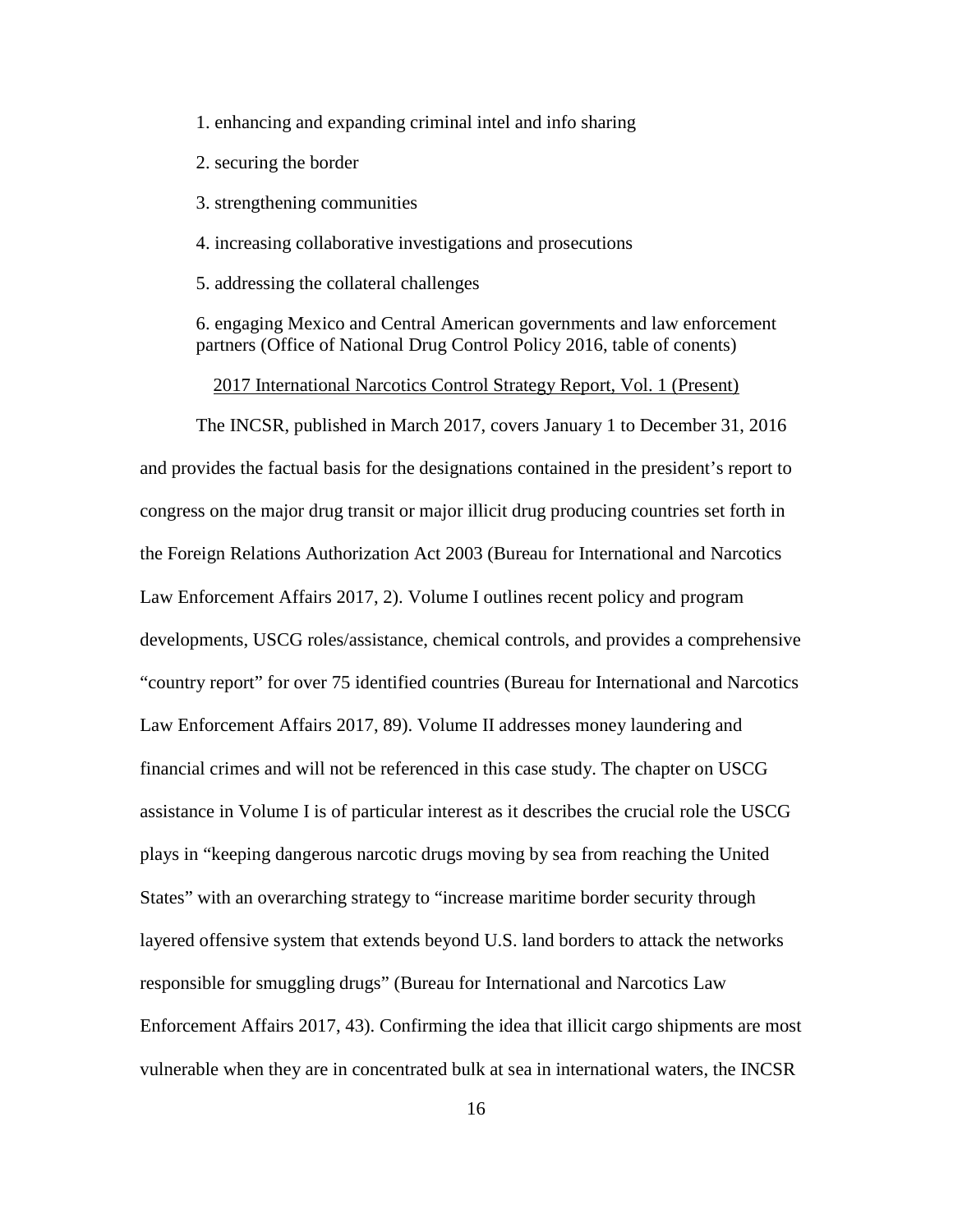reiterates the value in surface/air tactical assets positioned in international waters, where they have the highest tactical advantage and opportunity for interdiction" " (Bureau for International and Narcotics Law Enforcement Affairs 2017, 43). The document briefly describes USCG doctrine and best practices highlighting the ability of the USCG to take tactical control of U.S. and Allied assets for U.S. LE interdiction and apprehension. Additionally, it highlights the USCG's effective bilateral agreements, their international training and technical assistance programs, and routine open sharing and communication with partner nations during counternarcotic operations. The section on the USCG in Chapter I closes with a summary of the year's operational highlights:

In 2016, the USCG expended over 2,200 cutter days, 1,400 Airborne Use of Force capable helicopters days, and 3,100 surveillance aircraft hours on counterdrug patrols, and USCG Law Enforcement Detachments (LEDET) deployed for over 1,000 days aboard U.S. Navy, British, Dutch and Canadian warships. As a result, the USCG disrupted 263 drug smuggling attempts, which included the seizure of 172 vessels, detention of 585 suspected smugglers, and removal of 189 metric tons (MT) of cocaine and 22 MT of marijuana. (Bureau for International and Narcotics Law Enforcement Affairs 2017, 44)

In comparison, totals from the 2016 INCSR show:

In 2015, the USCG expended over 2,300 cutter days, 1,400 Airborne Use of Force capable helicopters days, and 4,000 surveillance aircraft hours on counterdrug patrols, and USCG Law Enforcement Detachments (LEDET) deployed for over 1,100 days aboard U.S. Navy, British, Dutch and Canadian warships. As a result, the USCG disrupted 228 drug smuggling attempts, which included the seizure of 145 vessels, detention of 503 suspected smugglers, and removal of 143 metric tons (MT) of cocaine and 35 MT of marijuana. (Bureau for International and Narcotics Law Enforcement Affairs 2016a, 46)

With a clear decrease in cutter days and available dedicated surveillance aircraft hours

from 2015 to 2016, the USCG achieved a 32 percent increase in cocaine removal

quantities (in metric tons). The goal of this study is to better understand why?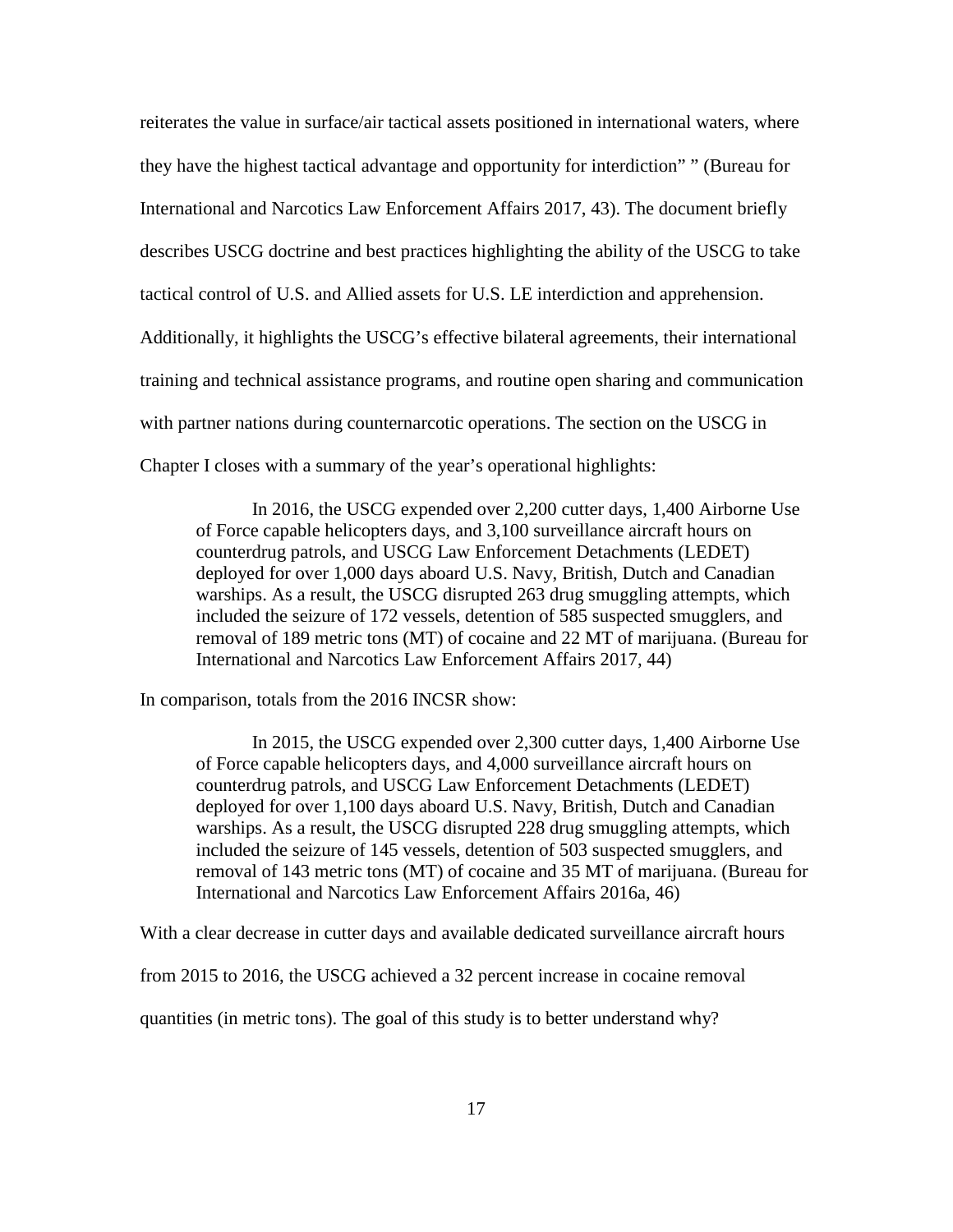## Addressing the Southwest Maritime Border: An Interagency Task Force (Future)

This master's thesis published by American Public University reviews the complex problems facing LE units and whole of government agencies at the southwest border, and presents a case for an interagency task force directed solely at the U.S. southwest border threat. Although the author does not completely agree with the need for an independent and dedicated southwest border interagency task force, the author's review of Munsing's and Lamb's comprehensive evaluation of JIATF-S and his assessment of the organizational traits that contribute to JIATF-S's success are appreciated. The study will build on the three variables presented that lead to JIATF-S success: purpose, empowerment, and support as they relate to the Army's concept of mission command.

## Pivot to the Homeland: An Escalated Maritime Interdictions Approach (Future)

In his National Defense University master's thesis, USCG Captain David Ramassini (career cutterman, operations afloat) provides an overview of the TCO threat, highlights a few recent interdiction successes, and offers his recommendations as a stakeholder. Captain Ramassini, a prior USCG cutter commanding officer explains, "the USG should seek to maximize returns on investments through a commitment to an escalated maritime interdictions strategy" while leveraging national fleet resources, increasing operational security, and recapitalizing the fleet (Ramassini 2015, 38-41). In his conclusion he remarks, "the best defense against TOC networks is a layered, networked, and most importantly, present offense" (Ramassini 2015, 42). This thesis is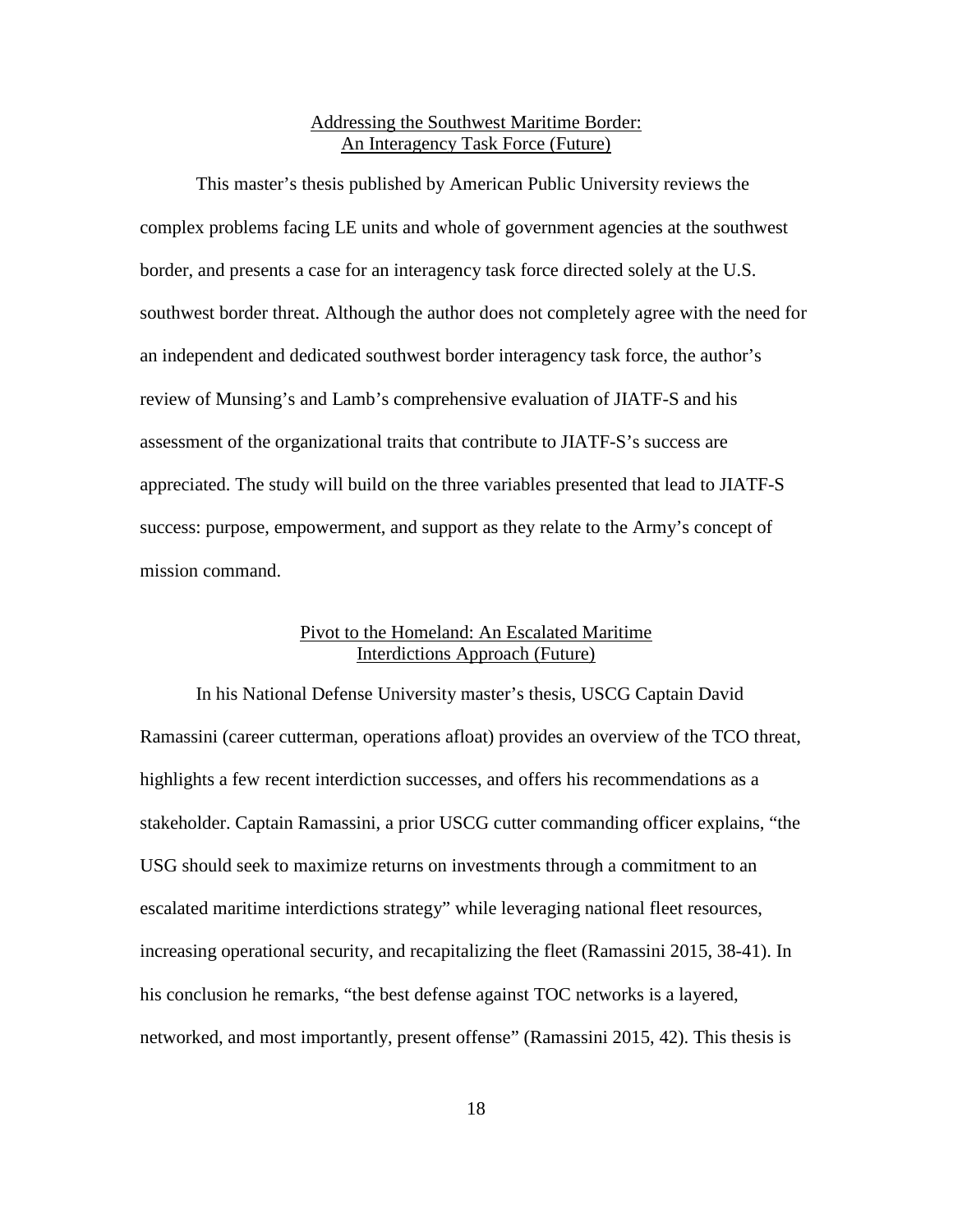used as a representative stakeholder analysis of the feasibility, acceptability, and suitability of the recommendations.

#### USCG Cutter Eastern Pacific Deployment Summaries (Future)

USCG cutters generally deploy anywhere from 45days to 100+ days, depending on the size cutter and the operation assigned. USCG area policy requires cutters to submit (via official message traffic) a deployment summary upon completion of their deployment and return to their homeport. Although there is not a required deployment summary format, most cutters follow a general guideline that includes a recap and lessons learned from each cutter department (engineering, supply, and operations), and a personal note/way forward recommendation section from their commanding officer. For the purpose of this literature review, three cutter deployment summaries were selected from Pacific Area cutters that deployed to the Eastern Pacific in support of counternarcotics operations from October 28, 2015 through September 15, 2016. These formal summaries provide almost real time feedback from the fleet as well as future recommendations. These cutter deployment summaries, in conjunction with Captain Ramassini's thesis and recommendations, will serve as the basis for the stakeholder analysis.

### Chief Decision Maker

The USCG is divided into two operational areas, essentially dividing the globe at the Colorado Rockies and just east of the Persian Gulf. The two areas are defined as Atlantic Area and Pacific Area. A USCG vice admiral (3-star) is assigned as the commander of each respective area and their duties and responsibilities are: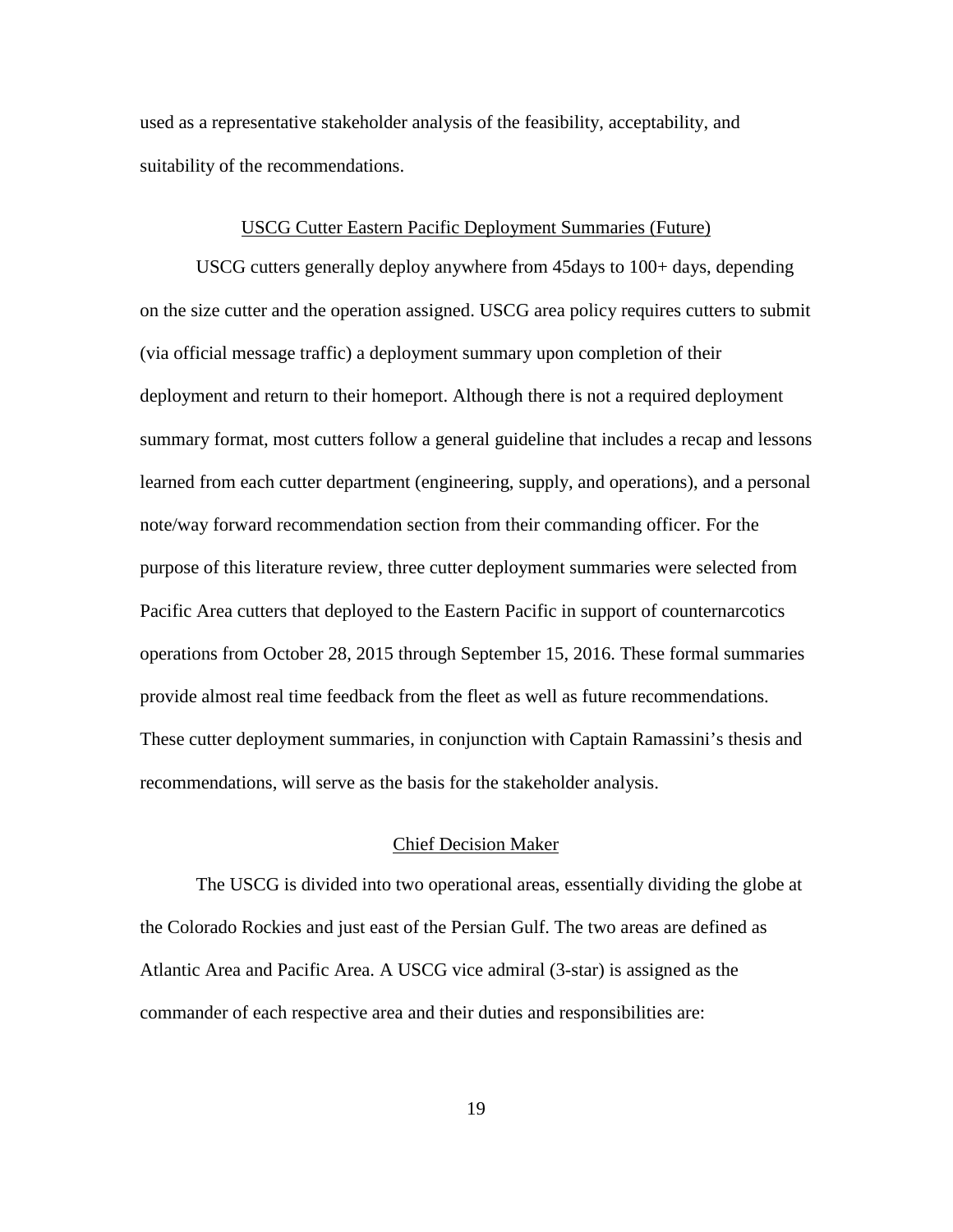Commander Atlantic Area: operational commander for all USCG missions from the Rocky Mountains to the Arabian Gulf, spanning across five USCG districts and 40 states. In addition to his duties at Atlantic Area, he serves as Commander, Defense Force East and provides USCG mission support to the Department of Defense (DoD) and combatant commanders. He concurrently serves as Director, DHS Joint Task Force East, responsible for achieving the objectives of the DHS Southern Border and Approaches Campaign Plan throughout his joint operating area (Atlantic Area 2017).

Commander Pacific Area: operational commander for all USCG missions within half of the world that ranges from the Rocky Mountains to the waters off the east coast of Africa, to include the Arctic and waters within the Eastern Pacific. He concurrently serves as Commander, Defense Force West and provides USCG mission support to the DoD and combatant commanders (Pacific Area 2017).

The focus of the research and recommendations will be conducted toward a final way forward brief to the nominal USCG area commander.

#### **Stakeholders**

Two primary stakeholders not only drive operational tactics, but also help shape policy and doctrine. The area chief of operations (USCG captain) and the individual USCG cutter commanding officers share a vested interest in government/USCG counternarcotics strategy, as they resource and physically conduct the mission.

Area Chief of Operations: The area operations division is responsible for overseeing, assessing, and directing (as necessary) USCG operations throughout theater. Operations include developing, implementing, and executing operational, crisis action, incident action, and contingency plans in response to incident management recovery and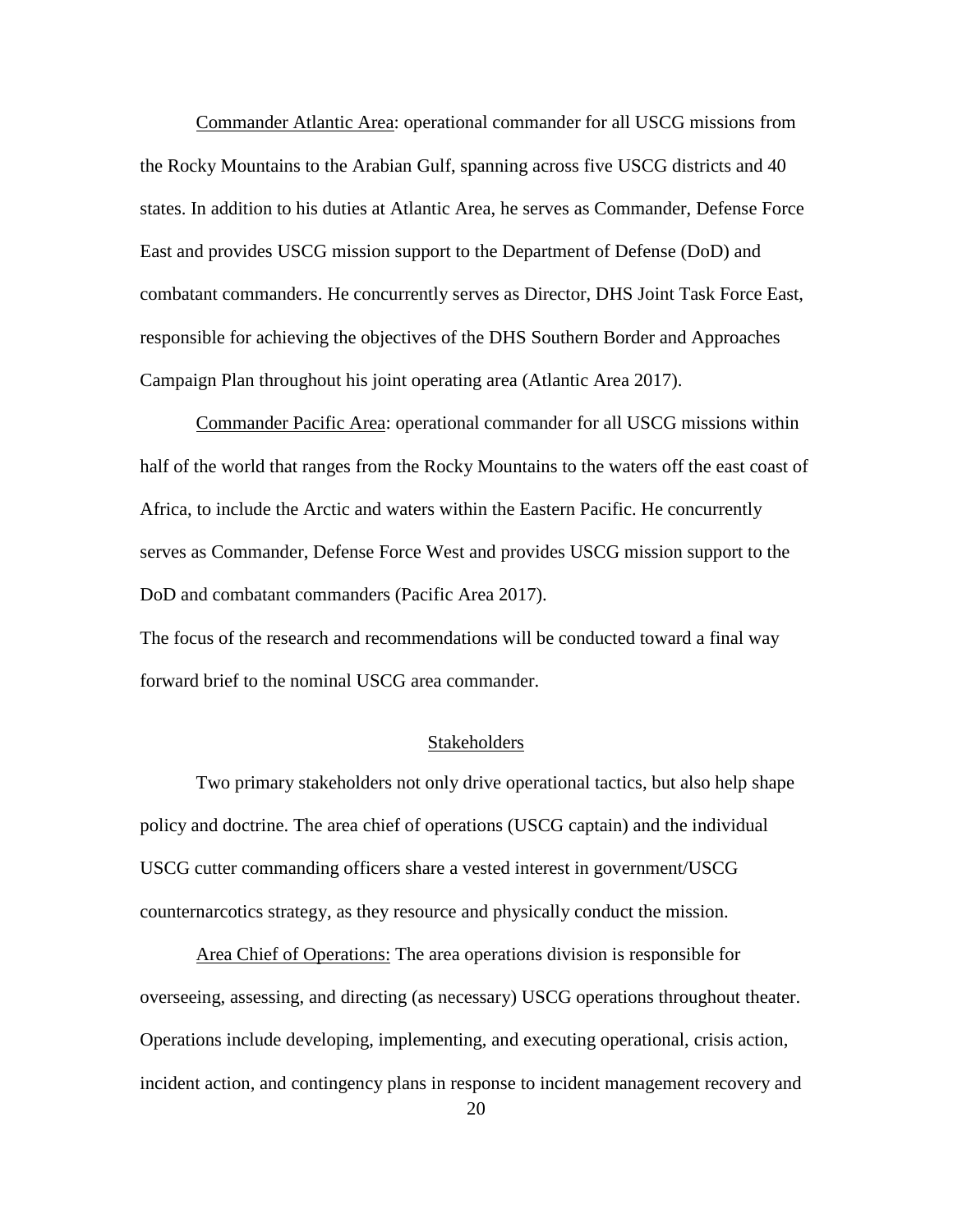response operations, and maritime LE and maritime homeland security events/incidents; and, developing and nurturing maritime stakeholder partnerships for statutory mission execution (Pacific Area 2017). The chief of operations is traditionally a post-command O-6 career aviator or cutterman with credible operational, tactical and staff experience.

Operations Afloat (Cutter) Commanding Officer: The commanding officer of an afloat unit is ultimately responsible for the safe navigation of the ship and the overall safety of the crew. The commanding officer also ensures the completion of all assigned missions as ordered by the area commander while task organized and under the tactical control of a USCG district, USCG sector, or JIATF-S. Missions and routine operations include but are not limited to: maritime homeland security, LE, drug interdiction, fisheries enforcement, search and rescue, marine safety and environmental protection, helicopter operations, or damage control. USCG cutters are the primary surface assets used by the U.S. government in counternarcotic operations; they have the ability to stay on station for extended periods and help provide the area commander with increased situational awareness.

#### Army Design Methodology

ADM is a critical thinking and brainstorming process that helps commanders and their staffs conceptualize complex problems. The process is used to assist commanders in understanding, visualizing, and describing unfamiliar problems and helps shape an operational approach for solving them (Headquarters Department of the Army 2015, 1-3). The ultimate goal of the design process is to ensure the CDM (and supporting staff) understands the problem and have developed a well-planned way forward. The most applicable definition of understanding in this context is, "knowledge that has been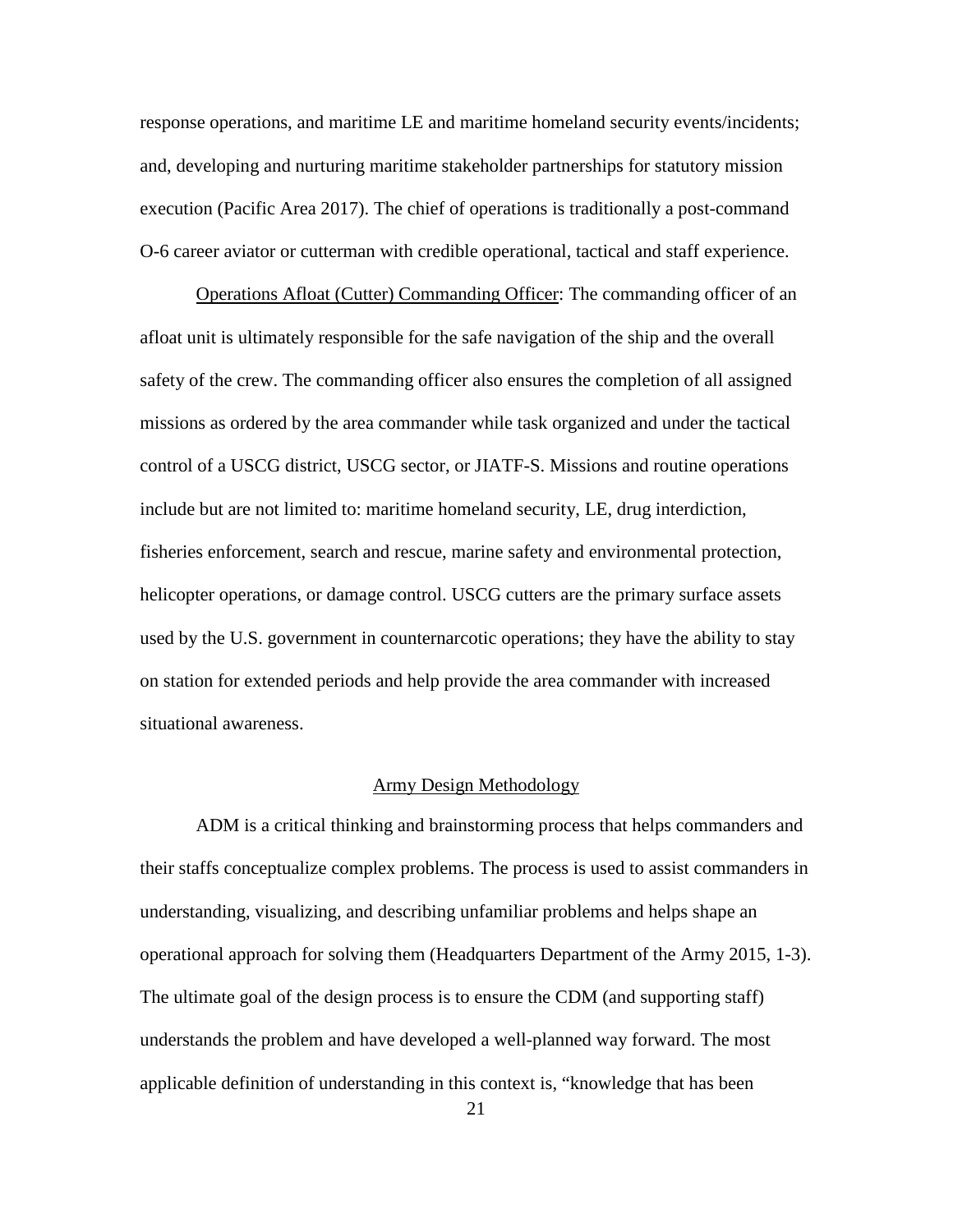synthesized and had judgment applied to it, in the specific situation in order to comprehend the situations inner relationships" (Green 2016). Within the ADM analysis process, available data becomes the what, information gained answers so what, knowledge applied helps the staff answer which means and final understanding results in therefore. By the conclusion of ADM, the CDM must understand the environment they are operating in (or will operate in), what the end state looks like, what in the current environment is preventing them from achieving that end state, and how they are going to accomplish the end state.

Although the Army does not define or mandate a specific method to conduct Army design, there are several core elements of the process, commonly referred to as frames. Commanders and their staffs break down the process into three primary frames. Framing the operational environment, framing the problems, and framing viable solutions ensures commanders and their staffs are able to focus on the most critical component of the process, understanding.

Framing an operational environment: The operational environment frame is divided into two concepts, current environment and future environment. It involves critical and creative thinking by a group to build models that represent the current conditions of the operational environment (current state) and models that represent what the operational environment should look like at the conclusion of an operation (desired end state) (Headquarters Department of the Army 2015, 1-4). This frame answers the questions: what is going on in the environment; and what do we want the environment to look like?

22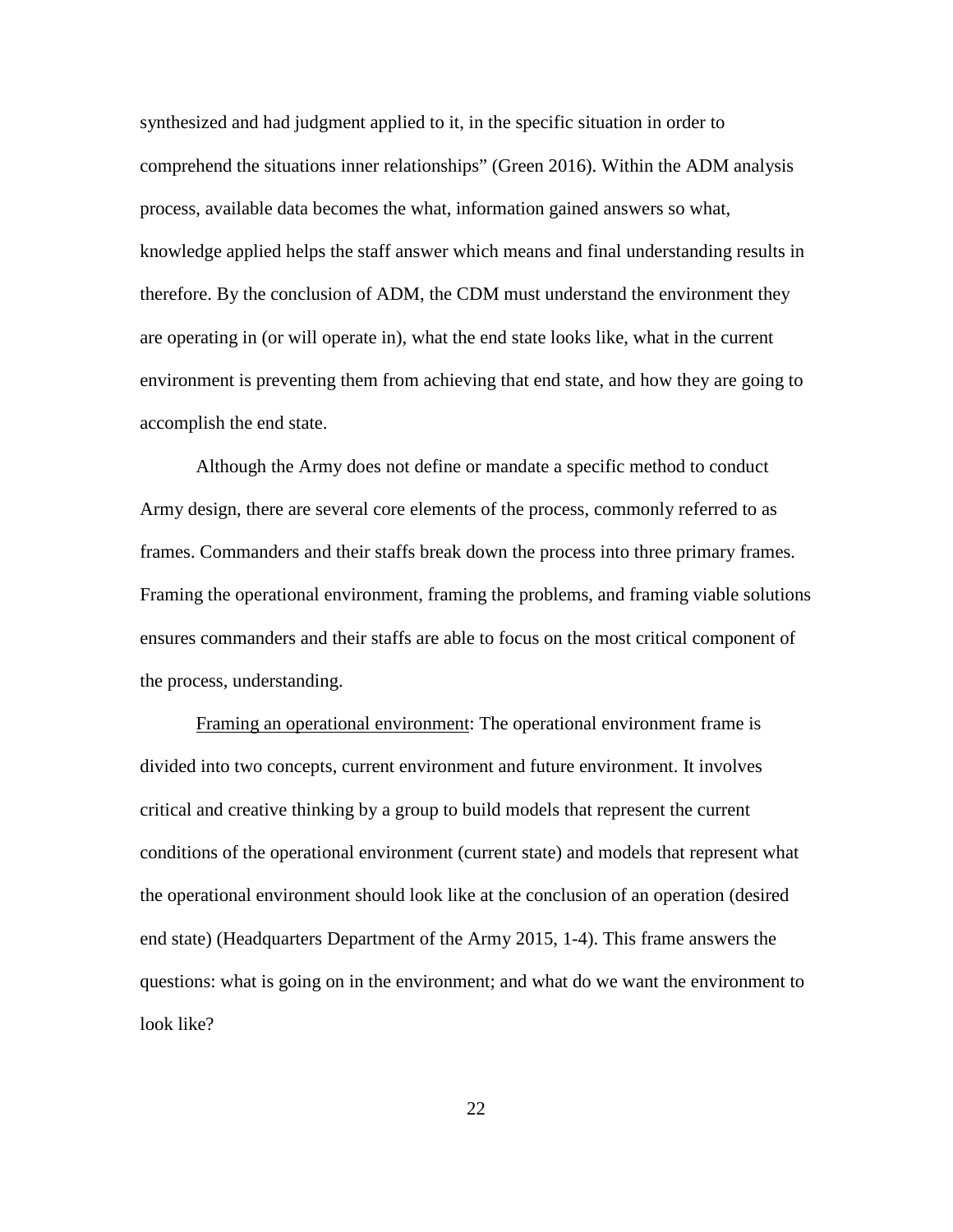Framing the problem: As the commander and planning team gain an initial understanding of an operational environment, they shift their efforts to identifying and understanding those issues impeding progress toward achieving the desired end state (Headquarters Department of the Army 2015, 1-4). The problem frame answers: where, conceptually should we act to achieve our desired state; and what is keeping us from accomplishing that?

Framing the solution/operational approach: With an understanding of the operational environment and associated problems, the commanders and staffs consider an operational approach, the broad general actions, and means to solve/manage identified problems. It answers: how do we get from our/the current state to the desired state? In developing the operational approach, the commanders and staffs consider resources to support the operational approach and consider associated risk. The operational approach frame forms the basis for the commander's planning guidance used to develop an operations order or operations plan (Headquarters Department of the Army 2015, 1-4).

#### DOTMLPF

DOTMLPF is an acronym for Doctrine, Organization, Training, Materiel, Leadership, Education, Personnel and Facilities. This analysis methodology originated in the Army, but is used as part of the Joint Capabilities Integration and Development System (JCIDS). JCIDS is a capabilities-based approach process that identifies current and future capability gaps and the joint force's ability to carry out joint warfighting missions and functions. JCIDS forms the primary joint defense planning approach, examining where we are, where we want to be, what risks we may face, and what it might cost. JCIDS identifies capabilities needed to accomplish strategic and operational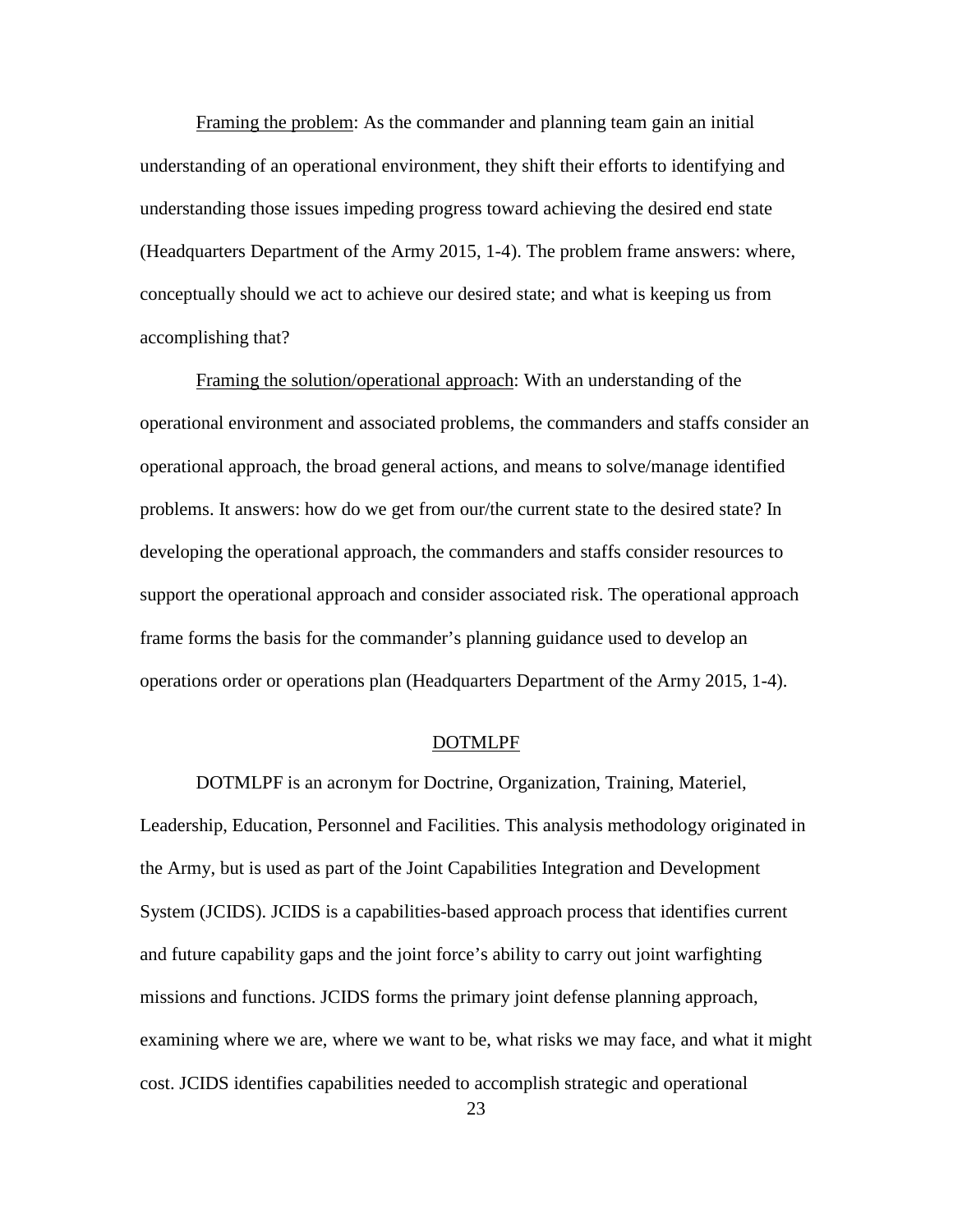requirements and is designed to provide systematic, integrated and interoperable materiel and non-materiel solutions to capability gaps and needs. Throughout the process, capabilities are investigated within the domains of doctrine, organization, training, materiel, leadership and education, personnel, and facilities, representing the short title, DOTMLPF. Each DOTMLPF domain is an area providing focus for action/staff officers to investigate solutions, products, and services to meet the required capabilities delineated in DoD directives. The specific joint DOTMLPF capabilities approach analyzes future capabilities of potential adversaries, technological breakthroughs, and national posture, and attempts to develop concepts and requirements to counter those adversaries and take advantage of technology. For the purpose of the research (within scope), the joint approach was delimited and only the following three domains will be investigated in my literature review:

D - Doctrine development captures, in writing, the tactics, techniques, and procedures to be used

O - Organizational development produces the organizational design to carry out the doctrine

L – Leader development includes education and training programs designed to inculcate or enhance soldier and officer leadership effectiveness (Goyette 2016, 2- 4)

#### Suitable, Feasible, Acceptable

Richard Yarger, former Army War College professor, offers three basic screening

criteria to assess the validity of a strategy (Yarger 2016). The question of Feasibility,

Acceptability, and Suitability (FAS) in context to strategy, aides the strategist in critically

thinking about the logic or functionality of the strategy itself. It is important to note, the

interrogative process of FAS generally takes place after risk has been evaluated, and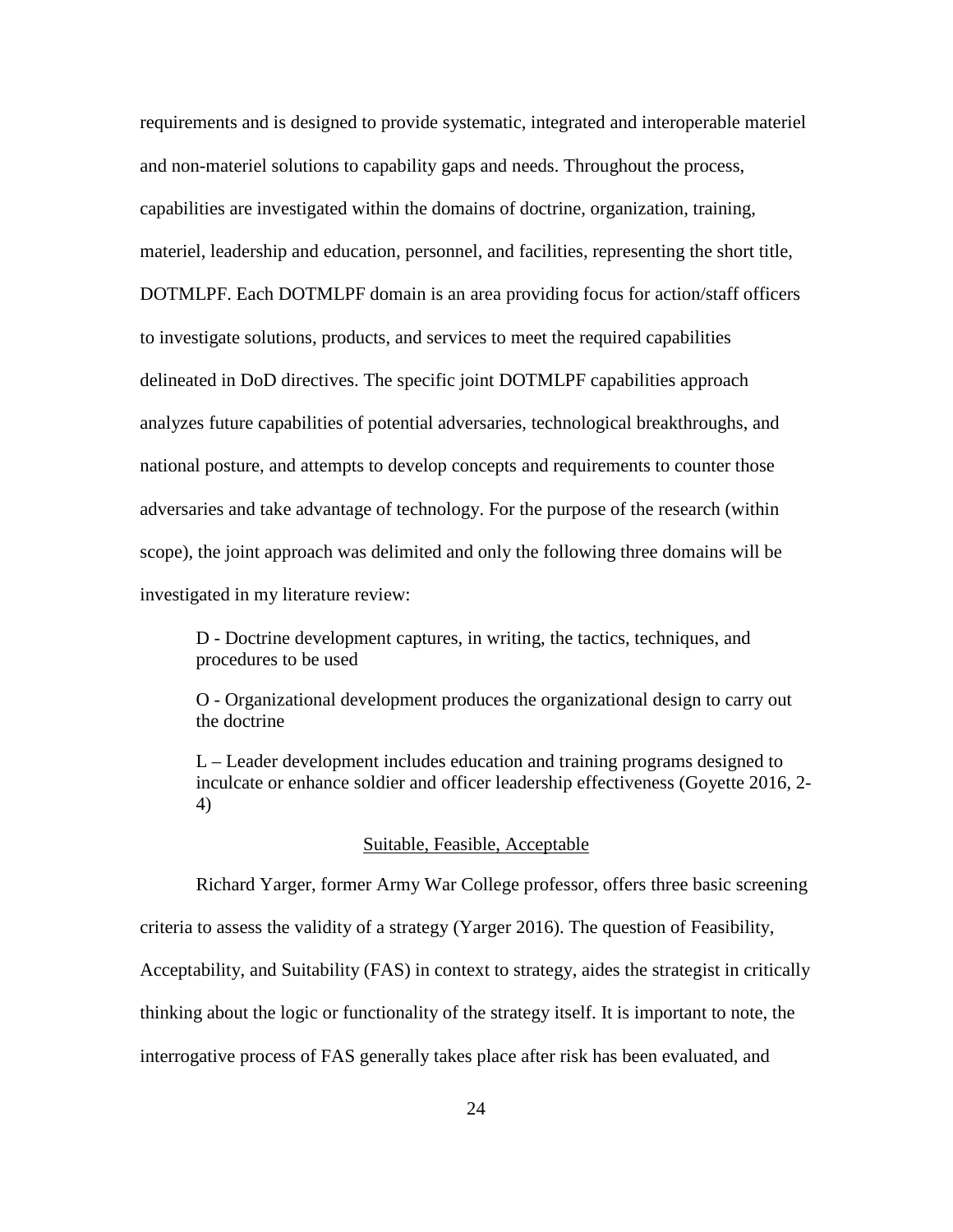therefore the strategy is already determined to be viable. If the strategy itself can be viewed as the end state, FAS explores the ways, means, and ends associated with its accomplishment. Feasibility questions the ways and whether the manner of their use as described will accomplish the goal. Acceptability explores the use of the means aligned in the strategy and whether their use is justified in accomplishing the strategy. Suitability addresses the ends and whether their collective accomplishment will attain the strategic end state. In all, FAS helps the strategist question if the totality of the strategy makes sense. It explores the simple question: does/will this thing work?

When used within force management issues, FAS has been defined by practitioners in plain English as follows:

Feasible: can be achieved within reasonable resource constraints.

Acceptable: the concept can be supported by all major stakeholders.

Suitable: accomplishes the mission or meets the requirement within the framework of reasonable operations. (Long 2016)

This case study will focus on FAS within a force management construct.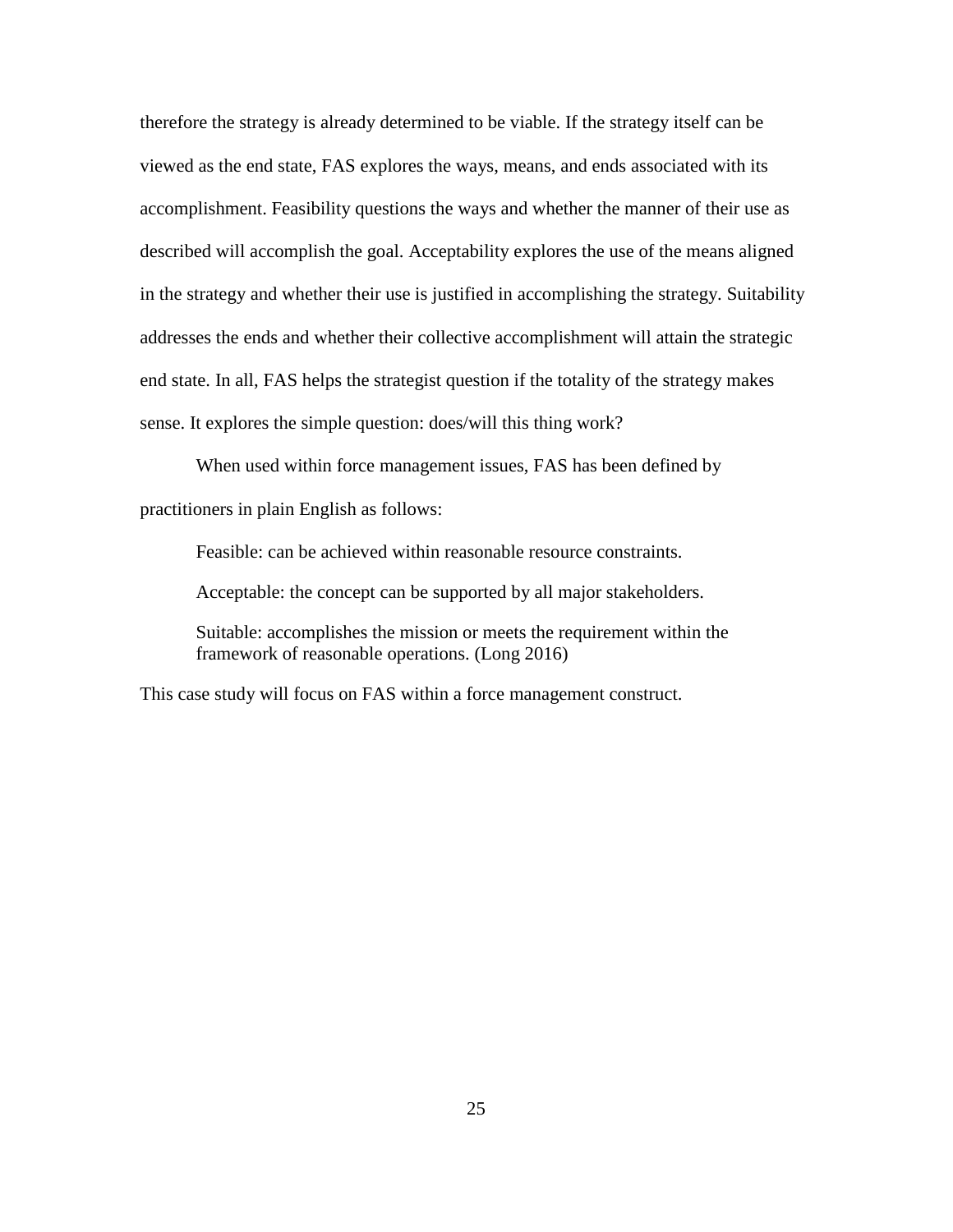## CHAPTER 3

#### METHODOLOGY―THE APPLIED PROFESSIONAL CASE STUDY

## **Introduction**

Dr. Kenneth Long, professor at the Army Command and General Staff College developed the applied professional case study approach, where both the researcher's professional experience and literature review are applied to a question, resulting in a recommended way forward. The first two chapters introduce the problem and initial recommendation, identifies the CDM and stakeholders who might be influenced by the findings, and provides a brief summary of the referenced literature. Chapter 3 describes the methodology of finding, ensuring the key elements of Dr. Long's case study research design are addressed and integrates the insights from literature into three recommended focus areas, specifically doctrine, organization, and leadership.

Case studies are appropriate and useful when the goal of the research is to inform or persuade policy makers about the rich and deep context of a setting associated with complex human issues where the goal is to take informed action to improve the situation . . . by addressing each of the key points of the design model [Dr, Long's Applied Case Study] the study makes a systematic, consistent and aligned argument for research design. (Long 2016)

Dr. Long describes 13 questions that should be addressed throughout the case study, as the answers to these questions form the fundamental key elements of the research design. The study did not progress through Dr. Long's questions as one might complete a checklist, and they were not addressed verbatim; however, the overarching concepts the questions represent are reflected in the analysis. The major concepts derived from Dr. Long's key elements, answer the questions why, who, and how.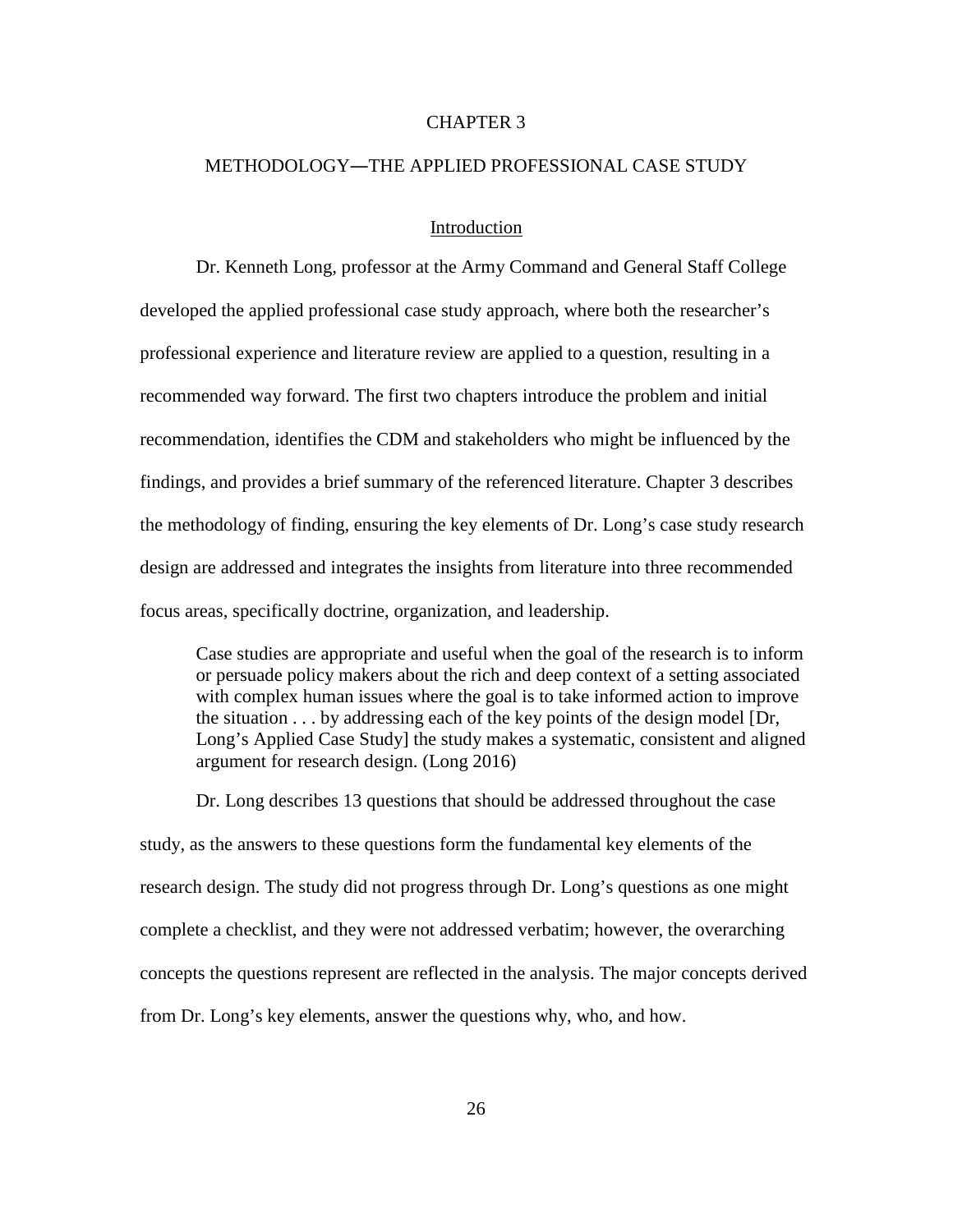Why

The initial basis of the research, as noted in chapter 1, was twofold; to inform USCG key decision makers at the operational (vice admiral area command) and tactical (afloat commanding officer) level of current performance and to present operational and tactical options for increasing the USCG's counternarcotics effectiveness. Upon the conclusion of the literature review, it is unnecessary to provide an in-depth recap of current operational and tactical performance as the operational area commander receives a tri-weekly operations brief and personally reviews the cutter deployment summaries, observed hand written notes. However, having been removed from the USCG operational area and cutter fleet and through exposure to the focused U.S. Army Command and General Staff College curriculum, the author sees the value in taking an outside look at USCG counternarcotic operations while providing an informed recommendation for increasing USCG effectiveness through the application of an ADM approach.

#### Who

The intended audience of the review is the (CDM, who is the sitting/acting vice admiral area commander as described in chapter 2. It is important to understand where the CDM resides in the overall USCG chain of command to better understand their concerns, range of policy decisions, and ultimately their span of influence. The two area commanders work adjacent to the USCG Deputy Commandant for Operations (DCO), who is also a three-star vice admiral, and report directly to the vice commandant/commandant (four-star positions). The DCO position is noted to highlight that he/she is "charged with developing and overseeing the execution of operational planning, policy, and international engagement at the strategic level" but does not have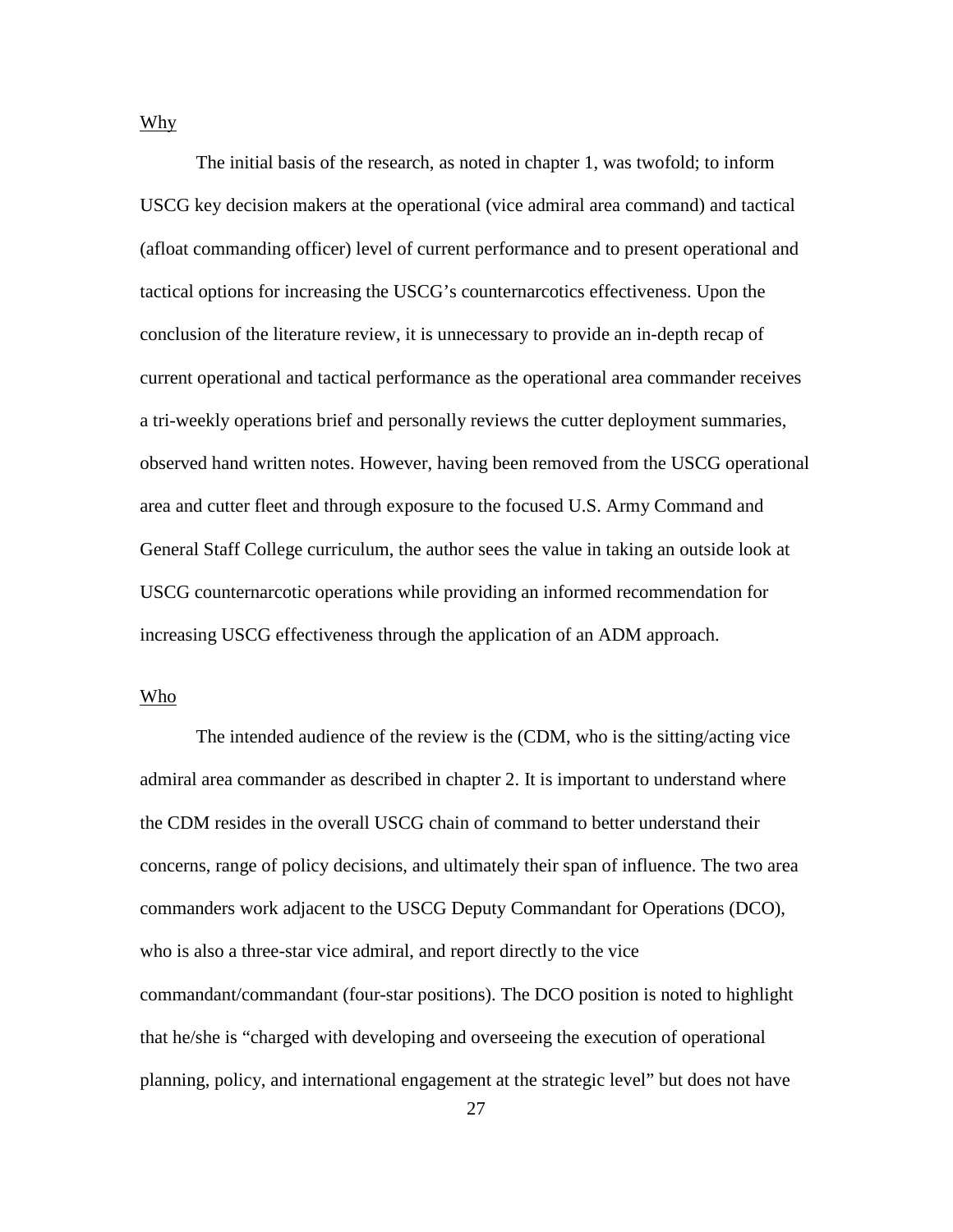direct influence over the resourcing, training or deployment of operational units (CG-DCO 2017). Area commanders have direct influence over when and how their units are deployed. The Atlantic Area commander and Pacific Area commander have similar responsibilities in that they are responsible for all USCG operations within their area of responsibility, which includes parts of the Eastern Pacific and Caribbean. Additionally, area commanders retain administrative control and operational control of their units when they are deployed. For example, a major USCG cutter homeported in Kodiak Alaska, reports directly to the PAC-3 (area operations) in Alameda, California and maintains the administrative control and operational control relationship even when that unit deploys on an Eastern Pacific counternarcotics deployment and shifts tactical control to JIATF-S. The CDM's concerns, similar to any operational commander regardless of the service, is how to best resource, train and use their forces. The USCG, above all, must also be extremely efficient, with limited funding and assets, the efficient deployment of USCG forces is absolutely critical. The research and analysis is geared toward the operational policy decisions that will assist the area commander in efficiently deploying his/her counternarcotic operational units within the transit zones of the Eastern Pacific and Caribbean.

#### How: Entering Methodology

As noted in chapter 2, the Army uses the DOTMLPF process to analyze capability gaps. During the literature review, 11 identified sources were categorized into three sets representative of three timeframes (past, present, and future) as it pertains to USCG/USCG counternarcotics policy and operations. Within each source, the focus was on applicable doctrine, organization, and leadership aspects that could potentially shape a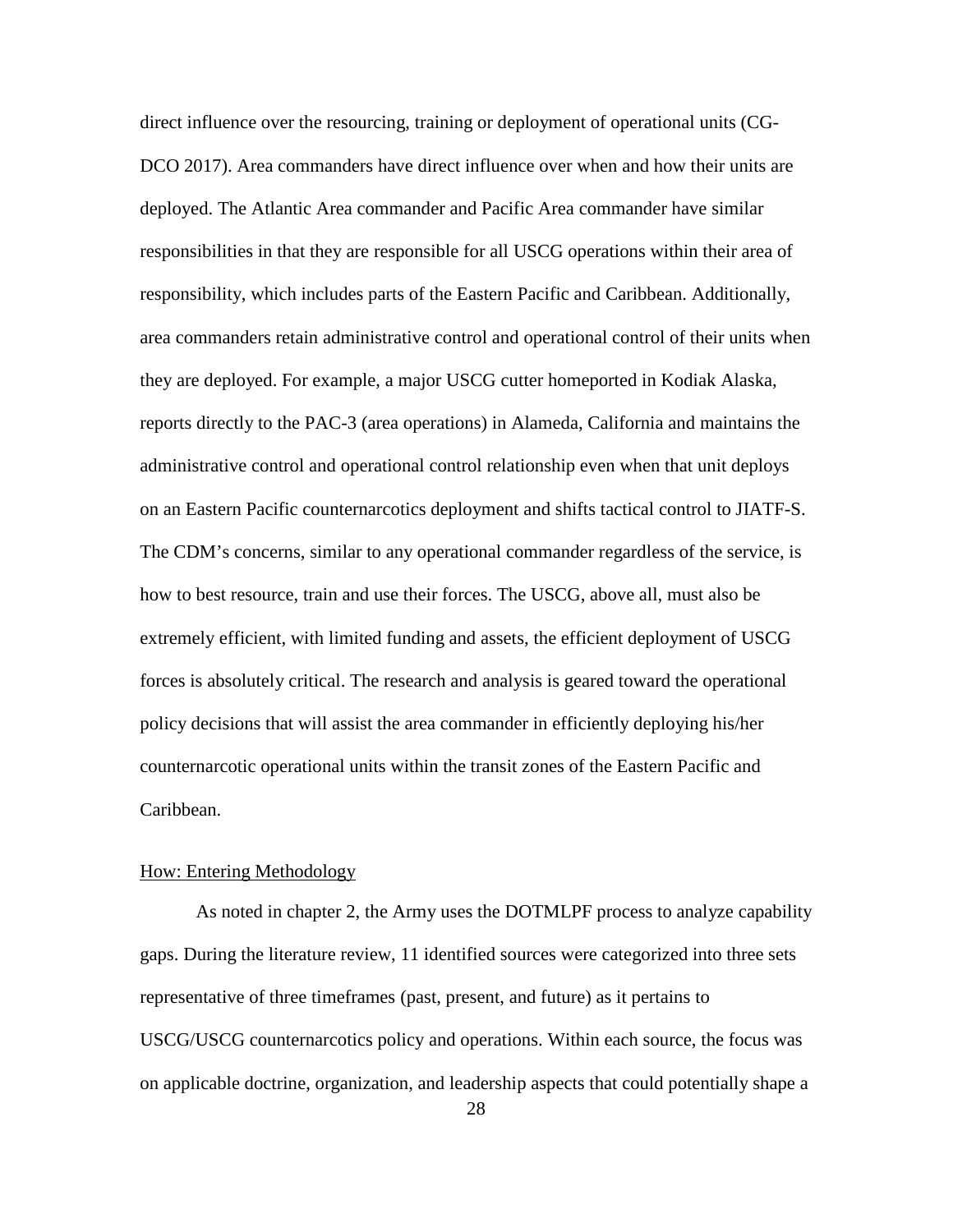recommended way forward. An analytical review of the literature through each doctrine/organization/leadership lens spanning the past, present, and future timeframes, provides a conclusion about each category that once understood shapes an informed recommendation.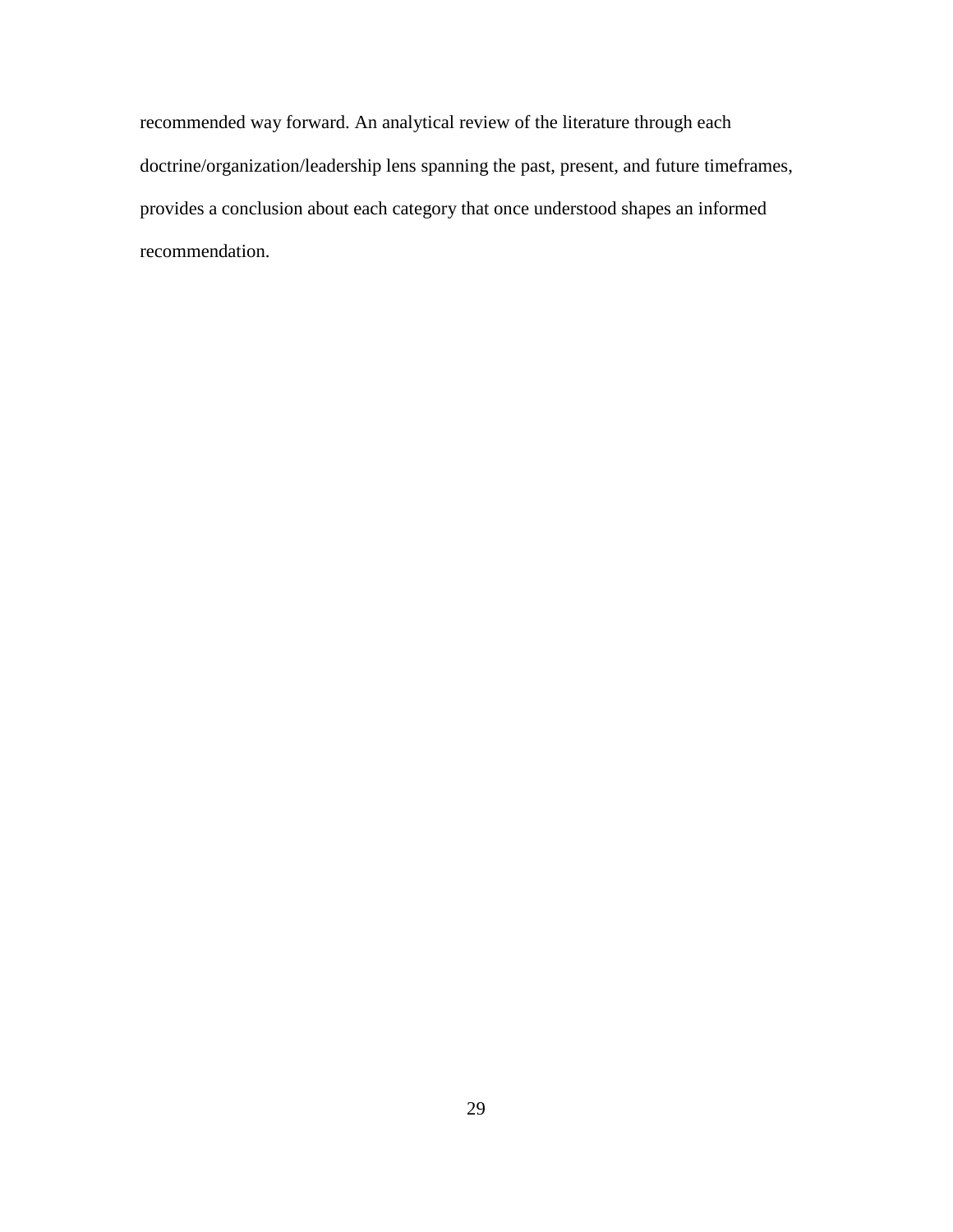## CHAPTER 4

### FINDINGS

## Introduction

As I noted in chapter 2, the literature review focused on three capability domains related to USCG counternarcotic operations:

D - Doctrine development captures, in writing, the tactics, techniques, and procedures to be used

O - Organizational development produces the organizational design to carry out the doctrine

L – Leader development includes education and training programs designed to inculcate or enhance soldier and officer leadership effectiveness (Long 2016)

A thorough review of the selected literature, viewed through the D O L lens provides the

base analysis (factual data) that can be related to personal experiences to shape a better-

informed, updated, recommended way forward. Additionally, analysis of the

counternarcotic operations problem through the ADM framework may present potential

areas the USCG can improve their strategic process. Finally, the findings and

recommendations will be fielded through a generalized stakeholder analysis to determine

if the way forward is suitable, feasible, and acceptable.

#### DOL Applicability

#### Doctrine

The Department of Defense (DOD) is the lead U.S. agency for aerial and maritime counterdrug Detection and Monitoring (D&M) activities in the transit zone, and is supported by USCG and CBP assets in this role. The USCG is the lead Federal agency for maritime Interdiction and Apprehension (I&A) activities on the high seas, while USCG and CBP share this responsibility within U.S. territorial waters. (U.S. President 2015, 19)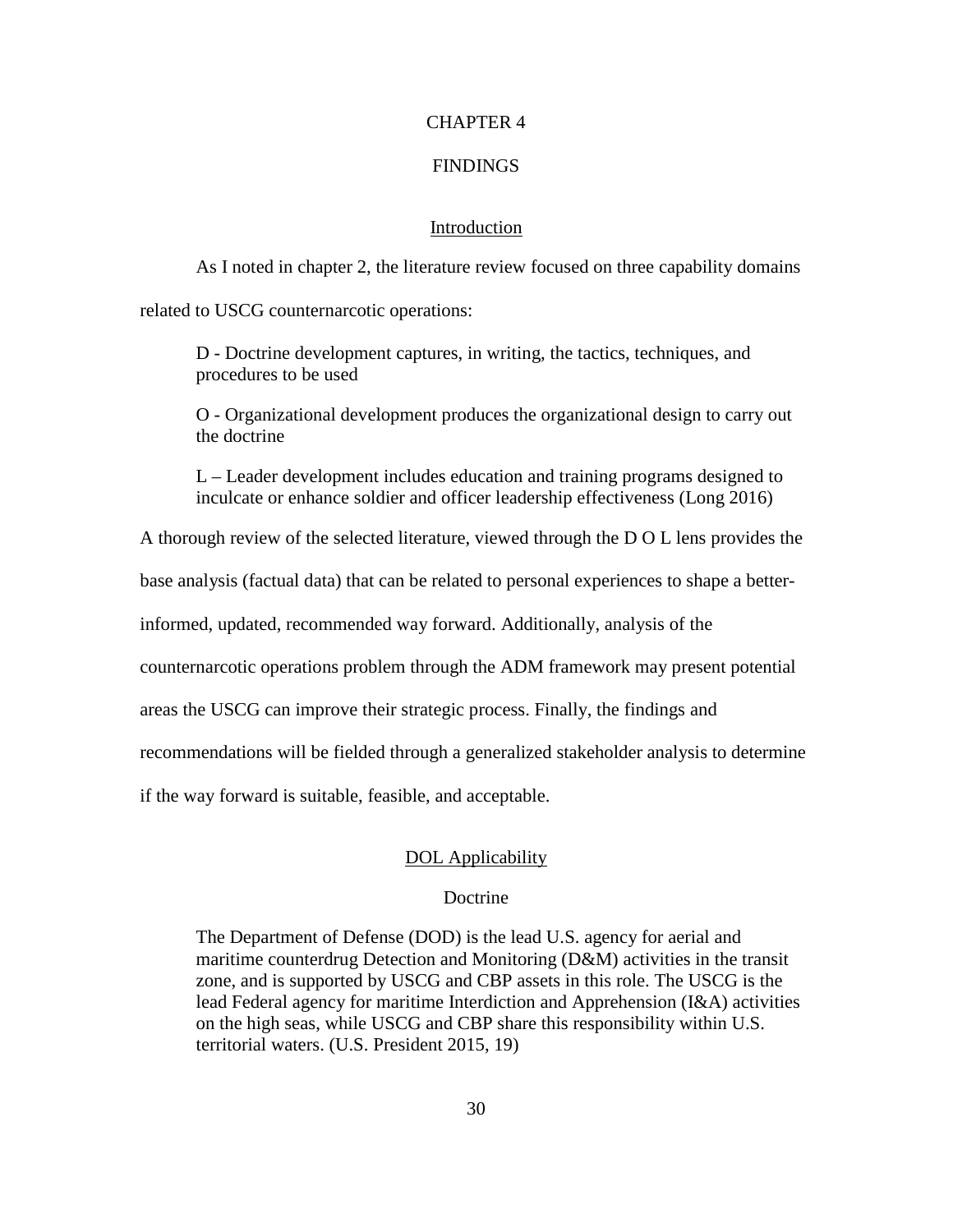Former USCG Commandant Admiral Papp, states the premise to successful maritime security and drug interdiction in his *America's 21st Century Coast Guard: Resourcing for Safety Security and Stewardship.* He simply states that maritime security is achieved through "protecting the U.S. from threats delivered by the sea," and that drug interdiction is achieved through "deployed cutters, aircraft, and specialized forces who conduct patrols, interdict and seize maritime drug trafficking vessels" (DHS 2013, 4). It has long been established in the USCG's sea going history to conduct interdictions at sea, but it is Admiral Papp's remarks that solidify the concept in modern doctrine. Additionally, Admiral Papp further defined the area of sea most tactically advantageous to USCG forces and interdiction efforts, as the offshore zone that "begins at 50 nautical miles from shore and extends outward, at times reaching across international waters and high seas to the territorial seas of foreign nations" (DHS 2013, 6). Offshore zone operations have become the mainstay for operationally deployed units, often on a routine cycle. Major cutters and even aircraft deploy to the Caribbean and Eastern Pacific following a scripted inport maintenance period, training, deployment cycle throughout the year. It is the ability to extend the U.S. reach into the transit zone, where the drug shipments are at their most vulnerable state that makes this tactic, doctrinally important in the development of counternarcotics interdictions strategy. The tactic is highlighted in the 2017 *International Narcotics Control Strategy Report,* "The overarching strategy is to increase maritime border security through a layered system that extends beyond our land borders. This system begins overseas, spans the offshore regions, and continues into our territorial seas and our ports (Bureau for International and Narcotics Law Enforcement Affairs 2017, 45). The physical surface asset is clearly the centerpiece of the layered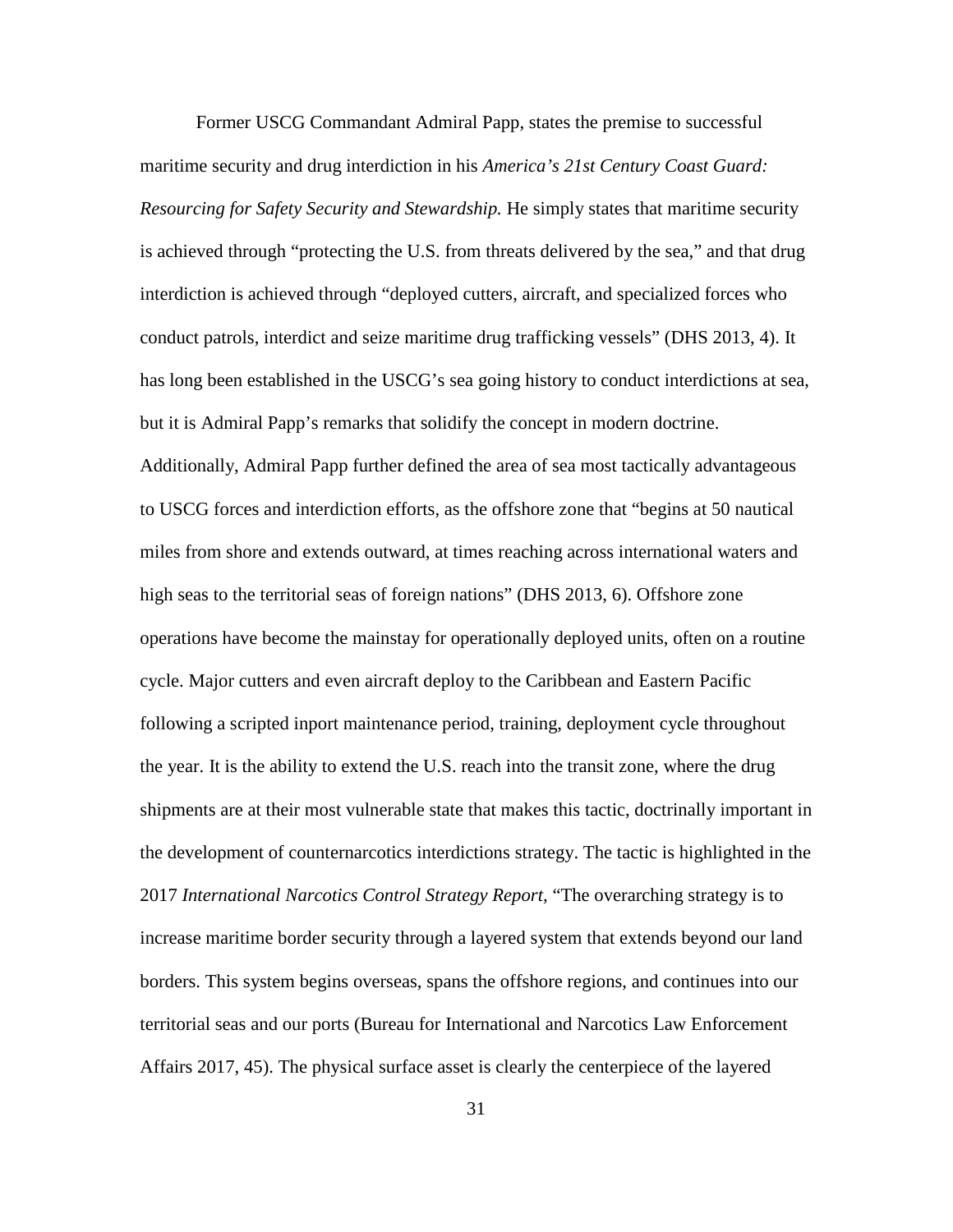defense strategy as the USCG cutter (or U.S. Navy/Allied ship with embarked LEDET) is the only asset that can extend the borders into the transit or offshore zone. The deployed cutter is an integral piece of past and present doctrine and will continue to be moving forward, they "provide surveillance and intelligence capabilities in all weather and environmental conditions, and generate essential surface end-game detect-to-engage prosecution capacities" (DHS 2013, 12). It is doctrinally clear that USCG cutters will deploy to the Eastern Pacific and Caribbean in support of counternarcotic operations and that their deployment areas should be assigned in the offshore or transit zone, far from the U.S. shore in a layered defense posture. Additionally, and not surprisingly, the literature review sheds light on how the USCG should task organize and operate among partner nations in the combat of illicit narcotics trafficking.

## **Organization**

"In maritime security, a "Maritime Trident" of shore-based, maritime patrol, and deployable specialized forces combines with a highly integrated system of authorities, capabilities, and partnerships that link to the broader homeland security enterprise" (DHS 2013, 9). The USCG understands that the proper organization of their internal forces and alignment of USCG forces with partner nations is critical to success in counternarcotic operations. The two concepts (internal task organization and partner nation coordination/organization) will be reviewed in parts.

As noted in the previous doctrine section, a USCG interdiction surface asset is critical to counternarcotic operations as it provides the end game capability. Operating under Title 14 U.S. Code 89 (USCG Law Enforcement Authority), "the Coast Guard may make inquiries, examinations, inspections, searches, seizures, and arrests upon the high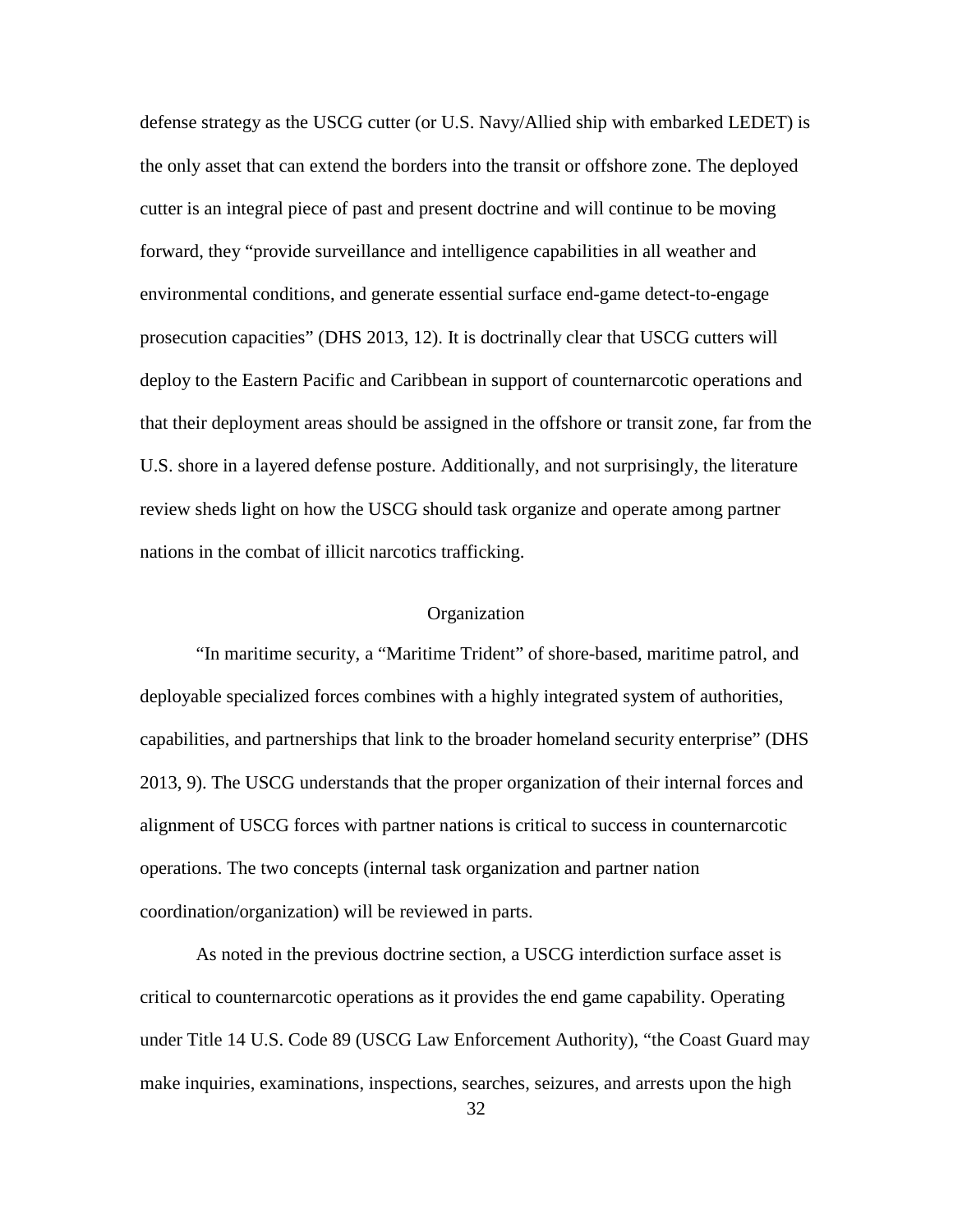seas and waters over which the United States has jurisdiction . . . and for such purposes, commissioned, warrant, and petty officers may at any time go on board of any vessel subject to the jurisdiction, or to the operation of any law, of the United States, address inquiries to those on board, examine the ship's documents and papers, and examine, inspect, and search the vessel and use all necessary force to compel compliance" (U.S. Congress 2017). This CG LE authority is special as it pertains to the high seas and other waters over which the United States has jurisdiction, but what is particularly noteworthy is that the authority resides with the individual qualified commissioned, warrant or petty officer (E-4 and above), also referred to as the boarding officer and is valid, regardless of the platform from which they are launched. Internally, the task organization of LE assets with end game capability is grouped into surface cutters and specialized LE teams. The individual deployed cutter works directly for JIATF-S or their respective area commander, depending on the area of responsibility, but their daily patrols and routine is largely driven by the commanding officer of the unit. In some situations cutters also "serve as Command and Control (C2) "nodes" to coordinate the actions of multiple response assets―long-range patrol aircraft and fast-response long- range interceptor and over-the-horizon boats" (DHS 2013, 6). As previously stated, the surface asset cutter is such an integral piece of the layered strategy, their fixture within illicit narcotic interdicting strategy is solidified. The USCG will continue to value the surface cutter, but may not always have the funding to keep them operational. Deployable specialized teams offer a force-multiplying alternative.

The USCG has deployed specialized law enforcement teams (LEDETs) on board U.S. (DoD) naval vessels and Allied ships since the early 1980s with resounding success.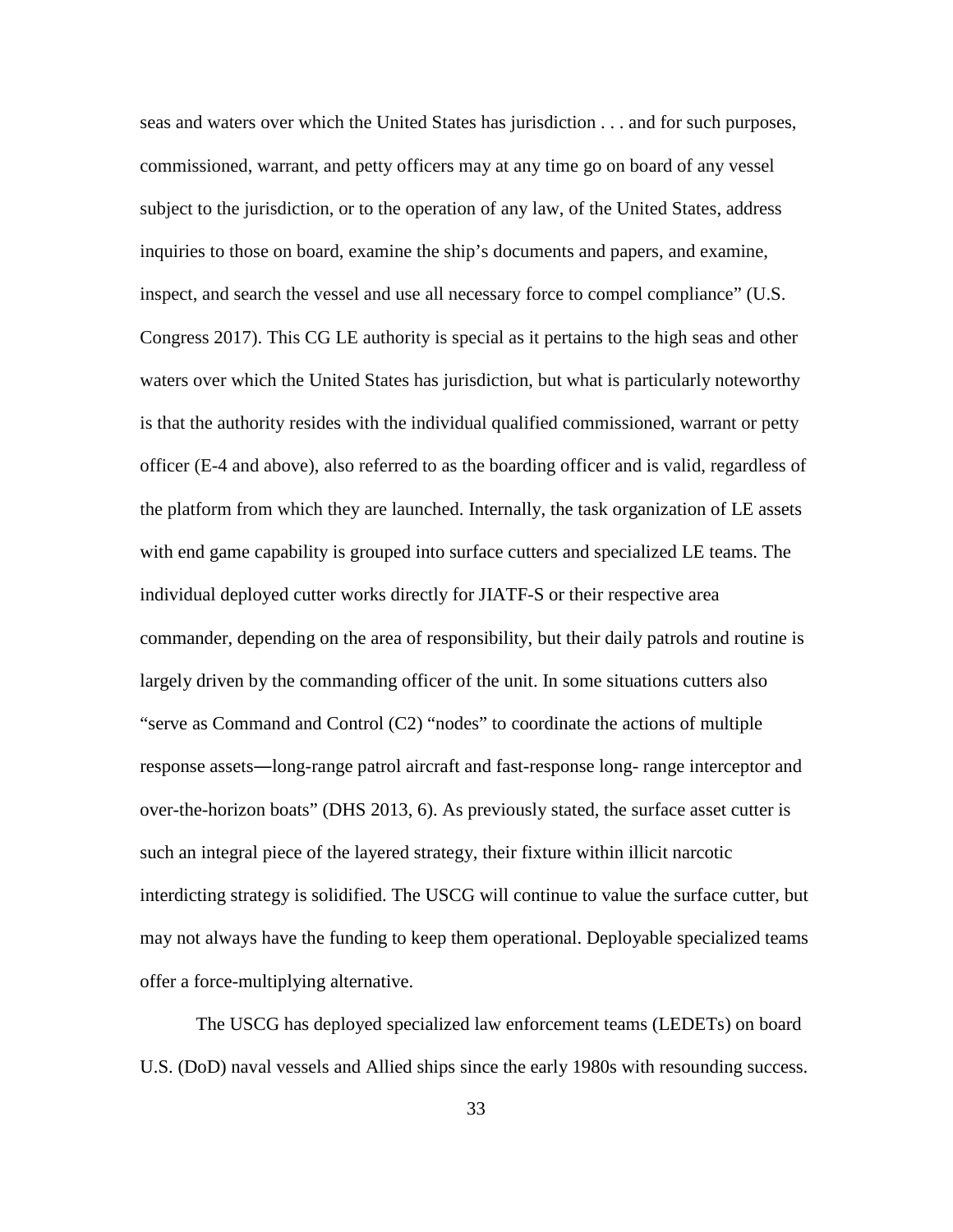These tasked organized and tailorable for specific mission need teams, "are teams of oncall and globally deployable personnel and assets with specialized skills in maritime LE, joint operations, boat operations, port security, marine environmental protection, and chemical, biological, radiological, nuclear, and high-yield/enhanced-explosive (CBRNE) detection and response. They provide on-scene command and control" (DHS 2013, 14). The USCG's partnership with the U.S. Navy has been invaluable in the current resourced constrained environment. As the lead agency/service in detection and monitoring of illicit trafficking in the Eastern Pacific and Caribbean, the U.S. Navy provides the resources, expertise, and in some cases, people power to get USCG boarding teams and LEDETS on target. However, as mentioned earlier, it is not just the U.S. Navy that deploys with specialized USCG teams. "Allied partners—in particular Canada, France, the Netherlands, and the United Kingdom—are heavily involved in the region and actively participate in counternarcotics operations and international engagement" (U.S. President 2015, 25). It is specifically these types of relationships that ensure the USCG is able to expand its LE authority and competencies, interdict threats in the offshore zone, and improve security throughout the maritime domain (Bureau for International and Narcotics Law Enforcement Activities 2017, 45).

The aligning of USCG forces with partner nations is paramount. DHS counternarcotics doctrine clearly states, "we will collaborate with and support our federal, state, local, and tribal partners . . . we will create synergies through collaboration and cooperation with international partners" (DHS 2010, 1, 2). Furthermore, DHS doctrine elaborates by explaining that DHS, "will aggressively act to bring state, local, and tribal counternarcotic LE entities into a full partnership with the federal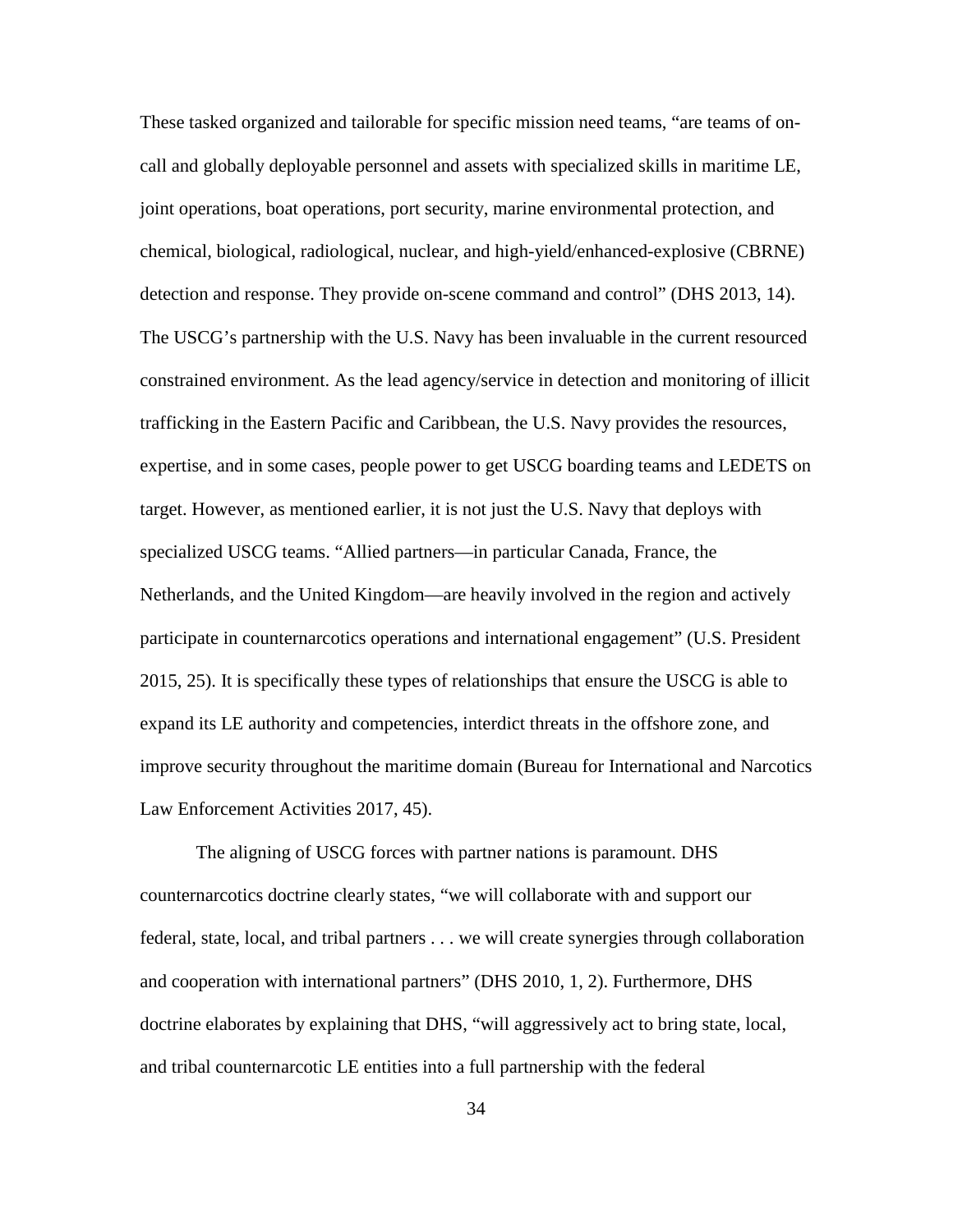counternarcotic enterprise" (DHS 2010, 7). True collaboration requires more than just placing specialized forces on board Allied/partner nation platforms to conduct USCG LE. It requires the sharing of policies, information, and best practices. The 2016 *National Southwest Border Counternarcotic Strategy* states it best when describing the extent of the sharing process:

Efforts to improve information sharing processes, procedures, and technology among Federal, state, local, tribal, and international partners will continue to expand the scope, quality, and timeliness of actionable and strategic information. Institutionalizing this progress and further standardizing information sharing processes may require new agreements or updating existing agreements. Agencies are committed to improving coordination and communication among all existing fusion centers over the next 24 months. (Office of National Drug Control Policy 2016, 20)

While keeping the strategic goal at the forefront of USCG planning, it becomes apparent that a collaborative approach with partner nations deep in the departure, transit, and offshore zones make the most sense. It is in these areas where the contraband is most vulnerable and where it is furthest from U.S. shores. A focused collaborative approach, where partner nations and their LE capability are in synch ensures regional success. "By facilitating operational communications and enabling USCG LE officers to stop, board and search vessels suspected of illicit maritime activity, these agreements deter smugglers from using another nation's vessel and or territorial seas as a haven from law enforcement efforts" (Bureau for International and Narcotics Law Enforcement Affairs 2017, 45). The USCG, as organized within the maritime trident offers surface asset response, deployable specialized LE capabilities, and strong international partnerships that answer the national strategic call of an integrated maritime enterprise.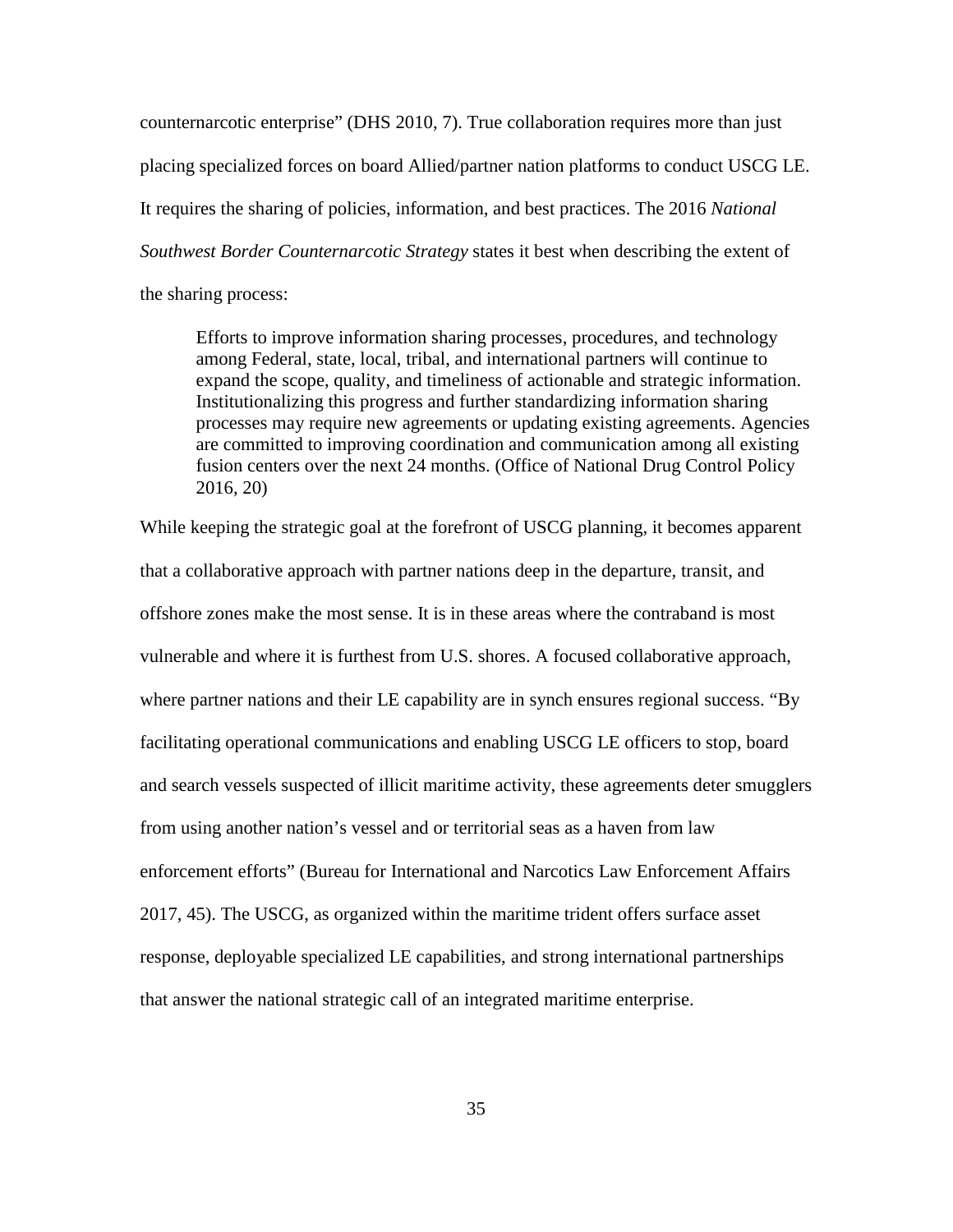## Leadership

The USCG has traditionally excelled in the practice of what the U.S. Army refers to as mission command. An organizational environment where individual units or commanding officers are given the latitude to make decisions based on the commanders intent and within the bounds of disciplined initiative, it is the perfect blend of the art of command and science of control. As an everyday practice and common business rule within the USCG cutter, aviation, and specialized LE forces community, very few lessons learned have been written on the topic. Substantial literature that addressed the mission command concept as it relates to the USCG directly could not be found. However, looking outward to the DoD, a written assessment of how and why JIATFS is so successful was discovered. In the master's thesis by Keith Robinson, he explains (taken from Munsing and Lamb study) three variables leading to JIATF-S success: purpose, empowerment, and support. In simplified text, the three variables break down into the following descriptions:

Purpose – Well- defined goals are essential to any organization, but purpose is more than a defining mission statement.

Empowerment – JIATFS agencies retain administrative and operational control over any assets assigned to JIATF, while working without written agreements between agencies. This enables agencies to work toward a commonly defined purpose without the micro-management that often accompanies coordinating tactics.

Support - JIATF-South exists to support and coordinate agencies and their resources and does not take credit for their individual successes. (Robinson 2014, 40)

Although JIATF-S is a DoD command, it is traditionally led by a USCG admiral director, and the joint organization just seems to work. Former director and now current Vice

Commandant of the Coast Guard, Admiral Michel expressed, JIATF-S is "the most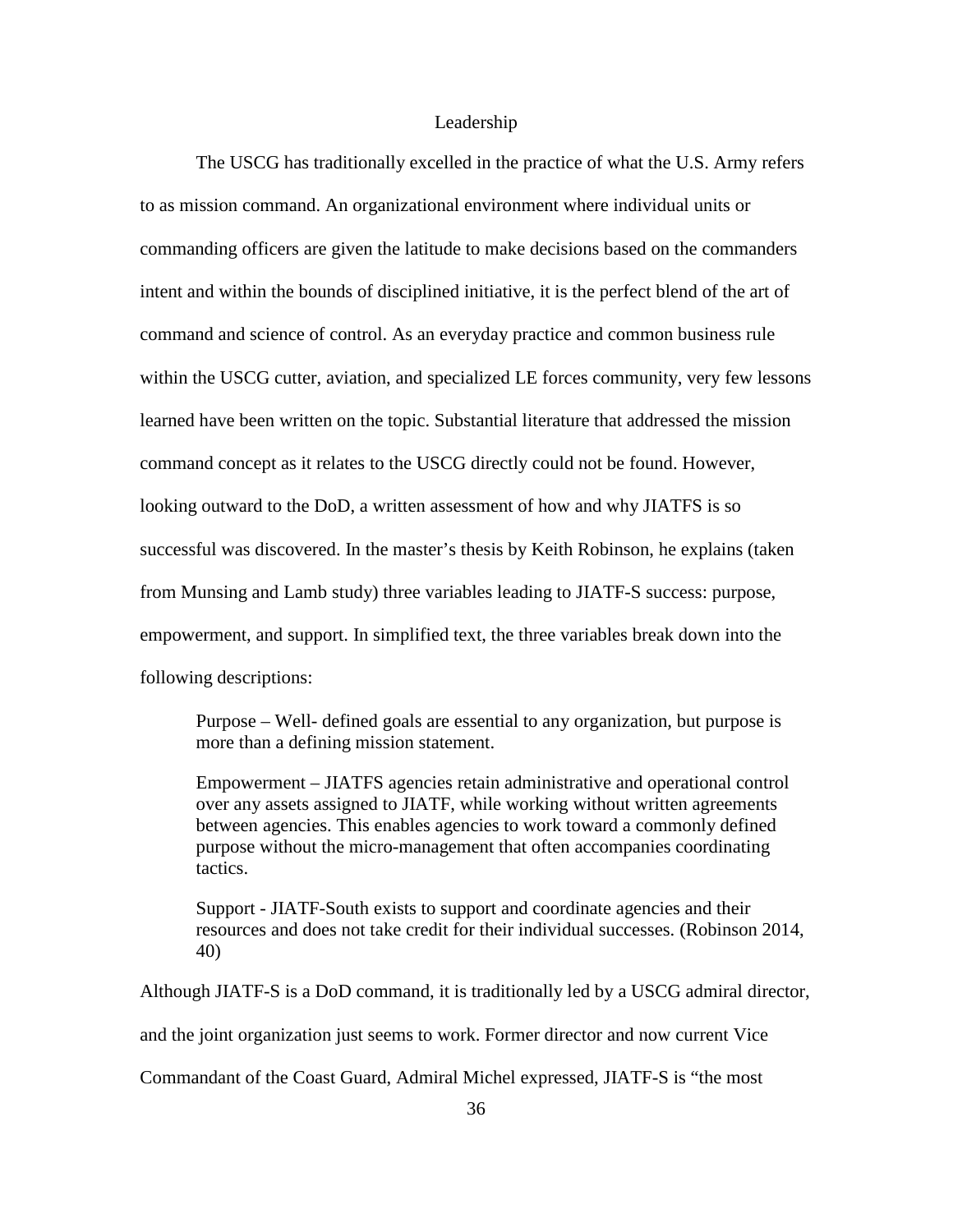effective and efficient counter- illicit trafficking, detection, monitoring and law enforcement organization the planet has ever known" (Miles 2012). JIATFS models established counternarcotics doctrine where "Command and control elements tie intelligence, planning, operational employment, and law enforcement response into an optimized whole," an effective strategy that ensures individual agencies, units, and partners are able to bring their unique capabilities to the fight (DHS 2010, 9). "In doing so, they harmonize the activities of multiple organizations working toward a common objective while respecting the authorities of each of the participant organizations" (DHS 2010, 9). With the USCG-led JIATFS as a guide and the USCG's common business rules of executing mission command throughout the organization, little can be improved upon with regards to organization leadership. However, the study does draw attention to an area where the USCG may look toward improving.

DHS counternarcotics doctrine recommends the "establishment and use of standard forums for capturing and sharing best practices and lessons learned" (DHS 2010, 10). The USCG currently captures counternarcotic operational lessons learned in the form of deployment summaries as previously mentioned. Although read and reviewed by the area commander, area chief of operations and their respective staffs, there is not an organized forum to come together as a group (including the cutter commanding officers/operations officers, air station commanding officers/air station operations boss, and LEDET officer-in-charge) to discuss counternarcotic strategy as it pertains to policy and tactics. Each respective group meets annually to discuss tactics, resourcing, maintenance, and training issues as they related to their own branch but there is no cohesive meeting under the premise of counternarcotic policy and operations. A forum of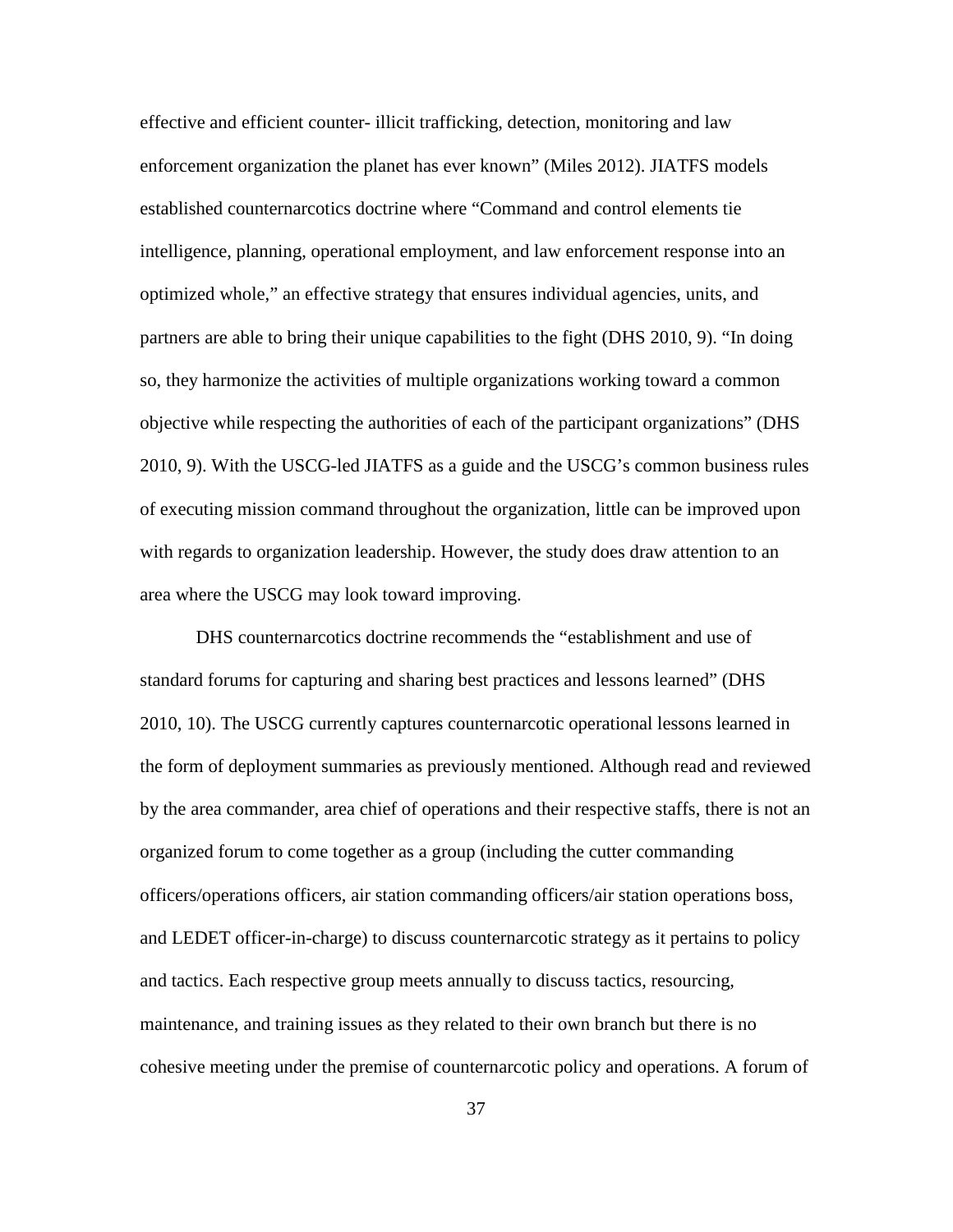such nature should also include representative from JIATF-S and agencies within DHS, as well as well as Allied and partner nations. Additionally, an annual or bi-annual (every two year) counternarcotic policy and operations forum would ensure the coalition force was current in understanding the problem (as the operational environment changes) and adaptable as an enterprise to make necessary changes. "Measuring outcomes is critical to our understanding of the correlation between enforcement activity and interdiction performance targets. To be useful, outcome measurements must assist us in identifying effective procedures and practices. This in turn will help us identify appropriate resource requirements, personnel levels, and focus areas" (DHS 2010, 10).

#### Way Forward

In reviewing the complete set of literature, the author recommends three areas for continued research as they pertain to counternarcotic operations:

1. LE assets with stop, board, search, and seize authority on the water (or in the air) are critical to interdiction success in the offshore zone. DHS and USCG doctrine prescribes it, and the USCG has been tasked organized through the deployment of cutters, aircraft, and LEDETs in operations area to support it. The initial recommendation that more assets are the answer to increasing success may not be valid. The USCG needs to continue to research ways the assets available (when deployed) can be used more effectively through increased patrol periods, downrange USCG operated depot maintenance stations/teams, and continued partnerships in the region (increased LEDET deployments on all available surface assets).

38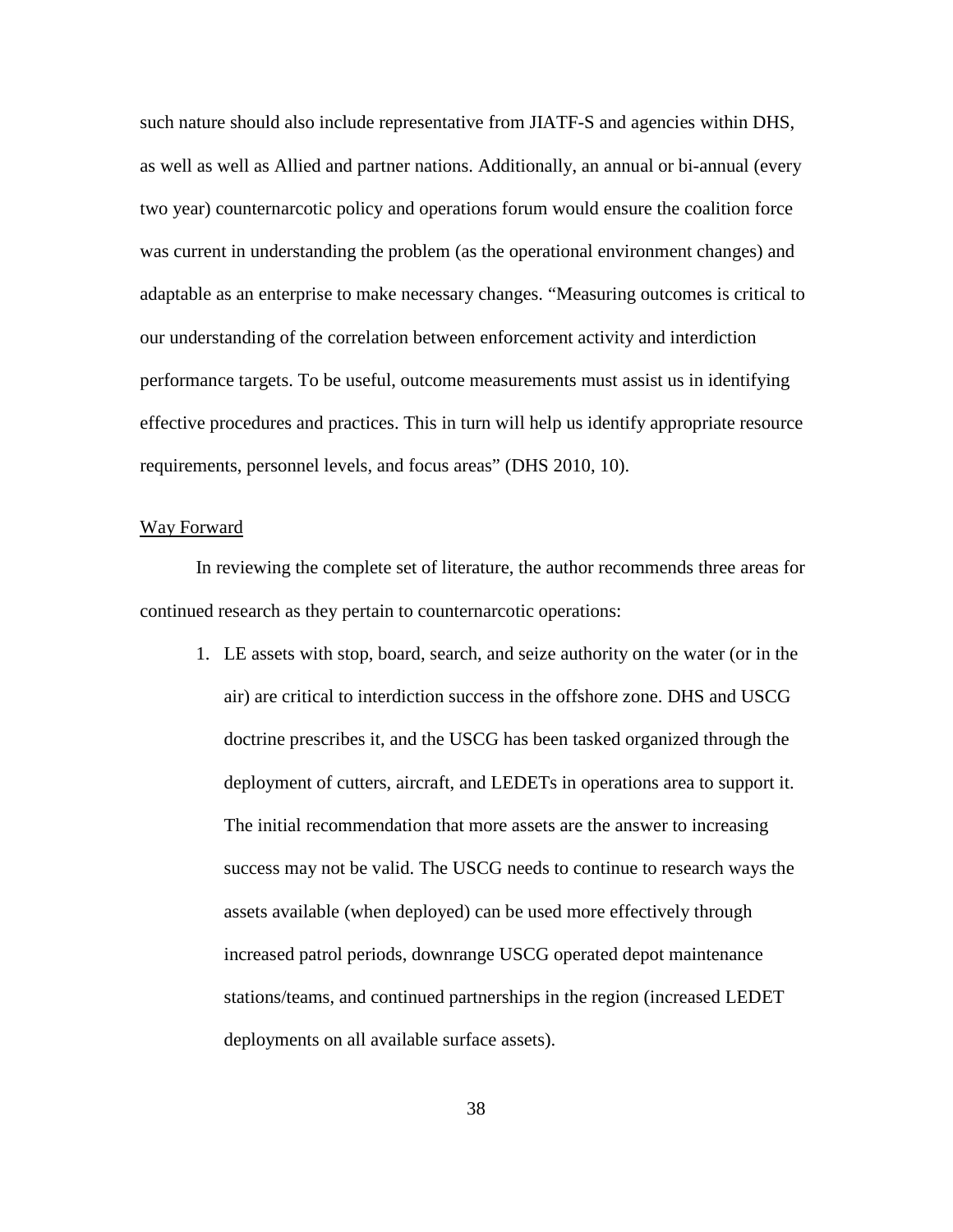- 2. Continued focus on regional partnerships is an investment that will continue to pay dividends as trusted relationship build. The USCG should continue to look into ways to involve partner nations in every aspect and level of counternarcotic operations, to include increased ship-rider agreements, partner nation deployment engagements (operate as joint surface action groups), and USCG extended in-country maritime LE training.
- 3. The DHS/USCG should establish, host, support, and/or fund (partial or in whole) a Western Hemisphere counternarcotic policy, operations, and tactics forum to gain a sense for the current operational environment, build on regional partnerships, document lessons learned, and produce a common regional vision for counternarcotic operations.

### Feasible, Acceptable, Suitable Analysis

As stated previously, FAS can be used within the force management field to assess the validity of a strategy or proposition. Broken down in this context each component answers the following:

Feasible: can be achieved within reasonable resource constraints.

Acceptable: the concept can be supported by all major stakeholders.

Suitable: accomplishes the mission or meets the requirement within the framework of reasonable operations. (Long 2016)

In a review of recent literature from the fleet, to include a master's thesis by a former USCG cutter commanding officer and operations staff officer, and recent cutter deployment summaries from the Eastern Pacific, the conclusion is that the recommendations meet the FAS criteria as seen through a stakeholder's eye. Captain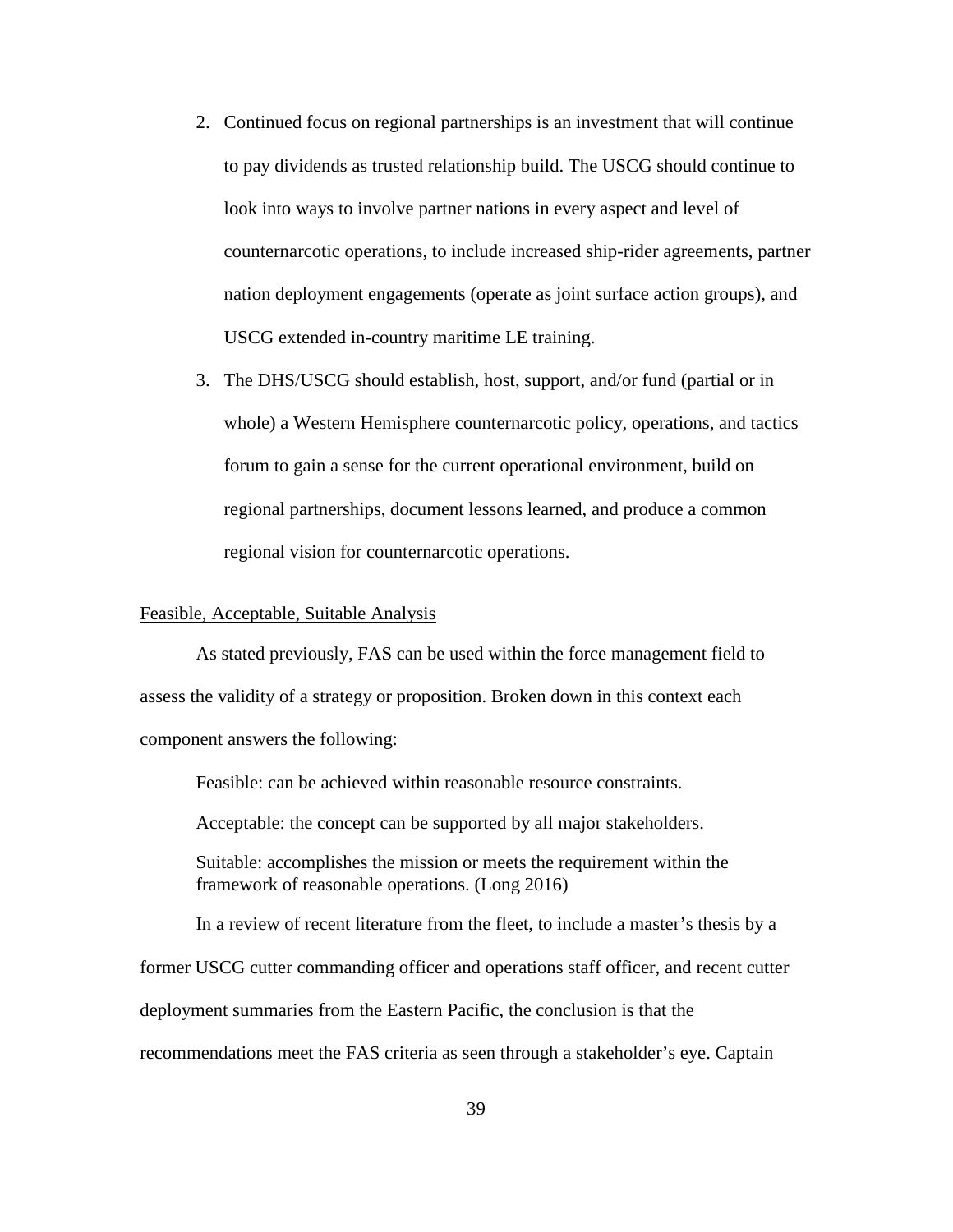Ramassini concurs with all three of the recommendations, and even offers a few ways to decrease overall costs. To the first and second recommendations, he mentions, leveraging national fleet resources, USCG and Navy counter drug refresher training out of Guantanamo Bay Naval Base, expanded USCG LEDET, and airborne use of force programs, and even U.S. submarines deployed to U.S. Southern Command area of responsibility. Additionally, he sees the added value in placing oilers in Eastern Pacific and Caribbean as a force multiplier and benefits of overall improved interoperability with partner nations. He ultimately recommends increasing the interdiction asset presence by providing specialized capabilities like fast response cutters, LEDET's, and airborne use of force coupled with information sharing (Ramassini 2015, 39-42). The commanding officer of USCGC *Waesche* makes similar recommendations in his recent deployment summary. "It is my strong opinion that a USNS oiler including AUF capable MH-60 and LEDET would be very beneficial in the EPAC AOR, in addition to keeping the surface assets supplied, fueled and on station longer, an oiler with the CD package would be itself a very capable surface asset" (CO USCGC *Waesche* 2016c, 14). In reference to multiple casualties on critical systems to include small boats and auxiliary salt water systems (one of their tactical small boats was out of commission for 49/109 days), Captain Hendrickson explains "reliability of cutter boats during standard NSC length patrols, coupled with logistic challenges in the JIATF OPAREA continues to be a concern," and recommends an option similar to down range maintenance facilities. (CO USCGC *Waesche* 2016, 14). "This is additional evidence of the value of increased organic training and including ships personnel in depot level repairs normally conducted by OEM technicians" (CO USCGC *Waesche* 2016, 8). This could be completed shore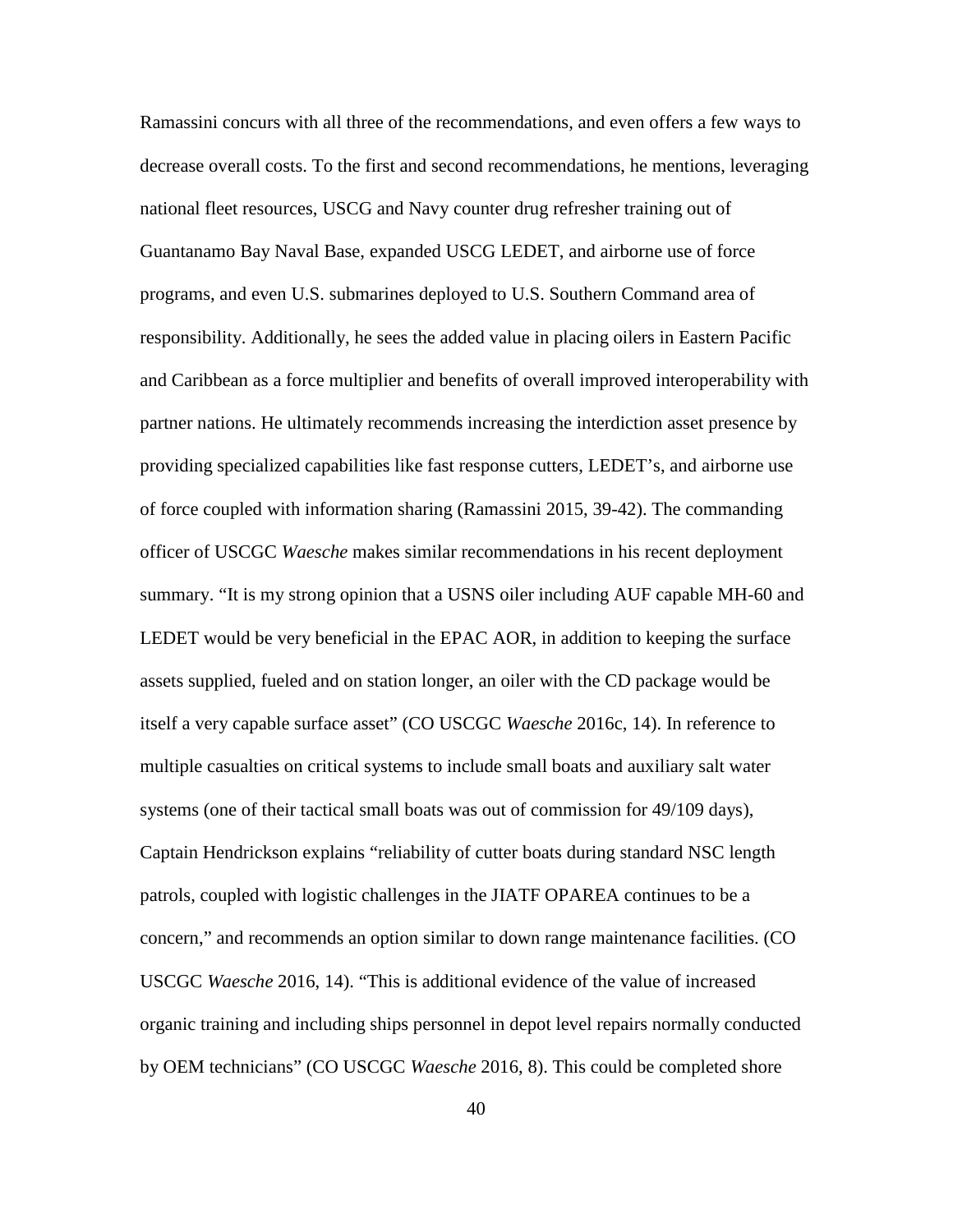side at partner nation facilities, manned and operated by USCG depot level maintainers. The increased costs associated with the recommendation to increase cutter patrol durations or develop depot level maintenance facilities down range is mitigated through increased partnerships, meeting all three FAS components. "combating TOCs will require proactive engagement with domestic and international partners to identify, target and defeat the threat" (Ramassini 2015, 38).

As shown, recent fleet literature reveals certain commonalities, regarding the best way forward. There is a wealth of knowledge distributed amongst the tactical operators (cutter commanding officer, current and future area operations chiefs, LEDETS, and partner/allied nation participants), and general counternarcotic stakeholders. The recommendations put forth generally pass FAS analysis but the third and final recommendation to establish a Western Hemisphere counternarcotic policy, operations and tactics forum (assuming stakeholder buy-in), is the most feasible and suitable. It has the most potential to drive operations in the region, it meets the recommendations set forth in doctrine, organization, and leadership, but most importantly, it may result in the most positive change. Captain Ramassini may have said it best, "The USCG should seek to maximize returns on investment through commitment to an escalated maritime interdiction strategy" (Ramassini 2015, 38). How should the USCG best develop that strategy?

## Army Design Methodology

In a brief recap, ADM is a structured process to ensure staffs and their commanders keep to task as they navigate a complex problem. The process is broken down into three frames: the operational frame (current and desired state), the problem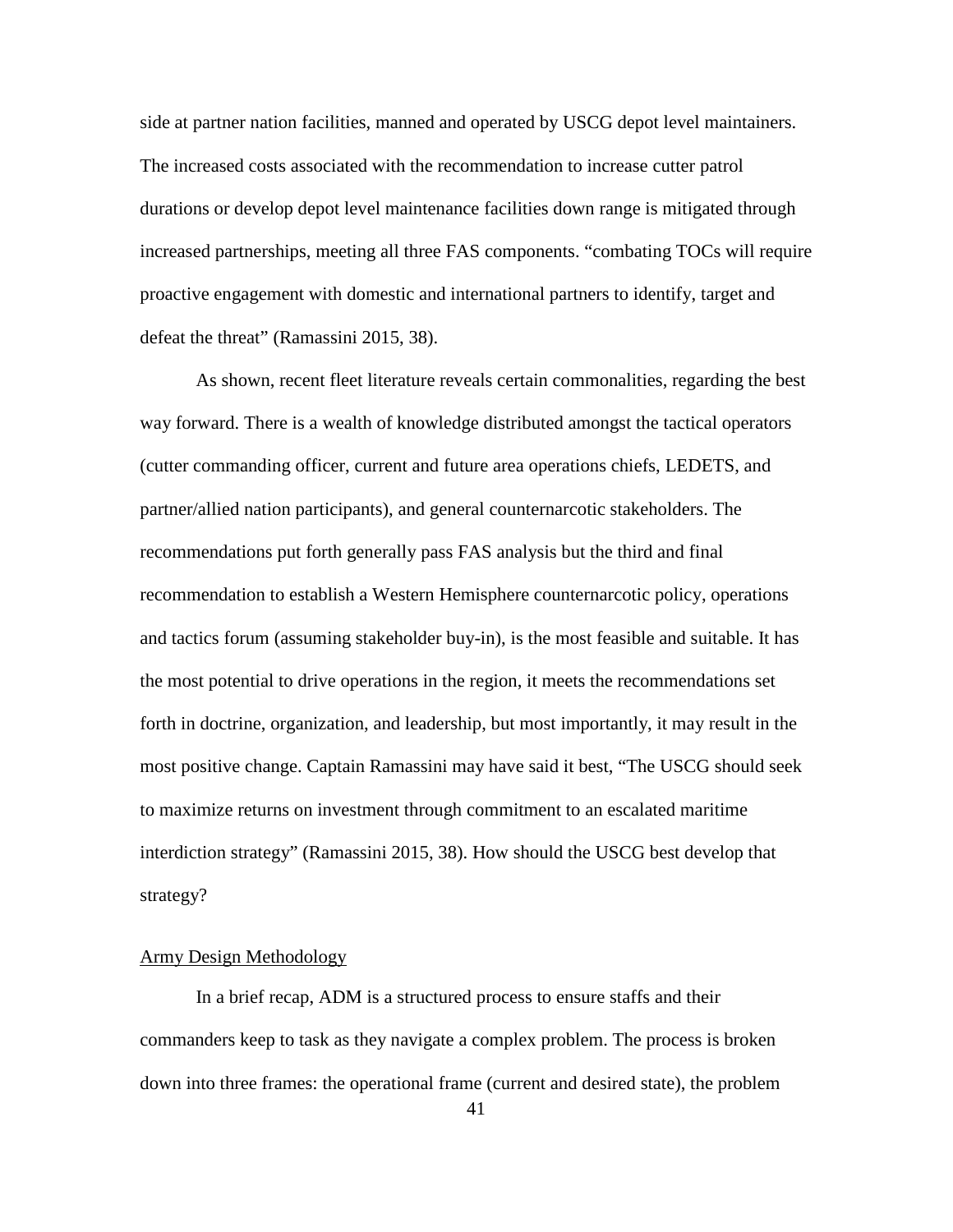frame, and the solution frame (or operational approach). When executed properly, ADM clearly defines the current state and desired future state, identifies the obstacles preventing the organization from achieving the desired state, and facilitates a solution or recommended way forward. It requires the collaboration of subject matter experts within a team, and adherence to five primary fundamentals: apply critical thinking, understand the operational environment, solve the right problem, adapt to dynamic conditions, and achieve designated goals. The five principals are of equal importance and without each individual component; it is difficult to realize the full potential of the others. The complexity, however, involved in attempting to fully understand the environment and solve the right problem is really at the epicenter of the ADM process. A miscalculation here results in no actionable product.

Take for instance the most recent data from the INSCR (highlighted in chapter 2 literature review), the USCG observed a 32 percent increase in cocaine removal quantities from 2015-2016 while expending 100 less cutter days, 100 less LEDET deployment days, and an astonishing 900 less surveillance aircraft hours. With cocaine prices in the United States remaining fairly steady due to controlled and steady supply shipments from South America, and results of subjective partner nation relationships very difficult to quantify from year to year, the author is at a loss for why the data reveals what it does; that a decrease in assets in theatre resulted in a 32 percent increase in cocaine (metric ton) seizure totals.

Despite the 32 percent increase in seizure totals, the day to day down range operations are becoming seemingly less and less effective (at a tactical level). During my last five counternarcotic deployments to the Eastern Pacific from 2014-2016 (greater than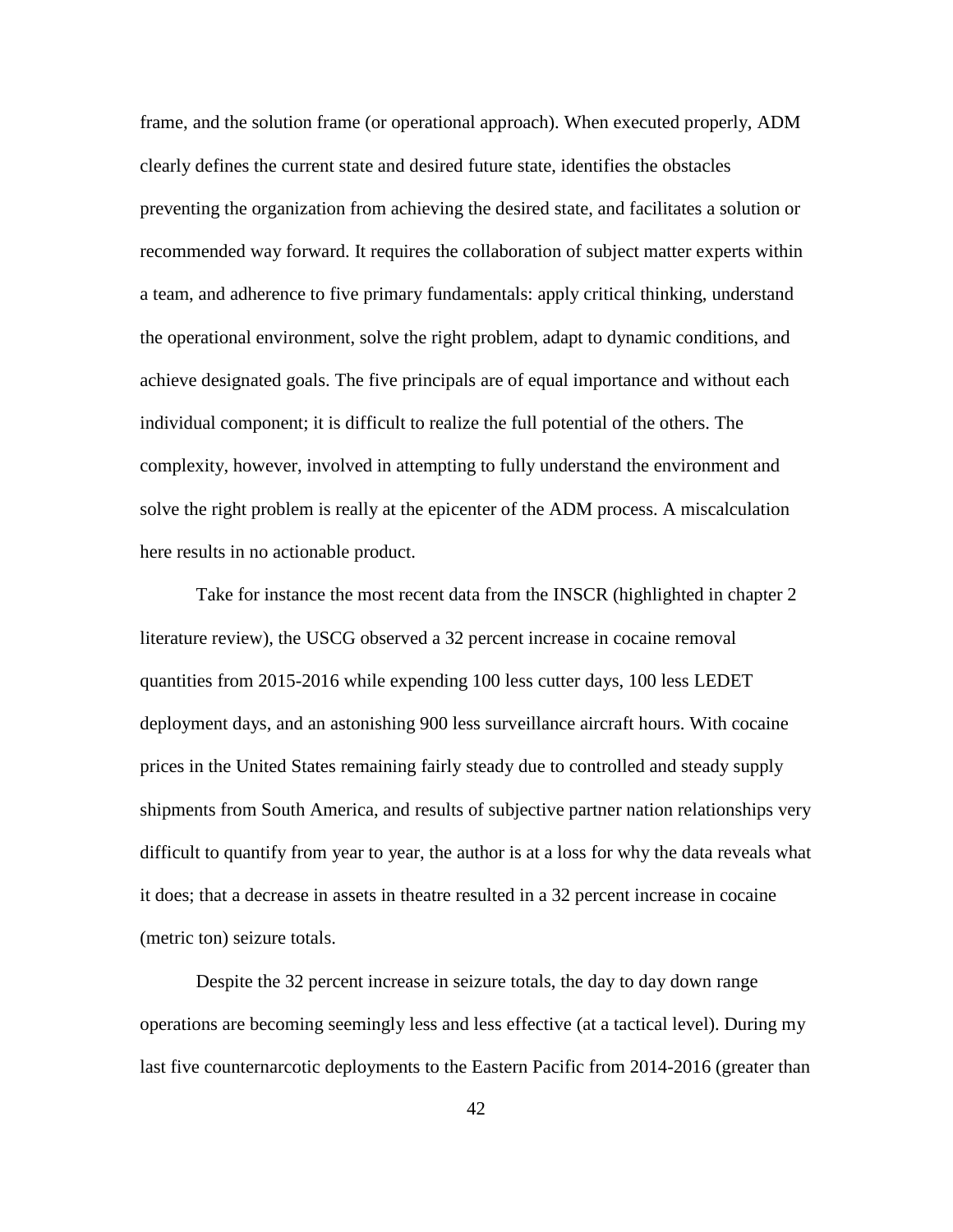350 total days engaged in operations), it felt as though the narcotic DTOs were exploiting our weaknesses before we (USCG/U.S. government) could mitigate them. Specifically, I was personally involved in boarding opportunities (some resulted in cocaine seizures and the others did not) where it appeared as though the smugglers only marginally attempted to evade interdiction. When a suspect vessel is stopped and the procedures for boarding and conducting LE action are commenced, certain situations can add to the complexity of the case. The claimed nationality of the vessel, departure port, claimed destination port, and most importantly, the claimed nationality of the captain and crew have significant jurisdictional implications that require the U.S. government to engage each specific claimed nation state in order to verify the claim. Due to the complexity of these varying nationality claims, the legal process, to include the implementation of bilateral agreements with partner nations, requires very detailed briefings. With delayed, and in some cases, nonexistent communication with the respective partner nation, the boarding procedure can take anywhere from a few hours to literally days. In that time, the mother unit (USCG cutter/U.S. Navy/or Allied force ship) is engaged and generally unavailable to conduct other missions. DTOs understand the United States sends a limited number of surface ships to the operational area, and sending crews with varying nationalities is a tactic used to occupy resources. In a hypothetical scenario where the United States has five surface assets in the operational area, the DTOs could send 20 small smuggling boats with the planned intention of five being interdicted in order to strategically occupy interdiction resources. What is the USCG's counter to this tactic? Did the USCG understand that DTO tactics were changing early enough to make a necessary change in tactics and procedures?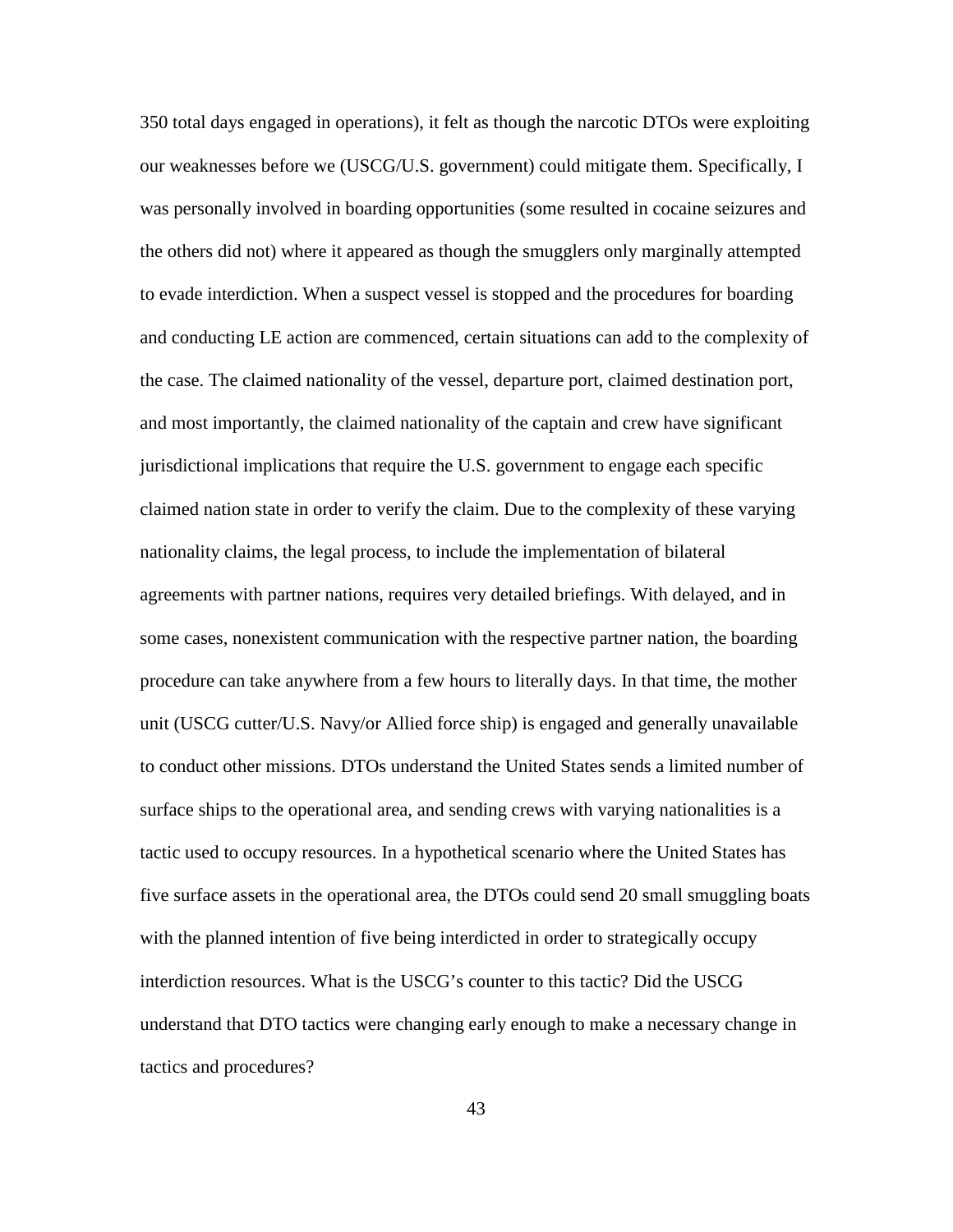Similarly, there is a growing trend in the observance of medical care/prescription medicine dependent smuggling boat captains and crews that further occupy and stretch the operational capability of an interdicting unit. USCG Captain Hendrickson noted in his 2016 Eastern Pacific Deployment Summary, "these crewmembers deploy with just enough medicine to get them from departure zone to arrival zone. However, when their movement is disrupted by a JIATF-S asset (seizing it) and they become detained personnel, the surface asset is left with the challenge of how to deal with their medical conditions" (CO USCGC *Waesche* 2016, 13). The U.S. surface assets that routinely operate in the operational area are capable of up to level II medical care (dependent on type and size of vessel), but would require medical evacuation to a level III facility if warranted. It is apparent that this too, is a tactic used by DTOs to challenge and occupy our resources. The DTOs, aware of the capabilities and humanitarian focused tactics, techniques, and procedures, and will continue to look for ways to exploit weakness.

The original intentions were to set out and solve the counternarcotic operations problem by working through portions of DOTMPLF and ADM, and to offer tactical, concrete recommendations for a way forward. General recommendations from the literature review provided the stakeholders view as FAS. In navigating this process however, the author has concluded that the USCG (partner nations/other agencies included) may not truly understand the problem. Certainly, any attempt on the part of the author to solve the right problem extends far beyond professional experience and the literature review. "Today's operational environment presents situations so complex that understanding them, let alone attempting to change them, is beyond the ability of a single individual" (School of Advanced Military Studies 2016, 126-127). In reviewing the

44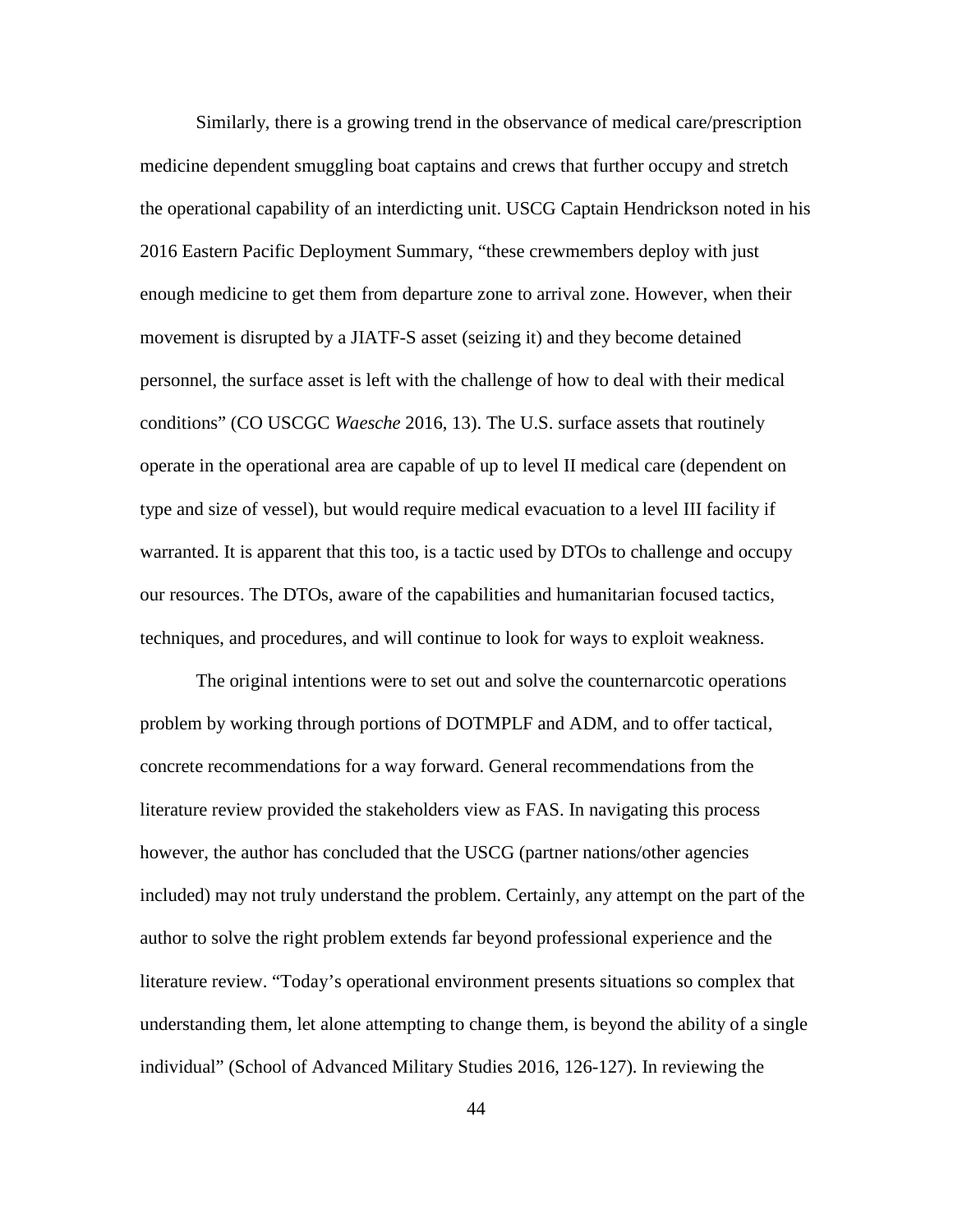recommended ways forward, they all have merit, but the third recommendation, to establish a Western Hemisphere counternarcotic policy, operations and tactics forum has the most potential and deserves the most attention and consideration. If executed properly with an ADM approach, it will drive the whole of USCG counternarcotics way forward.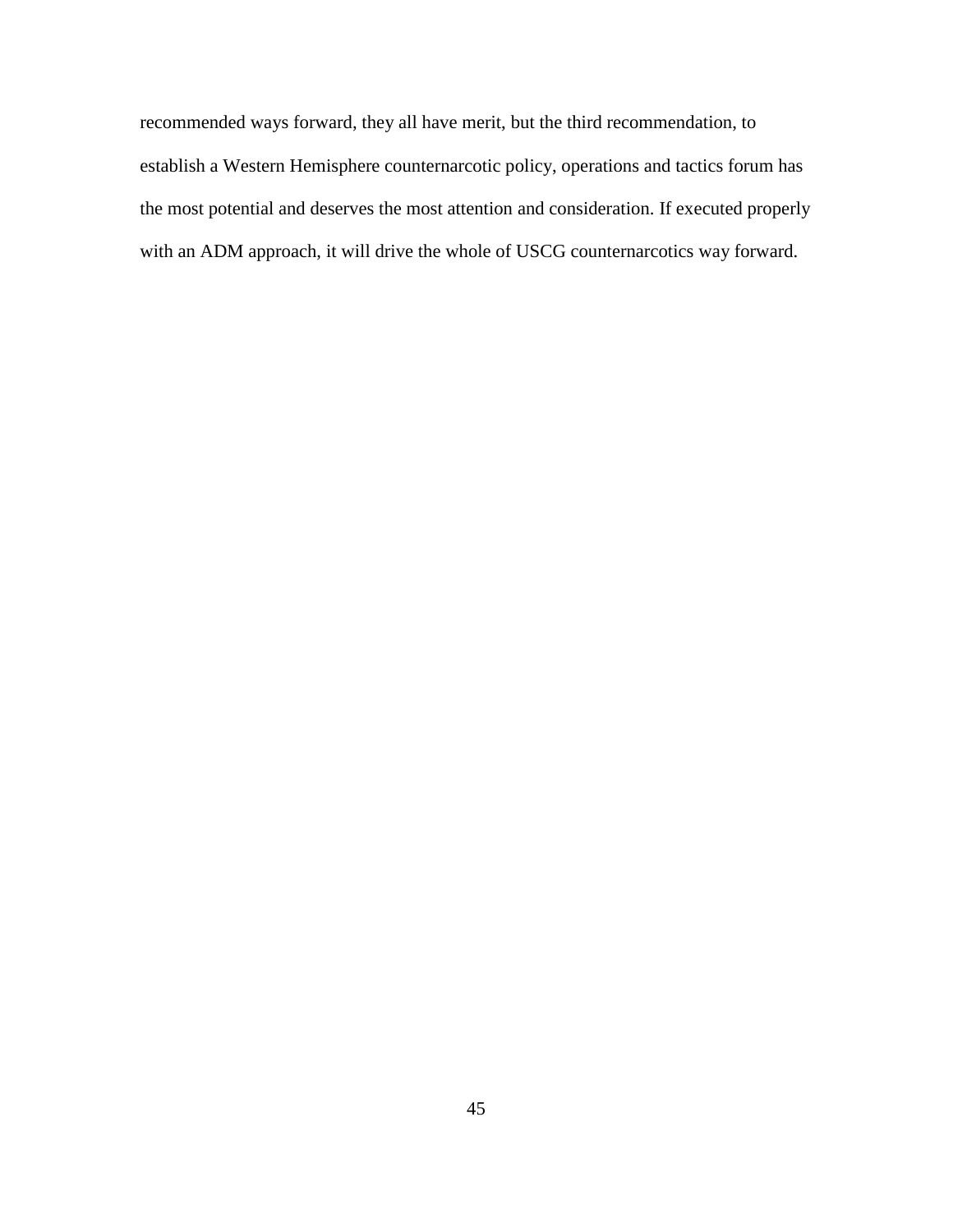## CHAPTER 5

#### FINAL RECOMMENDATION/CONCLUSION

After a literature review into past, current, and future counternarcotics literature through the lens of DOL, a brief dive into ADM, and a stakeholders' analysis, the answer to the question―can the USCG be more effective at maritime counternarcotic operations in the Eastern Pacific and Caribbean by applying ADM to the problem set―is simply, yes. The author is not convinced the USCG fully understands the current operational environment.

## Recommendations for the Chief Decision Maker

In the short term the USCG, specifically Pacific and Atlantic Area should continue to look into ways to increase deployed surface asset efficiency in the operational area. The following options are recommended:

- 1. Increase cutter deployment periods to ensure effective use of cutter deployment days. Increasing the duration of the deployment minimizes the transit time required to deploy to and from the operational area (for surface assets that make three to four deployments a year to the same area) saving the USCG days and even weeks (for the Pacific Northwest homeported cutters) in transit days, that could be more efficiently applied to operations.
- 2. Recruit, train, and deploy more LEDETs onboard all available U.S. Navy/Allied and USCG vessels. The LEDET program is an exceptional force multiplier, with teams participating in direct LE and advanced LE training. Recommend looking into ways to ingrate LEDETs into in country training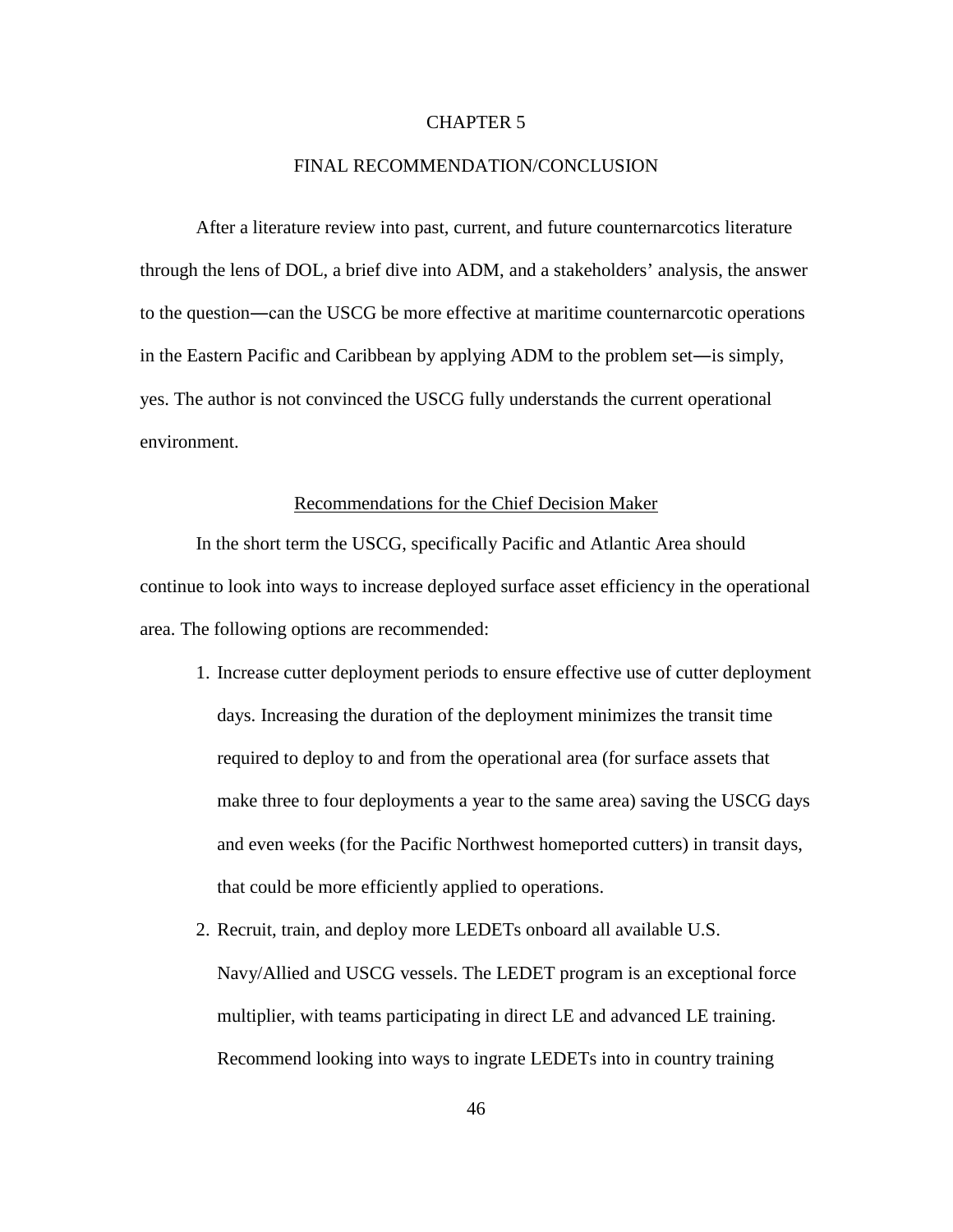teams that provide technical and training support on a regular basis. The status of current international training teams should be reviewed, as they may not be at capacity. Having served on multiple LEDETs, one can be assured that advanced training support from these specialized teams is valued added.

3. Conduct a comprehensive lessons-learned from the first three years of the *Western Hemisphere Strategy* and publish the results. The discussion generated from a published lessons-learned document alone will be worth the endeavor and will be a starting point for framing the operational environment (long-term recommendation to follow).

Surface asset efficiency is of vital importance as noted in the first two short-term recommendations, and change does not happen over-night. There are two specific recommendations that will take time to research, develop, and implement. They are offered at a three- to five-year outlook. Recommend the USCG develop a downrange maintenance capability to service cutters (U.S. Navy and Allied ships to a capacity funding will allow), their small boats, and helicopters while deployed to the operational area. Out of commission days are costly, especially when the full LE package (consisting of surface asset, helicopter, and small boat) are required for optimal interdiction. Units routinely make unscheduled port visits in logistically challenged partner nation ports to acquire repair parts and even external tech support. A fully functional USCG maintenance team established in a logistics friendly nation would ensure a stockpile of common parts, a maintenance repair shop, on call technicians, and most importantly, an available hub for surface assets in need of support. Ideally a streamlined maintenance pit stop would minimize the time a partially mission capable unit would be off line. A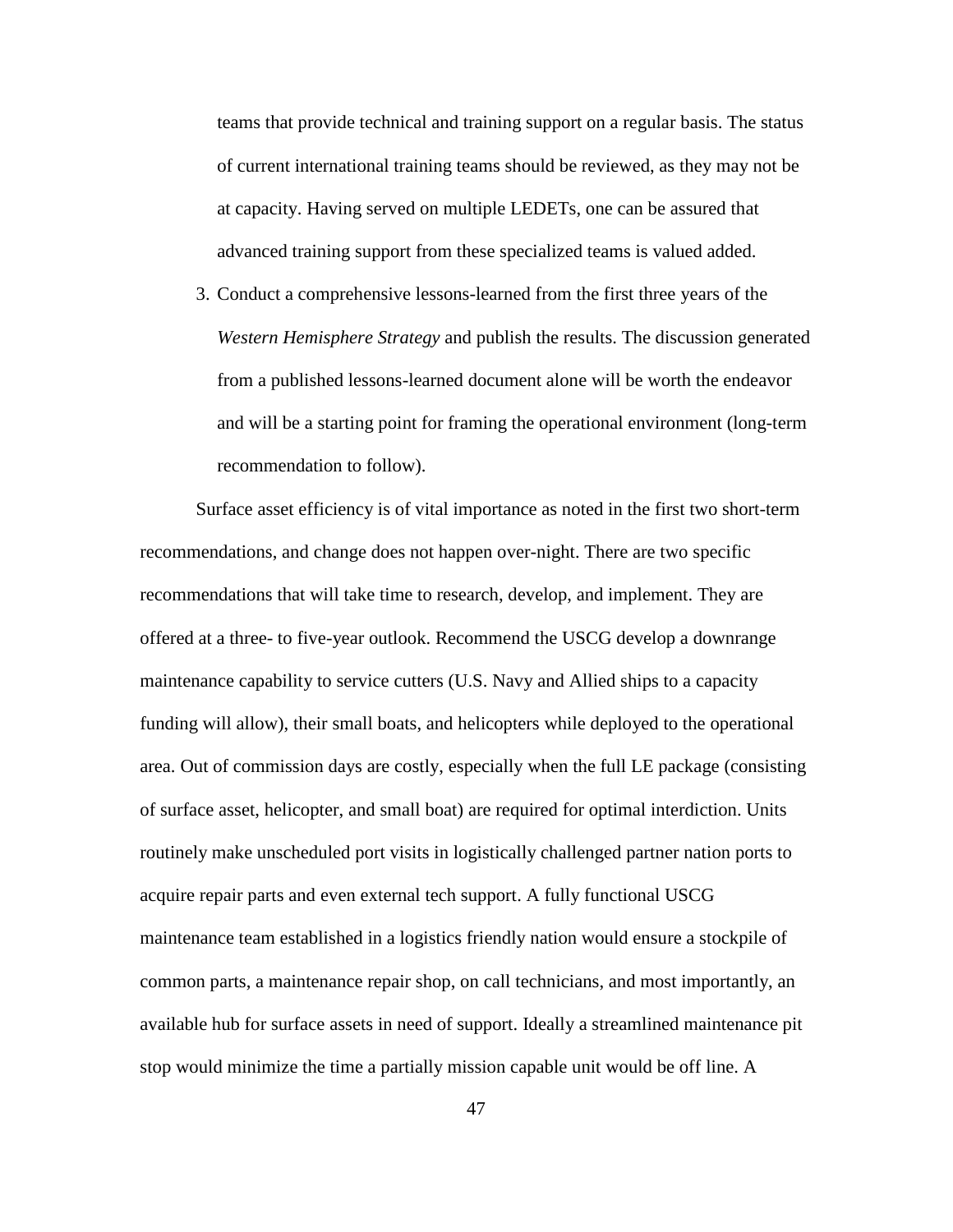deployed U.S. Navy oiler or resupply ship with helicopter flight deck capabilities and available housing for additional personnel in terms of friendly or suspected smugglers/detainees might be a viable and less costly option.

The final recommendation moving forward is that the USCG, DHS, and partner nations bring together the leading counternarcotic experts in their respective fields for a focused ADM working group. The vision is an ADM meeting of all key players, facilitated by a group of ADM experts, to include Army strategists who may not have previously been exposed to the counter narcotics threat. The mission task associated with such a meeting would be a consolidated brief and written document outlining the three primary frames of ADM (operational environment/future environment, problem frame, and operational approach). See Appendix A for abbreviated example. The USCG, DHS, and partner nations are operating with limited resources in a constrained environment against an enemy with unlimited funding. The author is confident that a dedicated Western Hemisphere counternarcotic policy, operations and tactics forum through an ADM working group could formulate an operational approach to be even more efficient in operations.

Stopping 100 percent of the illicit contraband from reaching U.S. shores is an impossible goal, but gaining a better understanding of the operational environment, defining a collaborative end state, identifying the obstacles preventing success and developing a combined way forward is a real possibility.

### Recommendations for Further Study

During the literature review of the INSCR (highlighted in chapter 2 literature review), it was note that there was a discrepancy in the interdiction to assets results ratio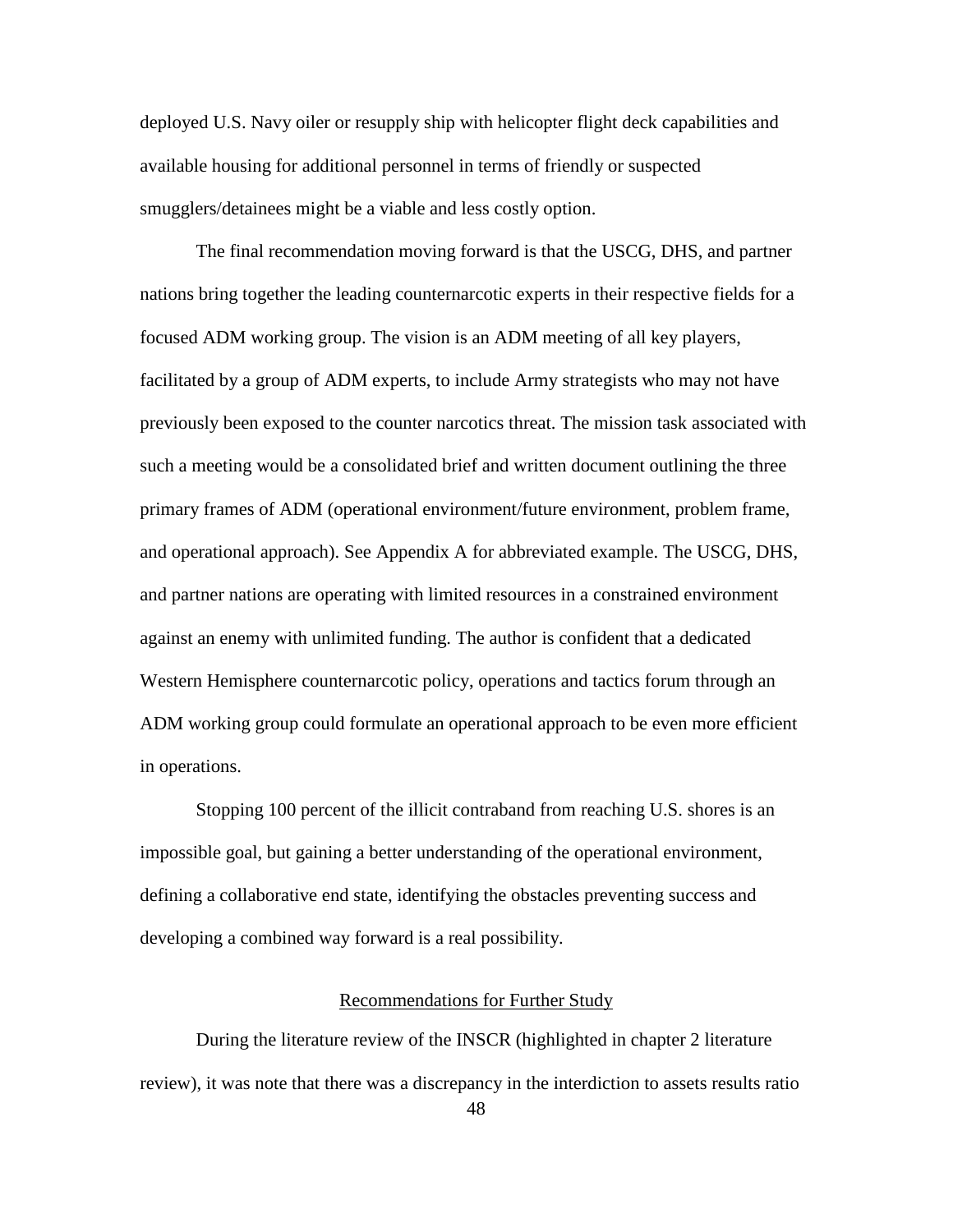where from 2015-2016, the USCG observed a 32 percent increase in cocaine removal quantities while expending drastically less operational area deployment cutter days and aircraft surveillance hours. So many factors contribute to a successful seizure, and the complex nature and interworking relationships of counternarcotic operations deserves a focused dive. The reason for this above astonishing statistic is unknown. Recommend a small focus group or independent study directed solely at the statics associated with USCG efforts and resulting cocaine removal quantities from 2015-2016.

Expanding partnerships is an integral piece of the counternarcotic enterprise, but the direct results of expanded partnership efforts is extremely difficult to quantify. Recommend an in-depth study into the designated partnership programs in the Western Hemisphere to include interagency and partner nations and their effectiveness.

In line with expanding partnerships, the concept of information sharing protocols deserves a dedicated study as well. Information exchange protocols, intelligence sharing, and ship riding programs facilitate true partnership but at times can compromise security. Recommend an independent thesis by an intelligence officer that poses the risks, benefits, and potential way forward as it relates intelligence sharing as it facilitates true partnerships in the region.

## Personal Learning Reflections

A great deal was learned in this yearlong professional study at the U.S. Army Command and General Staff College. The Master of Military Art and Science thesis process can be an enjoyable experience with proper planning, selection of the right committee, and persistence in research and writing. Dr. Kenneth Long helped tremendously in seeing the value of the professional applied case study research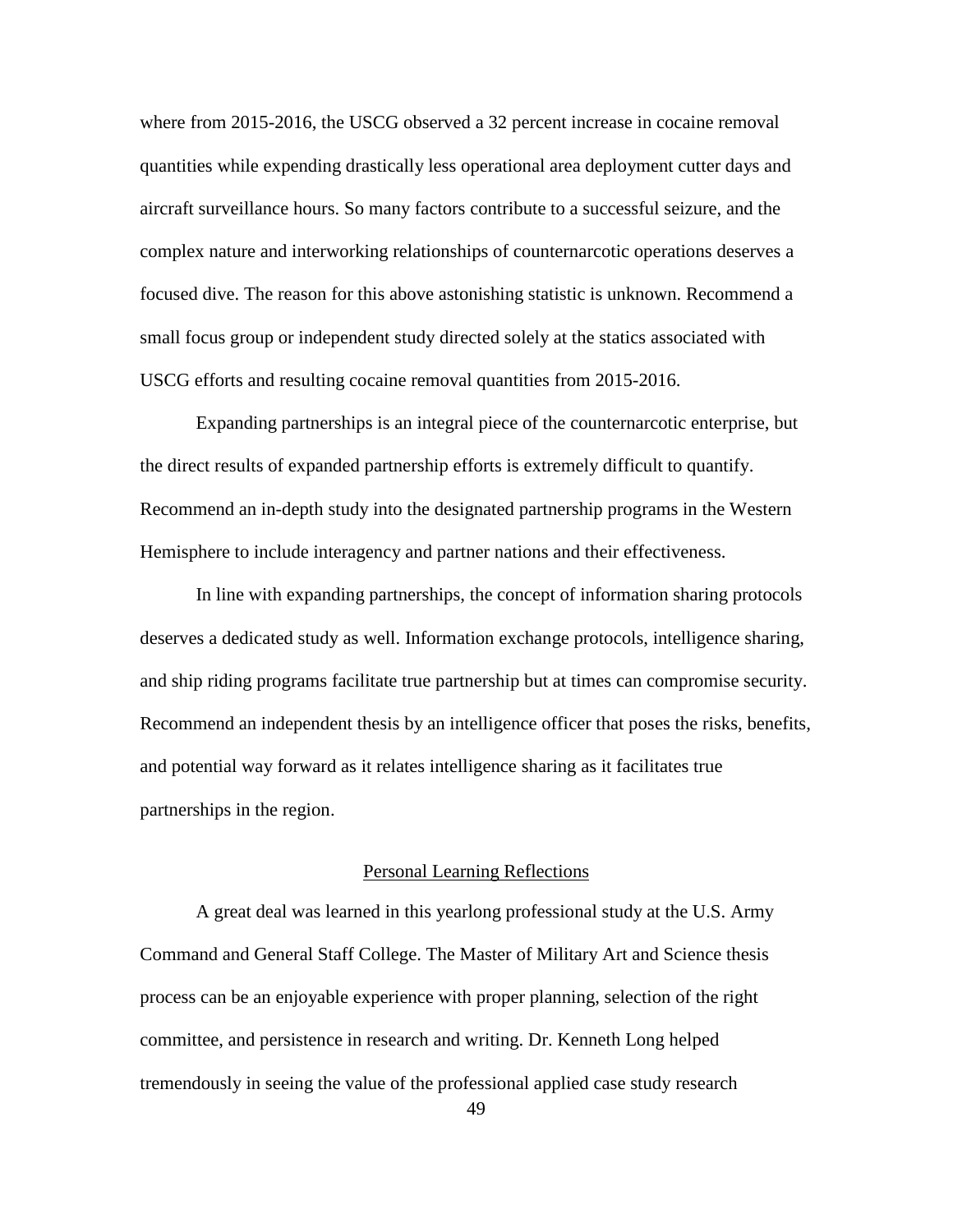methodology, where personal experience and judgement is applied on par with a literature review to formulate an educated conclusion and informed recommendation. Professional applied case study research ensures the "researcher can proceed to engage the CDM within the context of an acceptable model for purposes of making progress within the tightly scoped problem and leave to other researchers the inquiry into improving, validating, or critiquing the professional standards of practice being employed" (Long 2016).

There is much appreciation for exposure to ADM throughout the duration of the resident course and master's thesis research. The concepts, processes, and critical thinking skills required to conduct ADM will be brought to the USCG. ADM is significant on two levels, as it improves staff critical thinking and improves decisionmaking. It is a process that is undeniably worth it.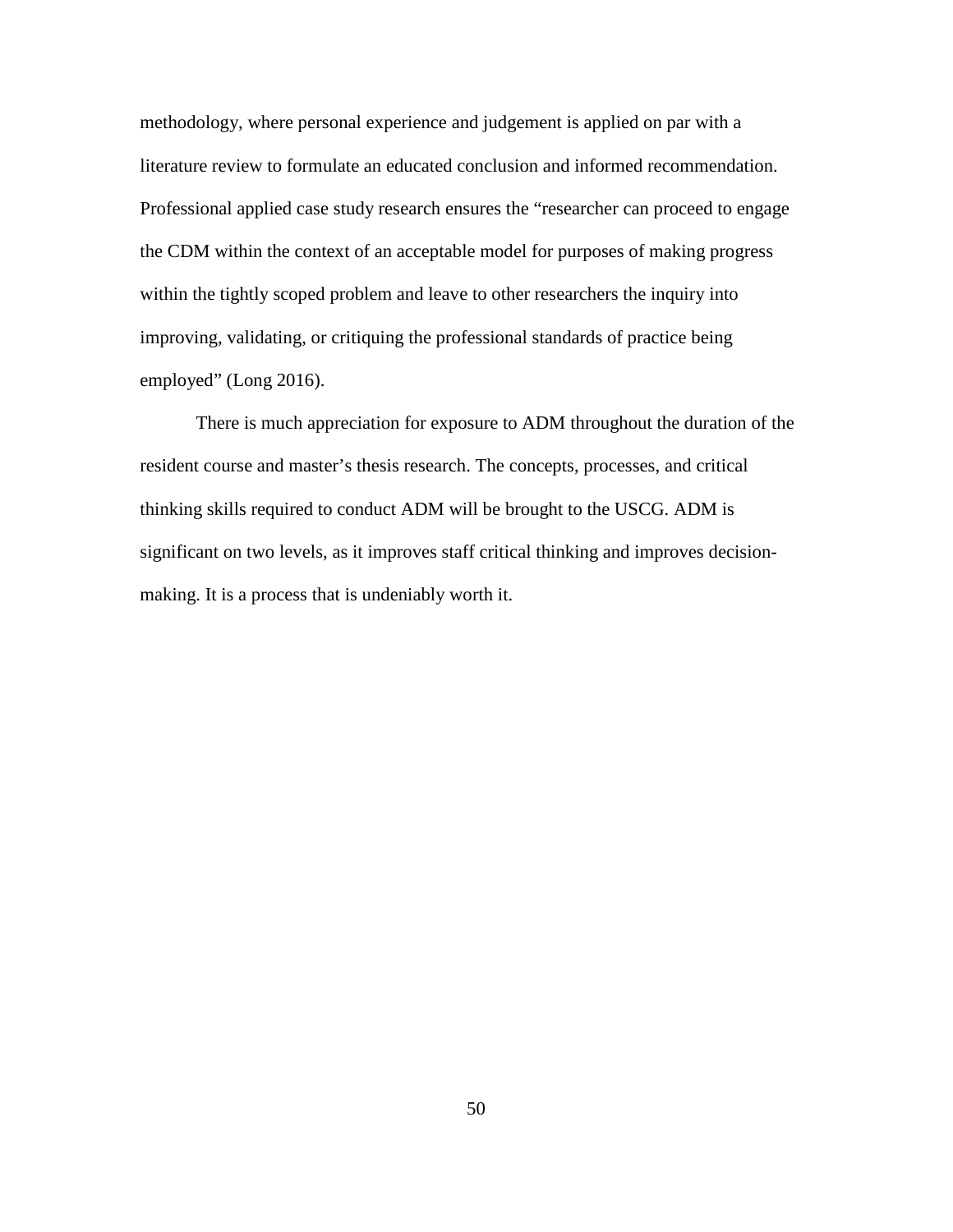## APPENDIX A

#### ARMY DESIGN METHODOLOGY ABBREVIATED EXAMPLE

ADM requires group brainstorming and relies on multiple participants with unique skill sets, backgrounds, and experiences that inevitably lead to varying ways of viewing a problem. ADM is not intended to be conducted by a single individual but in order to depict what ADM may look like the following example categorized by each frame is presented.

## Framing an Operational Environment

Current environment: South American DTOs continue to ship narcotics in large quantities (over 100 kilograms) north bound via maritime routes into Central America and Mexico for transfer to Mexican cartels. Nearly all the narcotics produced in South America and shipped via maritime routes is destined for the United States. USCG deploys surface assets (in support of JIATF-S operations) to the Eastern Pacific and Caribbean to counter the narcotics threat.

Future environment: An observed decrease in narcotic shipments (maritime) combined with an increase in maritime interdiction annual totals. A true measure of success is an increase in the average market value (in the United States) of one kilogram of cocaine.

## Framing the Problem

South American cartels continue to advise new tactics to evade LE. Specifically, the use of fully submersible (submarines) is a growing trend in narcotic smuggling tactics. To date, U.S./Allied and partner nation LE teams have only seized/confiscated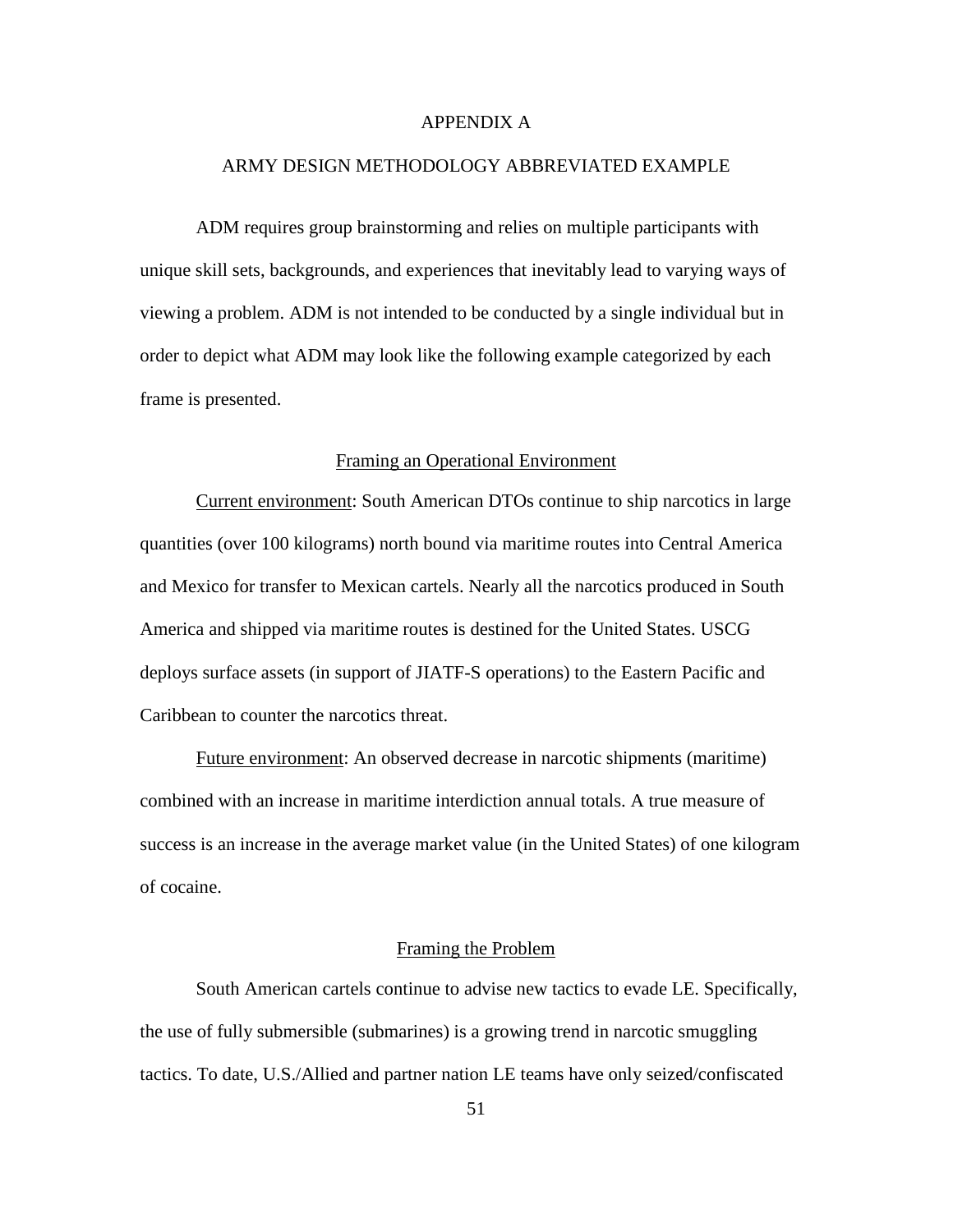these fully submersible vessels in mid construction, however credible data suggests fully submersible vessels are in operation and capable of smuggling in excess of 100 tons of cocaine per vessel.

## Framing The Solution/Operational Approach

Develop new tactics, techniques, and procedures in conjunction with the U.S. Navy to include Special Forces teams in order to combat this emerging threat. The U.S. Navy is a leading force in subsurface operations, tracking and engagement, and their expertise in conjunction with USCG counternarcotics experience and LE authority may lead to an effective fully submersible interdiction tactic.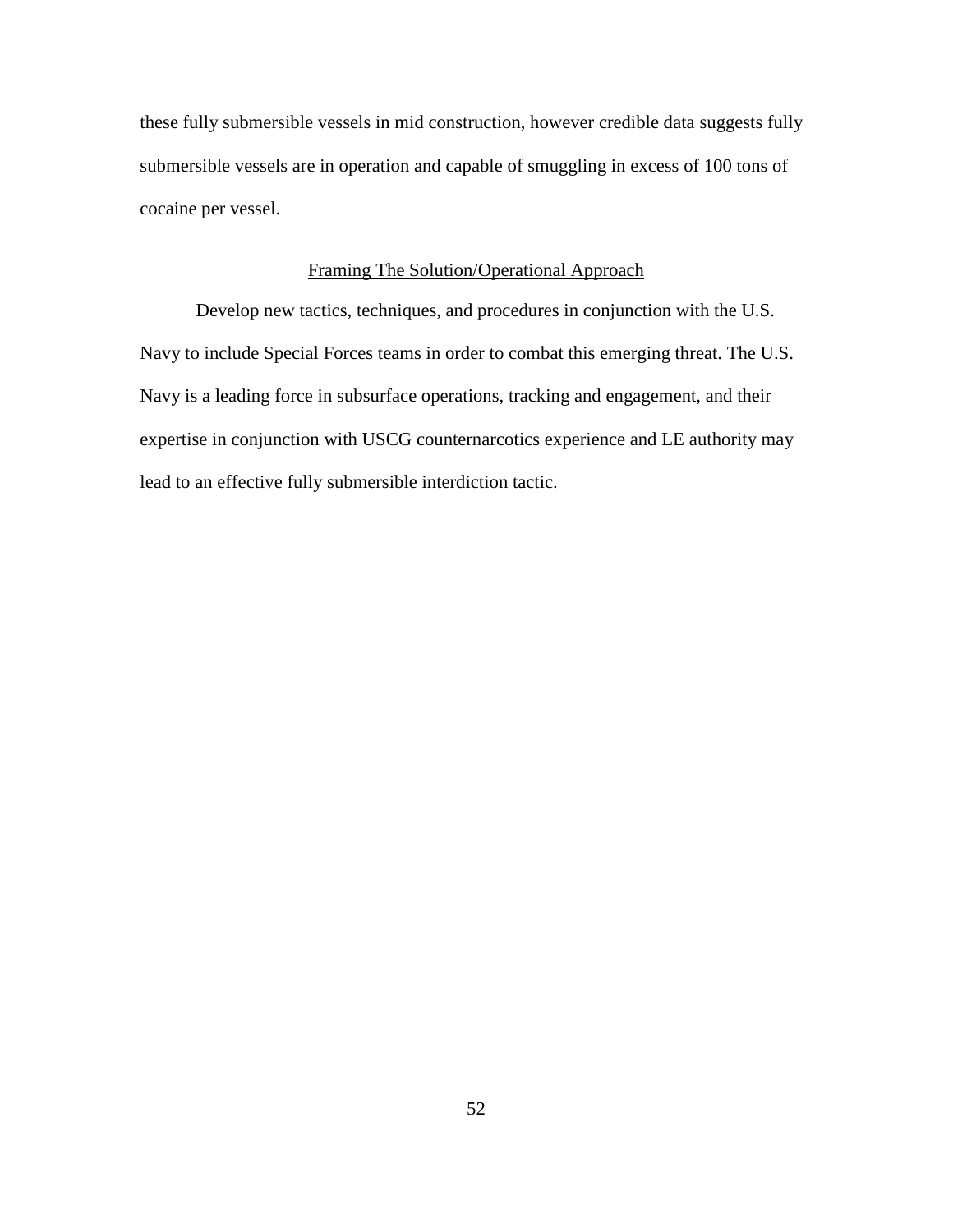#### REFERENCE LIST

- Allen, Thad. 2007. *U.S. Coast Guard Strategy for Maritime Safety, Security, and Stewardship*. Washington, DC: Government Printing Office, 15. Quoted in LCDR Wesley H. Hester, USCG. "Exploratory Study of Operational Approaches to Increase Narcotics Interdiction in the Maritime Domain," 30. Master's Thesis, U.S. Army Command and General Staff College, Fort Leavenworth, KS, 2012.
- Atlantic Area. 2017. "Area Command Staff: Commander Atlantic Area Bio." U.S. Coast Guard, Department of Homeland Security. Accessed June 5, 2017. https://www.uscg.mil/lantarea/.
- Bureau for International and Narcotics Law Enforcement Affairs, U.S. Department of State. 2017. *International Narcotics Control Strategy Report. Volume 1: Drug and Chemical Control.* Washington, DC. U.S. Department of State, March.

\_\_\_\_\_\_. 2016a. *International Narcotics Control Strategy Report. Volume 1: Drug and Chemical Control.* Washington, DC. U.S. Department of State, March.

\_\_\_\_\_\_. 2016b. *International Narcotics Control Strategy Report. Volume 2: Money Laundering and Financial Crimes.* Washington, DC. U.S. Department of State, March.

- Coast Guard Deputy Commandant for Operations (CG-DCO). 2017. "Mission." U.S. Coast Guard, Department of Homeland Security. Accessed June 6, 2017. https://www.uscg.mil/ops/default.asp.
- Commandant, U.S. Coast Guard. 2014. *United States Coast Guard Western Hemisphere Strategy.* Washington, DC: U.S. Coast Guard, September.
- Commanding Officer, USCGC *Steadfast*. 2016. Coast Guard Message, Subject: USCGC *Streadfast* Deployment Summary July 18, 2016-September 15, 2016. Eastern Pacific, September 30.
- Commanding Officer, USCGC *Stratton*. 2016. Coast Guard Message, Subject: USCGC *Stratton* (WMSL 752) Deployment Summary, October 28, 2015-January 10, 2016. Eastern Pacific, January 10.
- Commanding Officer, USCGC *Waesche*. 2016. Coast Guard Message, Subject: USCGC *Waesche* Deployment Summary, February 28, 2016-June 15, 2016. Eastern Pacific, August 17.
- Goyette, Thomas E. 2016. "F102: Joint and Army Capability Development." Reading F102RA, Department of Logistics and Resource Operations, U.S. Army Command and General Staff College, Fort Leavenworth, KS.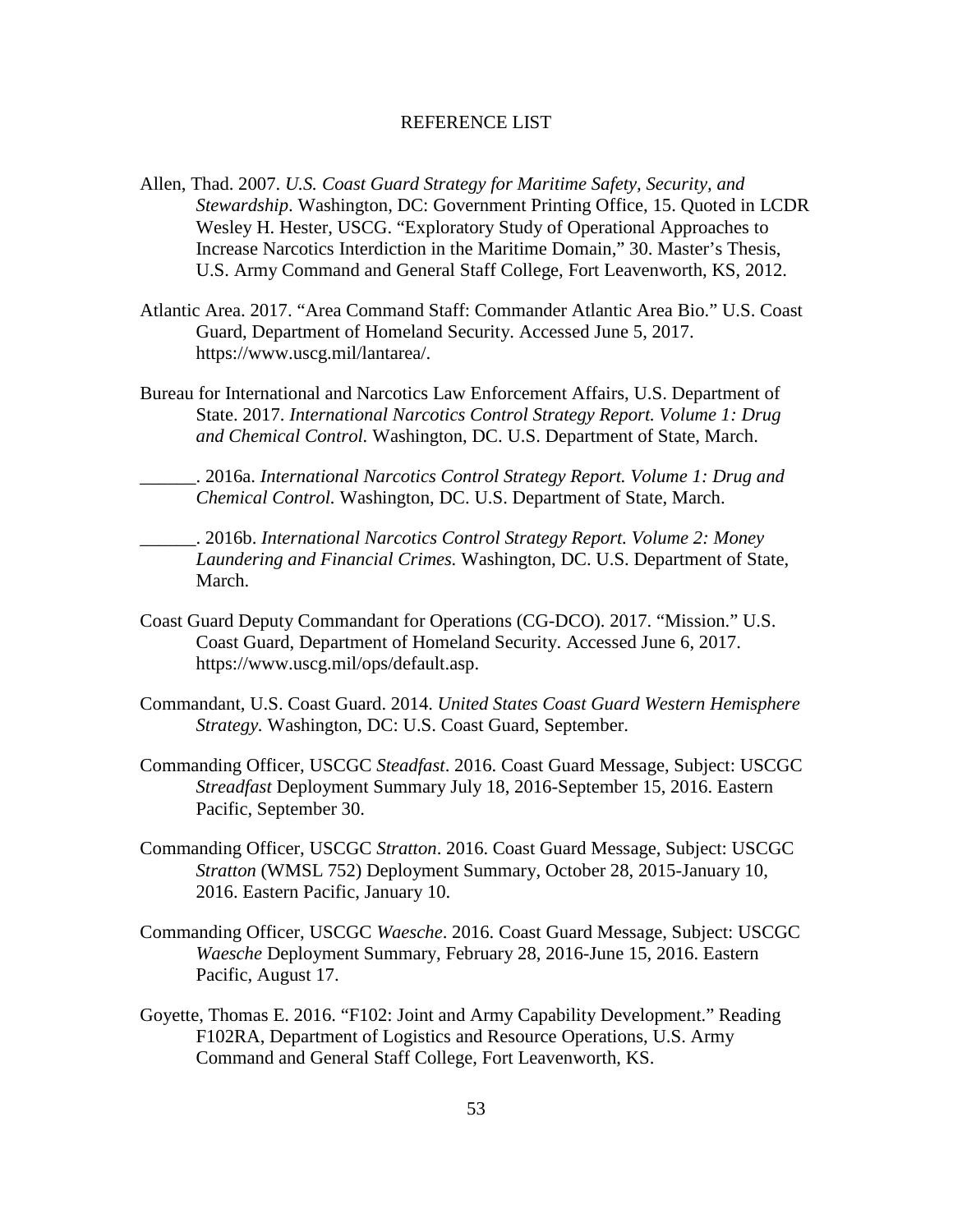- Green, Mathew. 2016. C100 Course Lecture. Department of Tactics, U.S Army Command and General Staff College, Fort Leavenworth, KS.
- Hamilton, Alexander. 1787. Federalist No. 12: "The Utility of the Union in Respect to Revenue from the New York Packet." *The Federalist Papers*, 27 November. Accessed June 5, 2017. https://founders.archives.gov/?q=%20Author% 3A%22Hamilton%2C%20Alexander%22%20federalist%2012&s=1111311111&r  $=2$ .
- Headquarters, Department of the Army. 2015. Army Techniques Publication 5.0-1, *Army Design Methodology*. Washington, DC: Government Printing Office, July 1.
- Joint Interagency Task Force-South. 2017a. "Goals." Department of Defense. Accessed June 5, 2017. Department of Defense. http://www.jiatfs.southcom.mil/.
- \_\_\_\_\_\_. 2017b. "Mission Statement." Department of Defense. Accessed June 5, 2017. Department of Defense. http://www.jiatfs.southcom.mil/.
- Long, Kenneth E., Ph.D. 2016. "Emerging Best Practices from Applied Professional Case Study Research." PowerPoint Presentation and Lecture Notes, Department of Logistics and& Resource Operations, U.S. Army Command and General Staff College, Fort Leavenworth, KS.
- Miles, Donna. 2012. "Interagency Task Force Mounts Aggressive Counterdrug Effort." U.S. Department of Defense, May 30. Accessed January 12, 2014. http://www.defense.gov/news/newsarticle.aspx?id=116547. Quoted in Keith Charles Robinson. "Addressing the Southwest Maritime Border: An Interagency Task Force," 40. Master's Capstone Thesis, American Public University, Charles Town, WV, May 2014.
- Office of National Drug Control Policy. 2016. *National Southwest Border Counternarcotic Strategy.* Washington, DC: The White House, May.
- Pacific Area. 2017. "Area Command Staff: Commander Pacific Area Bio." U.S. Coast Guard, Department of Homeland Security. Accessed June 5, 2017. https://www.uscg.mil/pacarea/.
- Ramassini, David W. 2015. "Pivot to The Homeland an Escalated Maritime Interdictions." Master's Thesis, Joint Forces Staff College, National Defense University, June 3.
- Robinson, Keith Charles. 2014. "Addressing the Southwest Maritime Border: An Interagency Task Force." Master's Capstone Thesis, American Public University, Charles Town, WV, May.
- Rosen, W. Liana. 2015. *International Drug Control Policy: Background and U.S. Responses.* Washington, DC: Library of Congress, March 16.